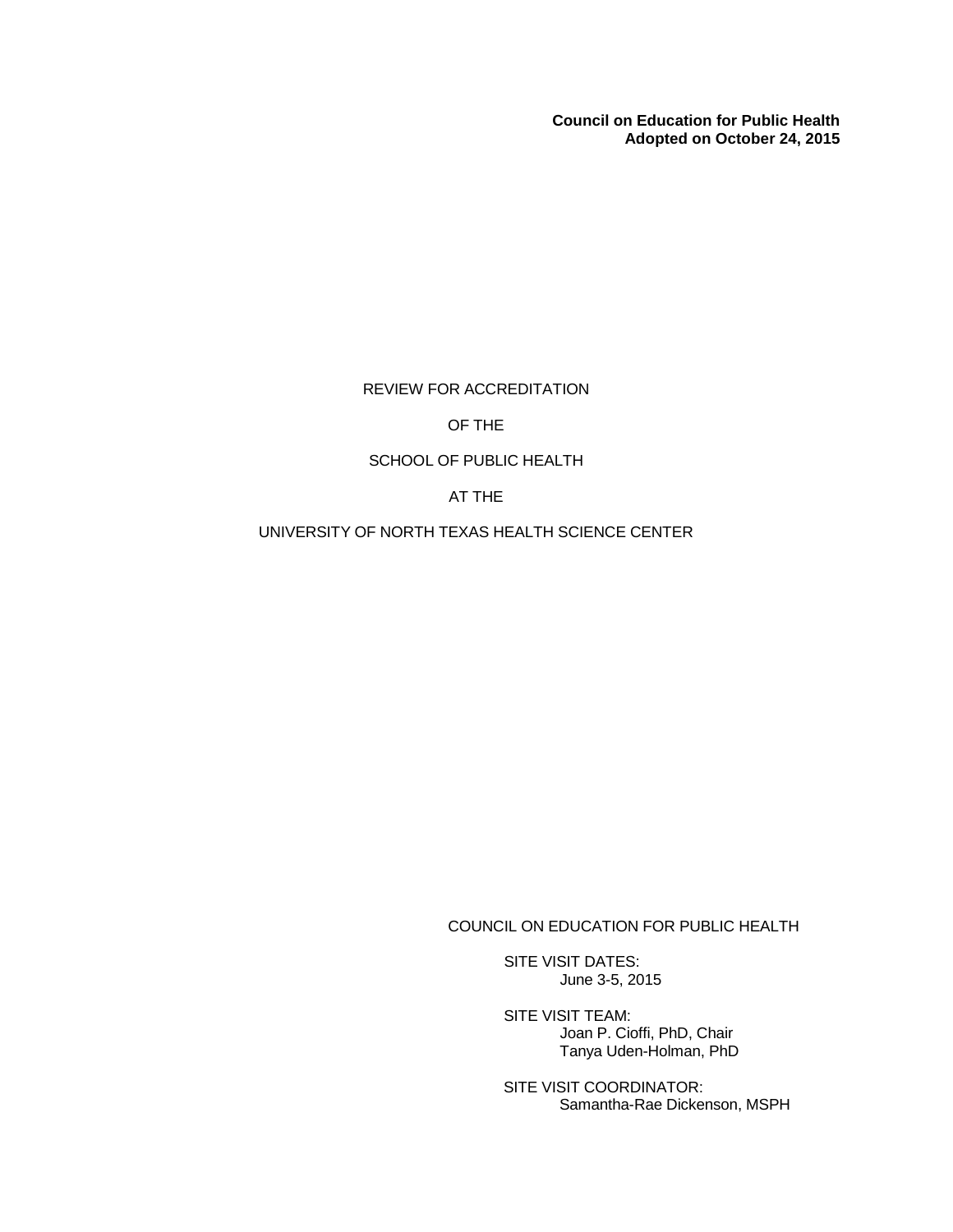# **Table of Contents**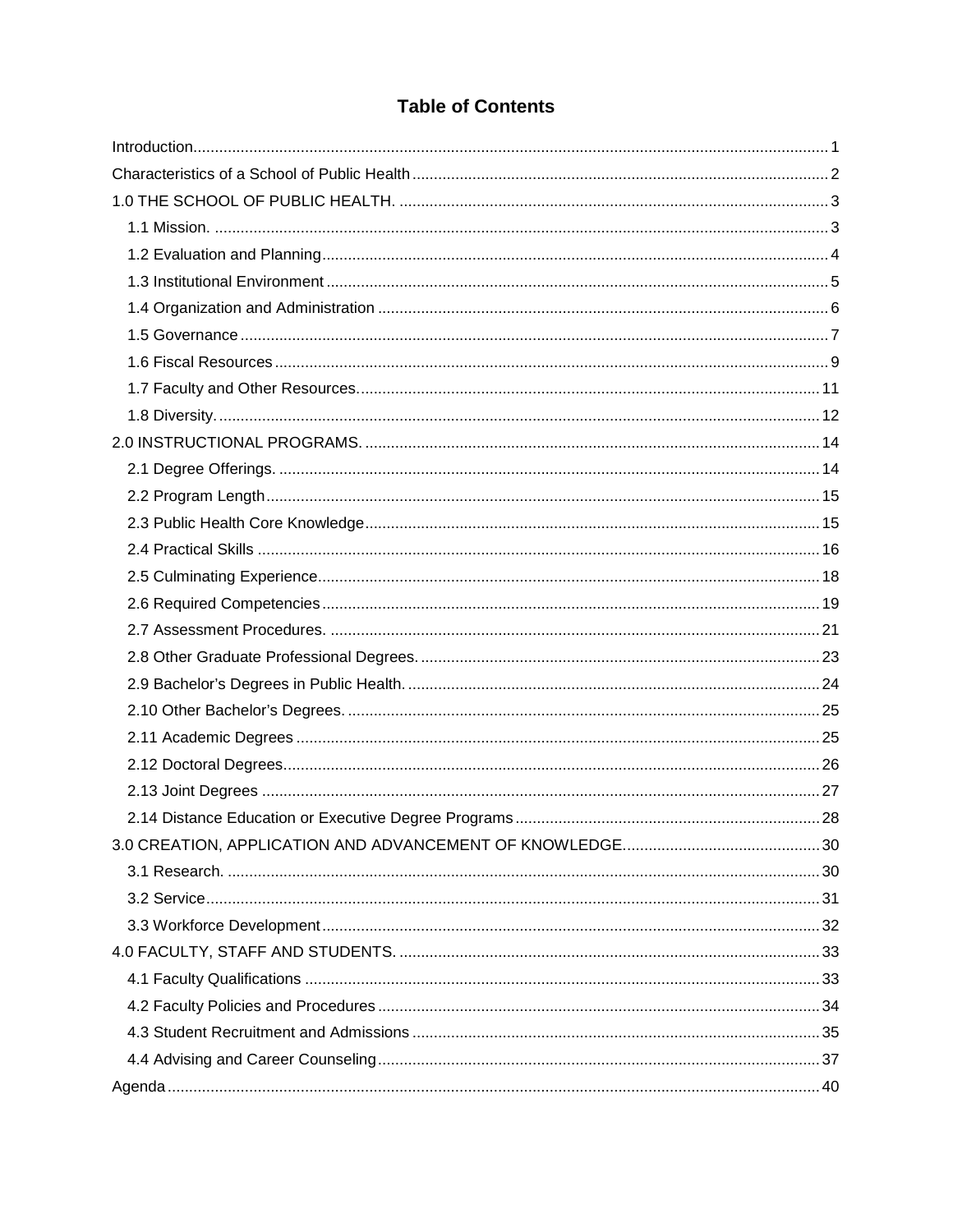#### **Introduction**

<span id="page-2-0"></span>This report presents the findings of the Council on Education for Public Health (CEPH) regarding the School of Public Health at the University of North Texas Health Science Center. The report assesses the school's compliance with the *Accreditation Criteria for Schools of Public Health, amended June 2011*. This accreditation review included the conduct of a self-study process by school constituents, the preparation of a document describing the school and its features in relation to the criteria for accreditation and a visit in June 2015 by team of external peer reviewers. During the visit, the team had an opportunity to interview school and university officials, administrators, teaching faculty, students, alumni and community representatives and to verify information in the self-study document by reviewing materials provided in a resource file. The team was afforded full cooperation in its efforts to assess the school and verify the selfstudy document.

The University of North Texas Health Science Center (UNTHSC) is one of three units of the University of North Texas System, which also includes the University of North Texas at Denton and the University of North Texas at Dallas. Each campus has an independent administration that reports to a common Board of Regents and chancellor. The Health Science Center was opened in 1970 and has a combined faculty of more than 400, a staff of more than 1,400, 750 part-time and adjunct faculty from other institutions and the community and 1,949 students. The UNTHSC is composed of five schools and colleges, which include the Texas College of Osteopathic Medicine, the Graduate School of Biomedical Sciences, the School of Health Professions, the UNT System College of Pharmacy and the School of Public Health.

In 1995, the Texas Higher Education Coordinating Board approved the institution's request to offer a Master's of Public Health Degree (MPH) in collaboration with the University of North Texas in Denton. In 1997 the collaboration was dissembled and the present-day SPH was formed. The school currently has 98 faculty members, 14 staff members and 444 students currently enrolled.

The predecessor of the school, the North Texas Master of Public Health program, was first accredited in 1999. In June 2008, the School of Public Health was accredited by CEPH for a seven-year term. The Council accepted interim reports in spring 2009.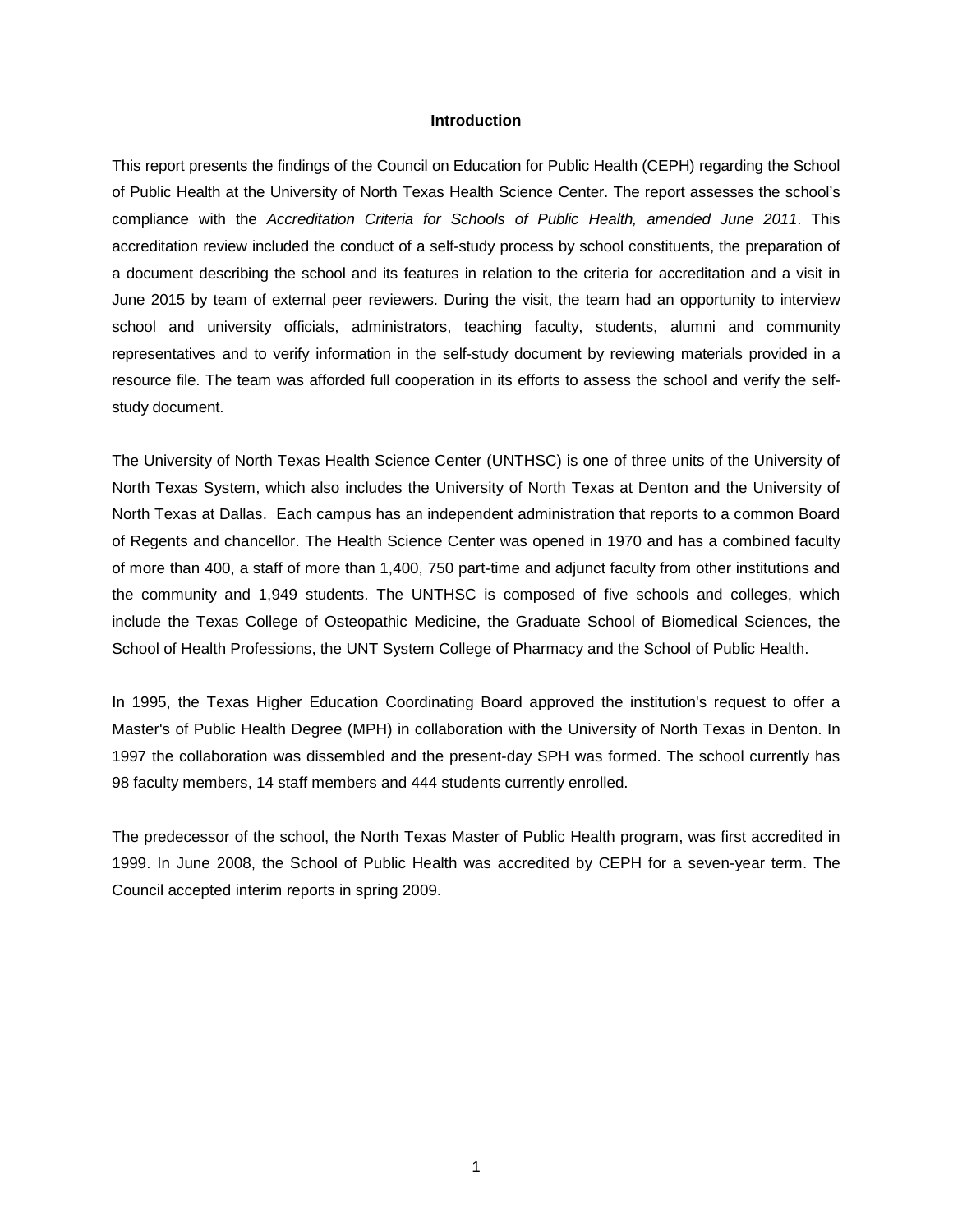#### **Characteristics of a School of Public Health**

<span id="page-3-0"></span>**To be considered eligible for accreditation review by CEPH, a school of public health shall demonstrate the following characteristics:**

- **a. The school shall be a part of an institution of higher education that is accredited by a regional accrediting body recognized by the US Department of Education.**
- **b. The school and its faculty shall have the same rights, privileges and status as other professional schools that are components of its parent institution.**
- **c. The school shall function as a collaboration of disciplines, addressing the health of populations and the community through instruction, research and service. Using an ecological perspective, the school of public health should provide a special learning environment that supports interdisciplinary communication, promotes a broad intellectual framework for problem-solving, and fosters the development of professional public health concepts and values.**
- **d. The school of public health shall maintain an organizational culture that embraces the vision, goals and values common to public health. The school shall maintain this organizational culture through leadership, institutional rewards, and dedication of resources in order to infuse public health values and goals into all aspects of the school's activities.**
- **e. The school shall have faculty and other human, physical, financial and learning resources to provide both breadth and depth of educational opportunity in the areas of knowledge basic to public health. As a minimum, the school shall offer the Master of Public Health (MPH) degree in each of the five areas of knowledge basic to public health and a doctoral degree in at least three of the five specified areas of public health knowledge.**
- **f. The school shall plan, develop and evaluate its instructional, research and service activities in ways that assure sensitivity to the perceptions and needs of its students and that combines educational excellence with applicability to the world of public health practice.**

These characteristics are evident in the school of public health at the University of North Texas Health Science Center. The school is a part of a regionally accredited institution. The dean, faculty members and students have the same rights, privileges and status as other schools and colleges at the health science center.

The school's goal statements emphasize the importance of instruction, research and service, and its organizational culture embraces core public health values and goals. The school plans, develops and evaluates its instructional, research and service activities in ways that assure sensitivity to the perceptions and needs of its students and that combines educational excellence with applicability to the public health field.

The school functions as a collaboration of disciplines and addresses the health of populations and the community. The school uses an ecological approach to create a learning environment that promotes a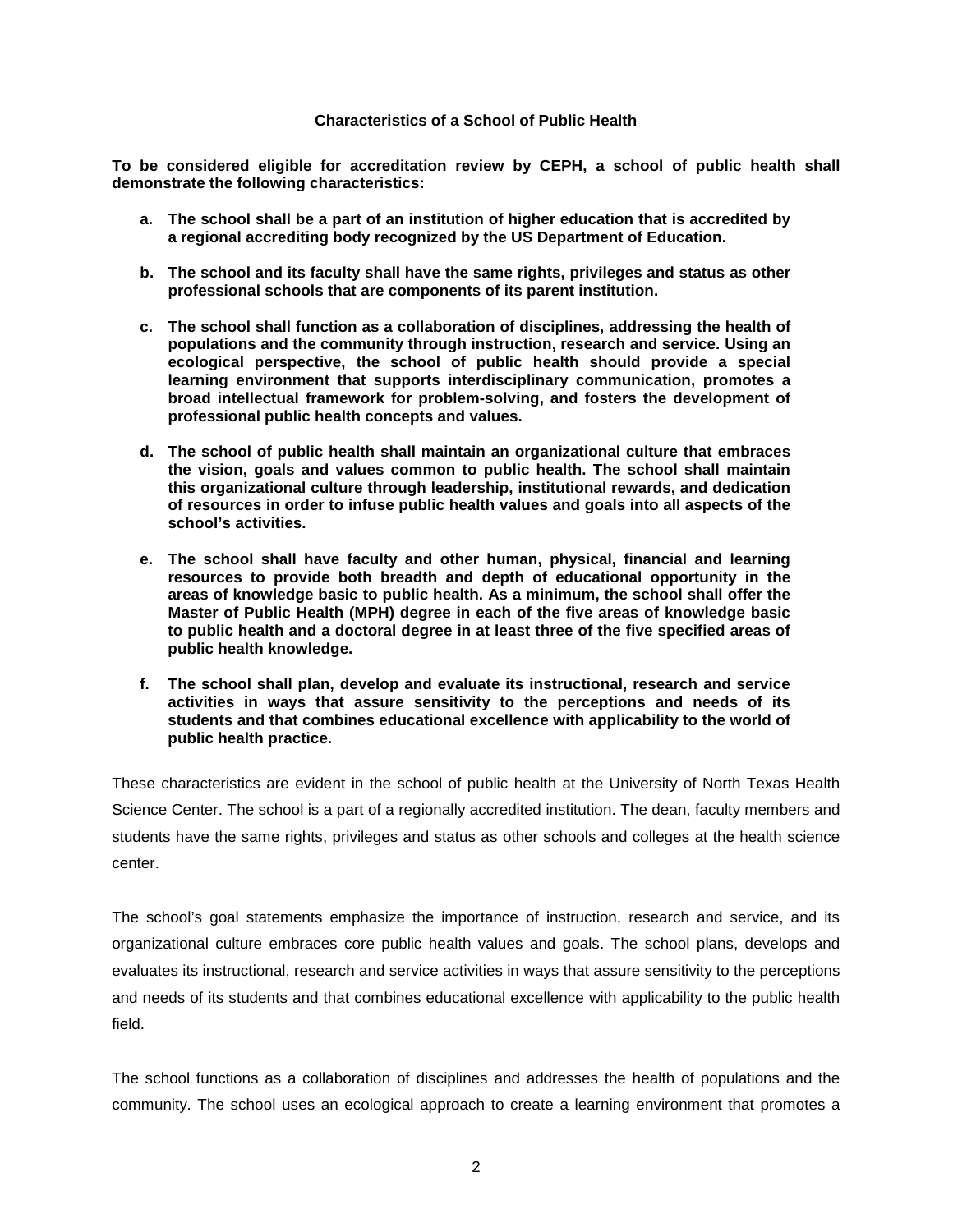framework for intellectual learning and development of public health core values. The school is committed to teaching, research and service, as reflected in its goals and value statements.

The school's faculty are trained in a variety of disciplines, and faculty ensure that the environment supports interdisciplinary collaboration. The school has adequate resources to offer MPH and doctoral degrees.

### **1.0 THE SCHOOL OF PUBLIC HEALTH.**

### **1.1 Mission.**

## <span id="page-4-1"></span><span id="page-4-0"></span>**The school shall have a clearly formulated and publicly stated mission with supporting goals, objectives and values.**

This criterion is met. The school has a clear and concise mission statement with supporting goals and objectives. The mission, vision and goals of the school were derived from the recently developed (2013) statements of the University of North Texas Health Science Center. This was an iterative process consisting of meetings with faculty, staff, students and community members.

The school's mission is as follows:

To create solutions for a healthier community by advancing public health knowledge through research, service and the education of public health professionals. The health science center values are: serve others first, integrity, respect, collaboration and be visionary. These are embraced by the school and provide a framework for expected behaviors which guide teaching, research and service.

Faculty and staff attend one or two annual retreats each year to review the current internal and external environment of the organization and to develop goals, tactical initiatives, performance measures and targets for the mission, goals and objectives. The provost and university-wide Office of Strategy and Organizational Excellence establish systems for providing and monitoring health center wide goals and targets. Employers, community boards, and community based research projects provide informal input which assists the school in establishing relevant goals and targets for planning purposes.

The school articulates four primary goals in the areas of administration, academic affairs, research and community engagement. From 2009 to 2013, the university followed a planning process that resulted in a strategic map each year that was focused around the goals. Each goal area has a range of eight to 15 measurable objectives and targets.

The school has adopted the five values that were developed by the HSC, which include the following: serve others first, integrity, respect, collaboration and be visionary. Information on the mission, vision, values, goals and objectives are available on the school's website and reinforced in promotional materials for recruitment and on bulletin boards in the school. The site team validated visible reinforcement and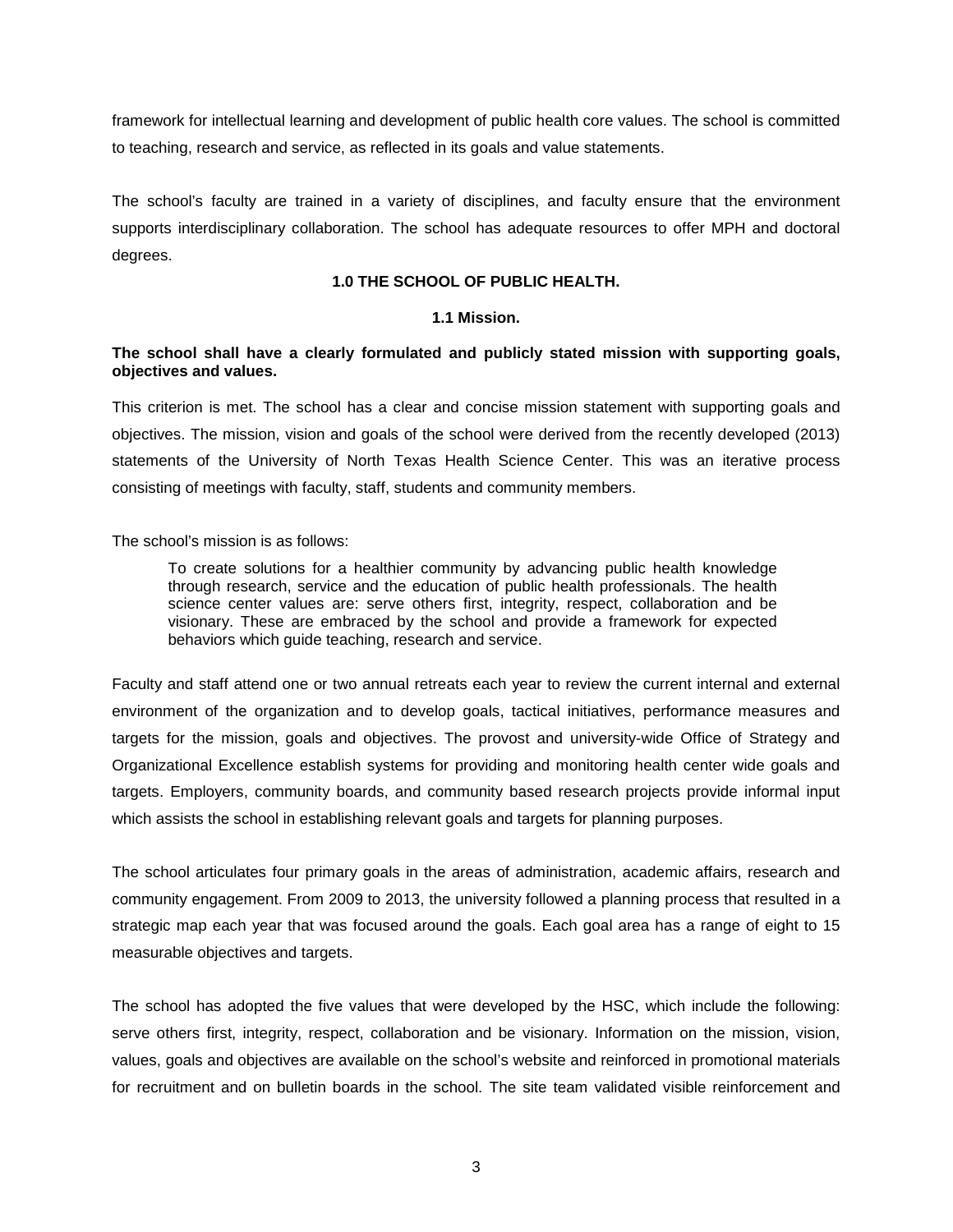demonstration of values in the school environment as well as familiarity of leadership, faculty and students with these concepts.

A new organizational model for the HSC will be implemented by fall 2015. The concept includes an "academy" model, with organizational units that focus on teaching and learning, while institutes serve as the sites for interdisciplinary research and knowledge generation. This concept is in early stages and will be the topic of the school's annual retreat in July 2015.

# **1.2 Evaluation and Planning.**

<span id="page-5-0"></span>**The school shall have an explicit process for monitoring and evaluating its overall efforts against its mission, goals and objectives; for assessing the school's effectiveness in serving its various constituencies; and for using evaluation results in ongoing planning and decision making to achieve its mission. As part of the evaluation process, the school must conduct an analytical selfstudy that analyzes performance against the accreditation criteria.**

This criterion is met. The school uses a variety of methods and processes in monitoring and evaluating its progress against its defined objectives. Data sources and evaluation tools include Office of Admissions and Academic Affairs reports, annual faculty performance reviews, research and grant funding reports, committee minutes and quality improvement reports from the HSC's Office of Strategy and Organizational Excellence, annual student satisfaction surveys, student course evaluations and budget reports from the provost.

The SPH Executive Council monitors the overall evaluation process and oversees data collection, analysis and interpretation. The strategic map is constructed each year and the data are monitored using TracDat software. The strategic map acts as a checklist and allows the school to determine whether each goal was completed and whether each target's performance measures were achieved. If a target is not achieved, an action plan is developed to specify how target objectives will be achieved in coming years. At a higher organizational level, the Executive Team (senior administrators, deans and vice presidents) of the HSC reviews specific metrics quarterly. These are consistent across all units of the HSC. The provost follows up with the deans as needed to monitor progress.

To ensure that students are engaged in the evaluation process, the dean's office hosts student focus groups to obtain in-depth information. Feedback is used to develop action plans for improvement. For example, students were not satisfied with existing opportunities to learn SAS, so the school increased the availability of courses and self-tutorial tools at no cost. In addition, student feedback resulted in actions to establish ten new mentored research experiences, hiring of a new practicum liaison and dismissal of an adjunct faculty member.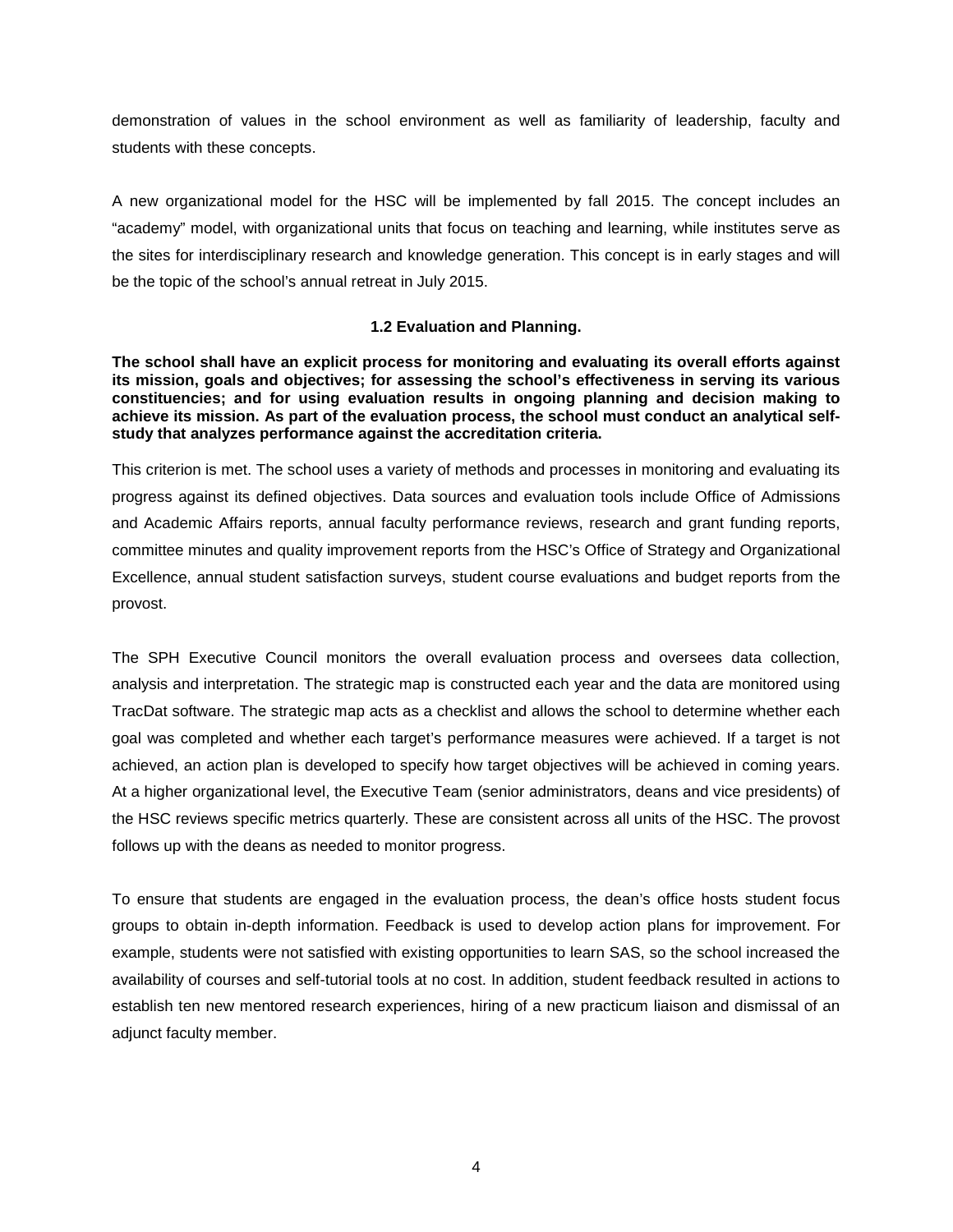The school's strong and long-term working relationships with community partners allow for the school to gain input and advice from public health leaders and decision-makers. The Public Health and Prevention Council, now the Advisory Council, had more than 50 members who were able to provide feedback on teaching, learning and community engagement. For example, the council integrated its own committee work on healthy lifestyles with the school's committee for the annual North Texas Health Forum, and committee members and health leaders are involved as guest speakers in MPH and doctoral courses.

The accreditation self-study process provided another opportunity for cross sector input on how well the school is performing on its mission, vision, goals and values. The school established a CEPH Committee in summer 2013. Members included nine faculty/administrators, four alumna, five students, two community members and the associate dean for academic affairs served as the chair. The committee met twice monthly. A timeline was established for completing assignments. Faculty, staff, students, alumni and community members were involved as needed to collect and review information and comment on the self-study. The self-study was also reviewed by the provost. General familiarity with the report was validated on site.

### **1.3 Institutional Environment**.

### <span id="page-6-0"></span>**The school shall be an integral part of an accredited institution of higher education and shall have the same level of independence and status accorded to professional schools in that institution.**

This criterion is met. The University of North Texas Health Science Center is accredited by the Southern Association of Colleges and Schools Commission on Colleges. In addition to public health, the HSC responds to 15 specialized accreditors in areas such as nursing, medicine, forensics and pharmacy. The school enjoys the same level of autonomy and authority as all other schools at the HSC.

The University of North Texas is a system that has three independent institutions, one located in Denton, one in South Dallas and the Health Science Center (UNTHSC) in Fort Worth, where the School of Public Health is located. On the UNTHSC campus there are five colleges and schools, the Texas College of Osteopathic Medicine, the Graduate School of Biomedical Sciences, the School of Health Professions, the UNT System College of Pharmacy and the School of Public Health. The HSC also houses a medical practice (UNTHealth) with five sites in Fort Worth and Tarrant County.

The dean is responsible for the overall leadership of the school including administrative activities, development of the school's budget and resource allocation. The dean reports directly to the executive vice president for academic affairs/provost and is a member of the Executive Team, which is chaired by the president of the HSC.

The dean, in conjunction with the faculty and department chairs, oversees recruitment, selection and advancement of all faculty and staff.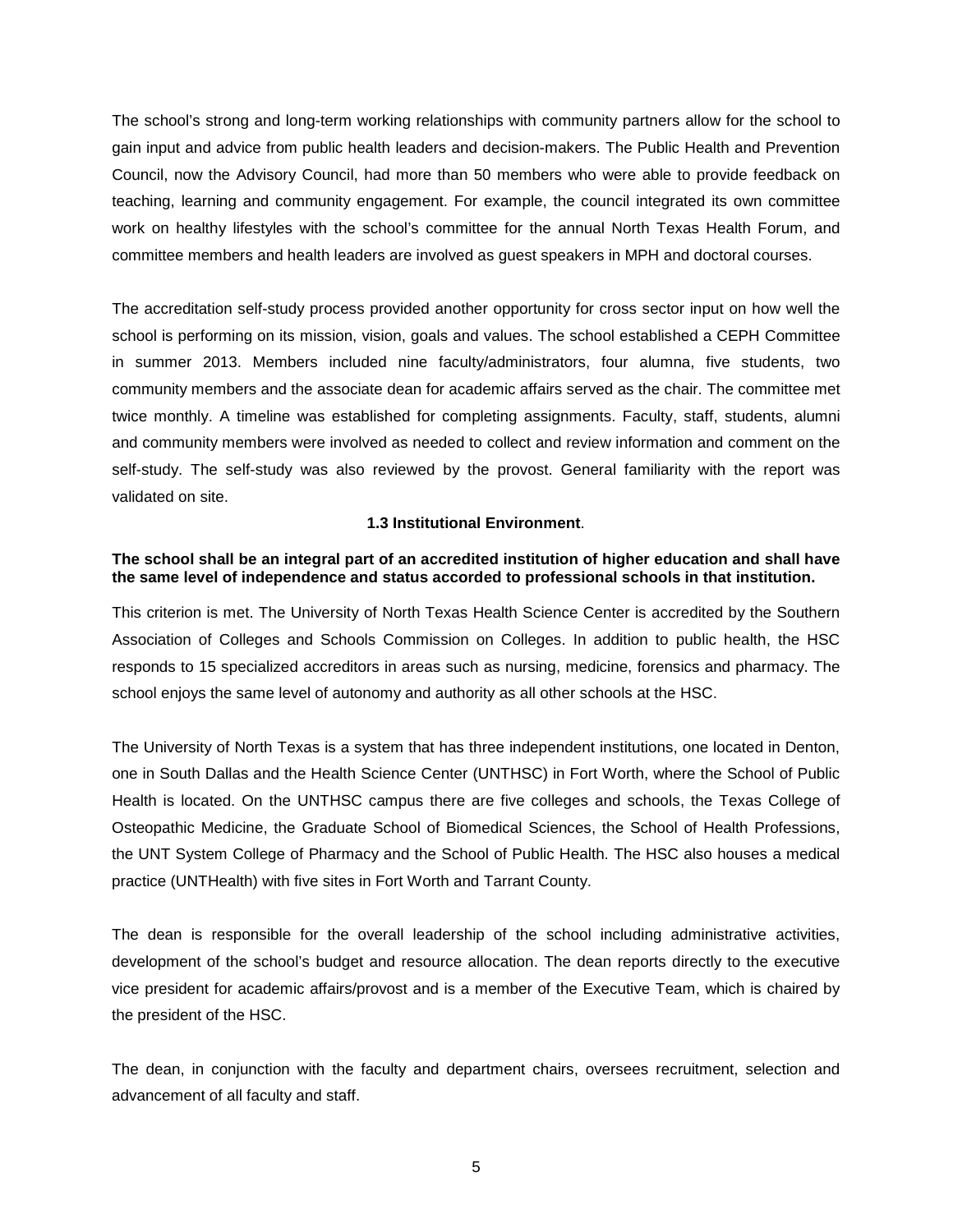All faculty members including the dean, set academic standards and policies with regard to student admission and the development and implementation of curriculum for all of the school's degree programs.

#### **1.4 Organization and Administration.**

<span id="page-7-0"></span>**The school shall provide an organizational setting conducive to public health learning, research and service. The organizational setting shall facilitate interdisciplinary communication, cooperation and collaboration that contribute to achieving the school's public health mission. The organizational structure shall effectively support the work of the school's constituents.**

This criterion is met. The school provides an organizational setting conducive to public health learning, research and service. The school has two training centers to provide support for an expanded emphasis on preparedness and training in biostatistics. The HSC has nine research centers through which faculty members engage in interdisciplinary research with other faculty members and students across the campus.

The dean of the school is responsible for all administrative aspects of the school related to teaching, research and service. The associate dean for administration and student services serves as the financial officer for the school. The dean of academic affairs reviews and coordinates the curricula, and manages compliance with accreditation and other HSC directives and requirements.

The Office of Admission and Academic Services coordinates recruitment and admissions and supports students in their portfolio development, field placement and student service issues. The school is organized into five academic departments: behavioral and community health, biostatistics and epidemiology, environmental and occupational health sciences, health management and policy and public health education. Each department has a chairperson who reports to the dean of the school. The public health education department is unique in its additional responsibility for oversight of the PhD and DrPH Programs and the MPH-Professional Option Program. The faculty for these three programs (PhD, DrPH and MPH-PO) all have appointments in other departments.

Interdisciplinary activities are promoted for faculty and students in teaching, research and service functions. For faculty, interdisciplinary coordination, collaboration and cooperation occurs through the school's committees. For example, the masters, doctoral and practice committees bring together representatives from multiple departments. The school recently established a Program Directors Committee, which brings all masters and doctoral programs together to coordinate curricular changes.

For students, the required course PHED 5197 Professional and Academic Development facilitates interdisciplinary work for all MPH students. The course includes writing, presentation, resume and interview skills as well as an overview of MPH core competencies and inter-professionalism.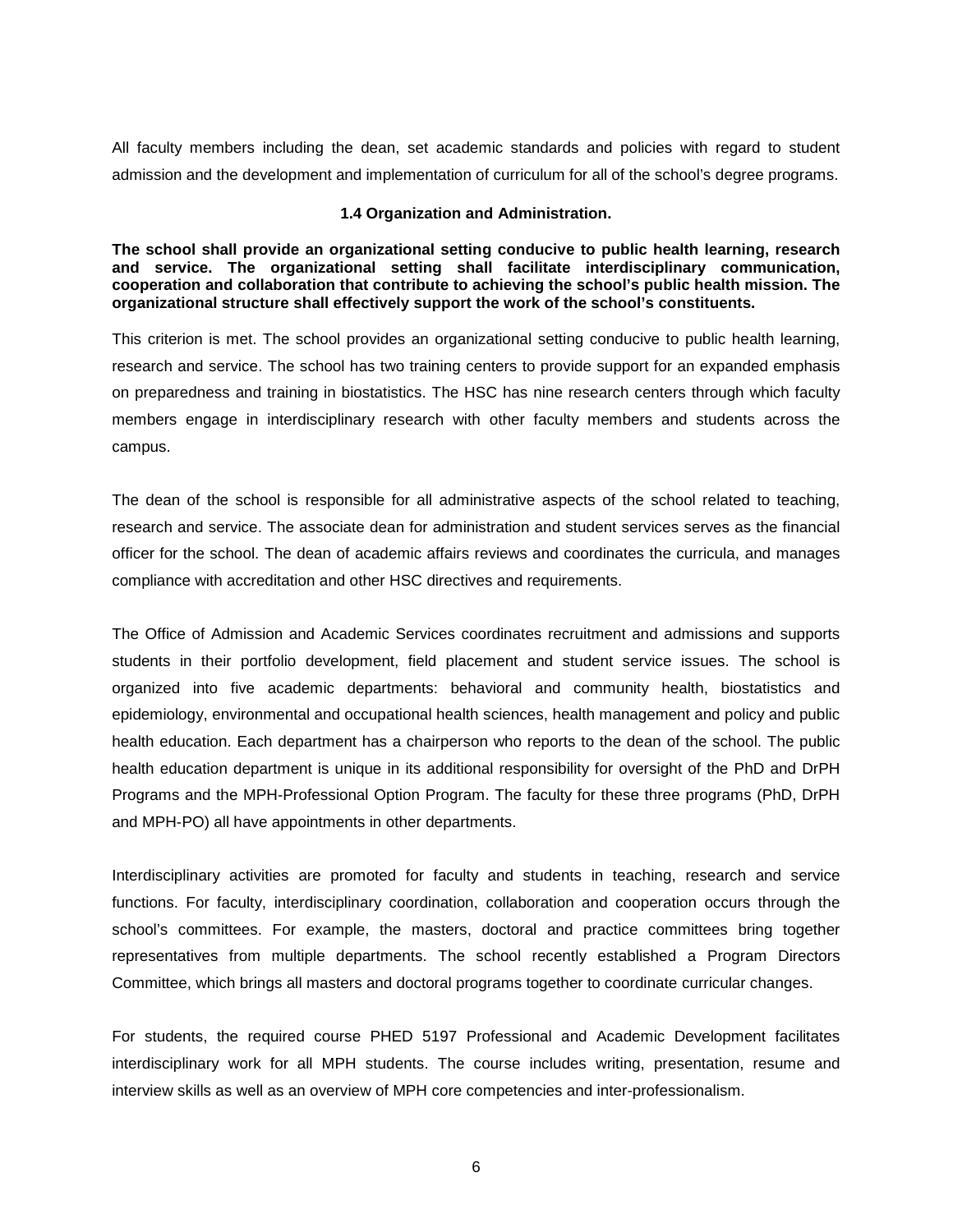Research coordination is fostered by the research manager, Research Committee and through programs such as "Research Schmooze" and "Work In Progress." In these informal settings faculty and students can explore ideas/topics with other health center colleagues and promotes networking and collaboration. Faculty indicated high satisfaction with the organizational environment supporting interdisciplinary work. Integrated professional education is a high priority and value for the new HSC president.

Service coordination is fostered through The Center for Community Health's Advisory Board, which provides input on community intervention projects. Of particular note regarding the future efforts to enhance interdisciplinary collaboration is a proposed restructuring of the Health Science Center into institutes and academies. The institutes, by their very definition, are interdisciplinary in research and practice.

#### **1.5 Governance.**

<span id="page-8-0"></span>**The school administration and faculty shall have clearly defined rights and responsibilities concerning school governance and academic policies. Students shall, where appropriate, have participatory roles in conduct of school and program evaluation procedures, policy setting and decision making.**

This criterion is met. The school has clearly defined rights and responsibilities concerning school governance and academic policies. The school has ten standing and two ad hoc committees that contribute to school governance. Faculty, staff, students, alumni and community partners are involved in the school's operations.

School policies are formulated by all committees and are approved by the Executive Council. All proposed changes are reviewed by faculty members before the Executive Council makes the final approval. Minor changes in procedure may be approved by the Executive Council without approval by the faculty. Members of the Executive Council include the dean, all associate deans and all chairs.

The Executive Council oversees the overall planning and evaluation of the school. Planning and evaluation also occur at a departmental level and are initially developed through the Office of Strategy and Organizational Excellence. The deans forward planning and evaluation information to the department chairs and evaluation is discussed and objectives are assessed at faculty retreats each year. The progress of obtaining goals and future plans are then forwarded to the provost and inputted into the evaluation dataset TracDat.

The dean in conjunction with the department chairs is responsible for budget and resource allocation. Based on the HSC's budget, the provost distributes the proposed budget for each school to the deans. The associate dean for administration and student services is responsible for the monitoring and management of the budget.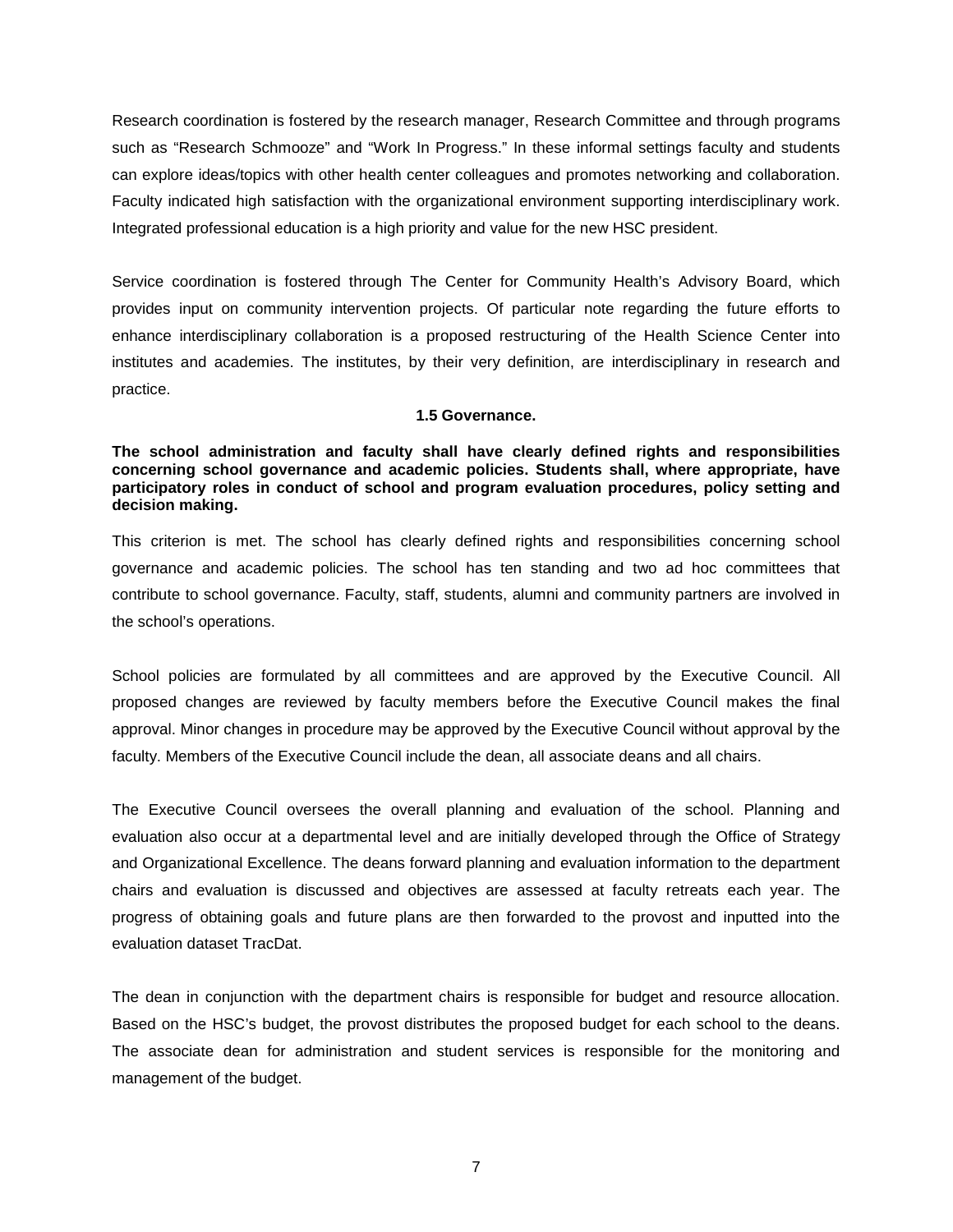The Office of Admission and Academic Services conducts student recruitment; the associate dean of administration and student services is responsible for all aspects of student recruitment. Admissions decisions are delegated to the Master's Committee, the PhD Committee and the DrPH Committee. Members of each program committee include representatives from each department/concentration and the associate dean for academic affairs. The Office of Admission and Academic Services also oversees the process for awarding degrees and the Office of the Registrar is final authority in awarding degrees.

Each department chair in conjunction with department faculty are responsible for faculty recruitment. A Search Committee is created, which may include external members. The Search Committee makes recommendations to the chair based on reviews, the chair then forwards the recommendation to the dean and the dean then forwards the potential hire to the provost who makes the final decision. Department chairs are also responsible for faculty retention; the dean reviews and approves the firing of a faculty member. The Tenure and Promotion Committee oversees tenure and promotion and makes recommendations to the dean. The dean then makes a recommendation to the provost. The president of the HSC approves promotions and the University of North Texas System Regents approves tenure. Members of the Promotion and Tenure Committee include a tenured associate or full professor from each department.

The dean in conjunction with faculty makes final approval of academic standards and policies and curriculum changes. Development of new policies or changes in standards, policies and curricula are brought to the Executive Council for review. If approved, they are brought to the faculty for approval. The provost and the Texas Higher Education Coordinating Board must approve any new degree programs.

The current Public Health Prevention Council consists of professionals who are actively engaged in public health work and is the primary source of feedback from community partners and public health professionals outside of school faculty. The Public Health Prevention Council will be redesigned by fall 2015 as an MPH and DrPH Advisory Council in light of the new directions towards the academy model. The Advisory Council will consist of 24 community members, and they will focus on educational issues. This group is smaller and more focused than the prior council, which had more than 50 members and multiple functions. The new advisory group will have five representatives with DrPH degrees, seven with MPH degrees, three physicians, and nurses and other professionals representing a broad range of local, state, federal, non-profit and healthcare organizations.

Faculty members hold leadership positions and are members of 21 university committees including the Leadership Team, the QEP Executive Committee, the Faculty Bylaws Committee, the Values Blueprint Committee and the Communications Committee.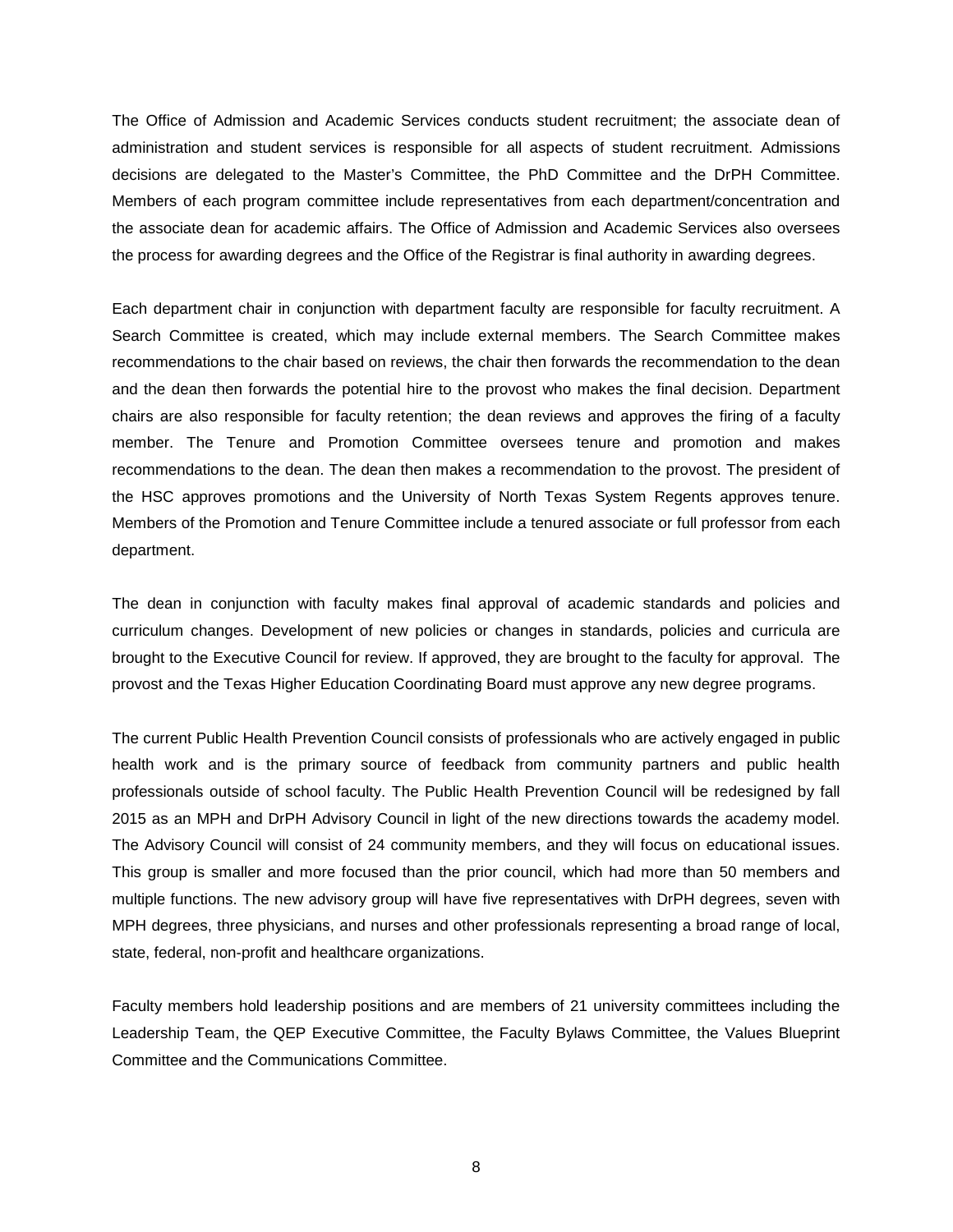Students have input into the school's governance through participation on committees and in the Public Health Student Government Association. Students are represented on the following school and university committees: PhD Program Committee, DrPH Committee, Practice Committee, Program Directors Committee, Inter-Professional Executive Committee, Research Committee and the CEPH Committee.

#### **1.6 Fiscal Resources.**

### <span id="page-10-0"></span>**The school shall have financial resources adequate to fulfill its stated mission and goals, and its instructional, research and service objectives.**

This criterion is met. The school has sufficient resources to fulfill its mission. The HSC has a clear budget process that provides the school with adequate state and local resources to fund the majority of its budget.

The school's budget is based on five primary sources: 1) state allocations based on a formula that includes the number of FTE students and is taxed by the institution at approximately 40%, 2) investment returns from tobacco settlement dollars that were allocated to the HSC and are held in an endowment, 3) institution allocation to the school of "local funds," which can be used for most purposes without restriction, 4) external funds from grants and contracts that recover salary for individual faculty members and staff and 5) fees from sources such as admissions, technology and graduation that can be used for specific purposes by the school.

The school also receives 5% of the total indirect recovery on a grant or contract. However, university research administration and non-academic operating costs are removed before the indirect cost returns are distributed to the PI, school, departments or the institutes. The dean allocates funds for faculty and staff salaries and other non-personnel costs; each department receives funds for non-personnel expenditures. Salaries are managed centrally through the dean's office. The school's funds and expenditures are shown in Table 1.

As noted in the self-study, state cutbacks in funding of higher education have resulted in budgetary constraints for the school. During the site visit the school shared that although it had experienced fairly significant budget cuts several years ago (approximately 10%), it is now back to previous levels of funding. There has been a small increase (from approximately \$4.5 million to \$5.0 million between 2009 and 2014) in revenue from institution funds. Research grants and contracts also more than doubled from \$2.2 million to \$5.4 million over the past three years.

The school identifies three outcome measures through which it assesses the adequacy of its fiscal resources. These measures include percent salary recovery on all faculty salaries, annual increase in FTE credit hours and annual increase in overall school income, excluding grants and contract. Although there was a decrease from 16.8% to 6.7% in annual FTE credit hours, the school is still above the 5%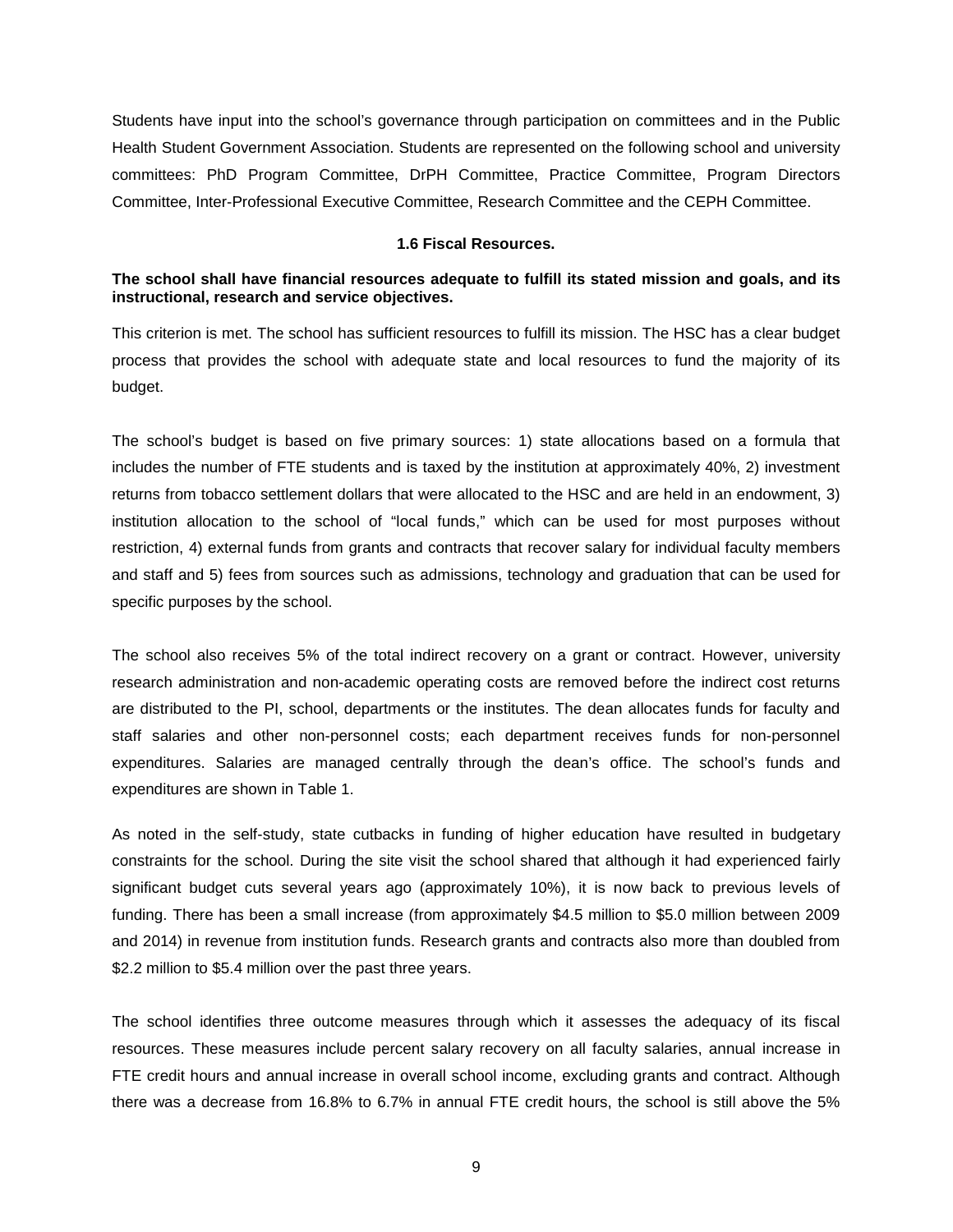target it has set. The annual increase in overall school income, excluding grants and contracts, has risen from 5.0% to 8.5% (the target is 5%). Although the percent salary recovery on all faculty salaries has increased from 20.5% to 22.8% it is still below the target of 30%. During the site visit faculty described how the Office of Research Services is providing pre-grant award services to help facilitate the submission of grant applications by faculty.

| Table 1. Sources of Funds and Expenditures by Major Category, 2009-2014            |             |                   |                   |              |              |
|------------------------------------------------------------------------------------|-------------|-------------------|-------------------|--------------|--------------|
|                                                                                    | Year 1      | Year <sub>2</sub> | Year <sub>3</sub> | Year 4       | Year 5       |
|                                                                                    | 2009 - 2010 | 2010 - 2011       | 2011 - 2012       | 2012 - 2013  | 2013 - 2014  |
| <b>Source of Funds</b>                                                             |             |                   |                   |              |              |
| <b>University Funds</b>                                                            | \$4,568,441 | \$4,368,254       | \$4,530,757       | \$4,652,482  | \$5,005,506  |
| Grants/Contracts                                                                   | \$2,288,243 | \$3,204,128       | \$7,037,933       | \$6,349,778  | \$5,468,712  |
| <b>Course Fees</b>                                                                 | \$62,571    | \$119,275         | \$135,980         | \$152,230    | \$157,614    |
| Registration/Application/Conference<br>/Graduation/Miscellaneous Fees              | \$38,183    | \$39,961          | \$31,430          | \$123,359    | \$185,724    |
| Gifts                                                                              | \$2,000     | \$11,000          | \$5,000           | \$450        | \$100        |
| Total                                                                              | \$6,959,438 | \$7,742,618       | \$11,741,100      | \$11,278,299 | \$10,817,656 |
|                                                                                    |             |                   |                   |              |              |
| <b>Expenditures</b>                                                                |             |                   |                   |              |              |
| <b>Faculty Salaries</b>                                                            | \$3,495,600 | \$3,688,347       | \$3,531,315       | \$3,571,504  | \$3,695,968  |
| <b>Staff Salaries</b>                                                              | \$1,398,638 | \$1,255,861       | \$1,470,452       | \$1,801,464  | \$1,802,057  |
| <b>Student Wages</b>                                                               | \$361,144   | \$582,686         | \$541,647         | \$637,202    | \$644,928    |
| Overtime/Longevity/Lump<br>Sum/Allowances/One-Time Merit                           | \$79,892    | \$93,170          | \$216,364         | \$127,278    | \$67,896     |
| <b>Fringe Benefits</b>                                                             | \$351,257   | \$444,867         | \$509,409         | \$503,381    | \$479,908    |
| <b>Grant and Contract Expenditures</b><br>(non-Maintenance &<br>Operations/travel) | \$467,536   | \$508,089         | \$1,071,108       | \$2,850,165  | \$2,795,525  |
| Maintenance & Operations (M&O)                                                     | \$535,417   | \$543,558         | \$1,107,027       | \$1,918,864  | \$1,665,587  |
| Travel                                                                             | \$126,937   | \$105,163         | \$156,269         | \$175,295    | \$195,108    |
| <b>Student Scholarships</b>                                                        | \$37,250    | \$30,550          | \$31,250          | \$61,930     | \$68,697     |
| <b>Total</b>                                                                       | \$6,853,670 | \$7,252,292       | \$8,634,841       | \$11,647,083 | \$11,415,675 |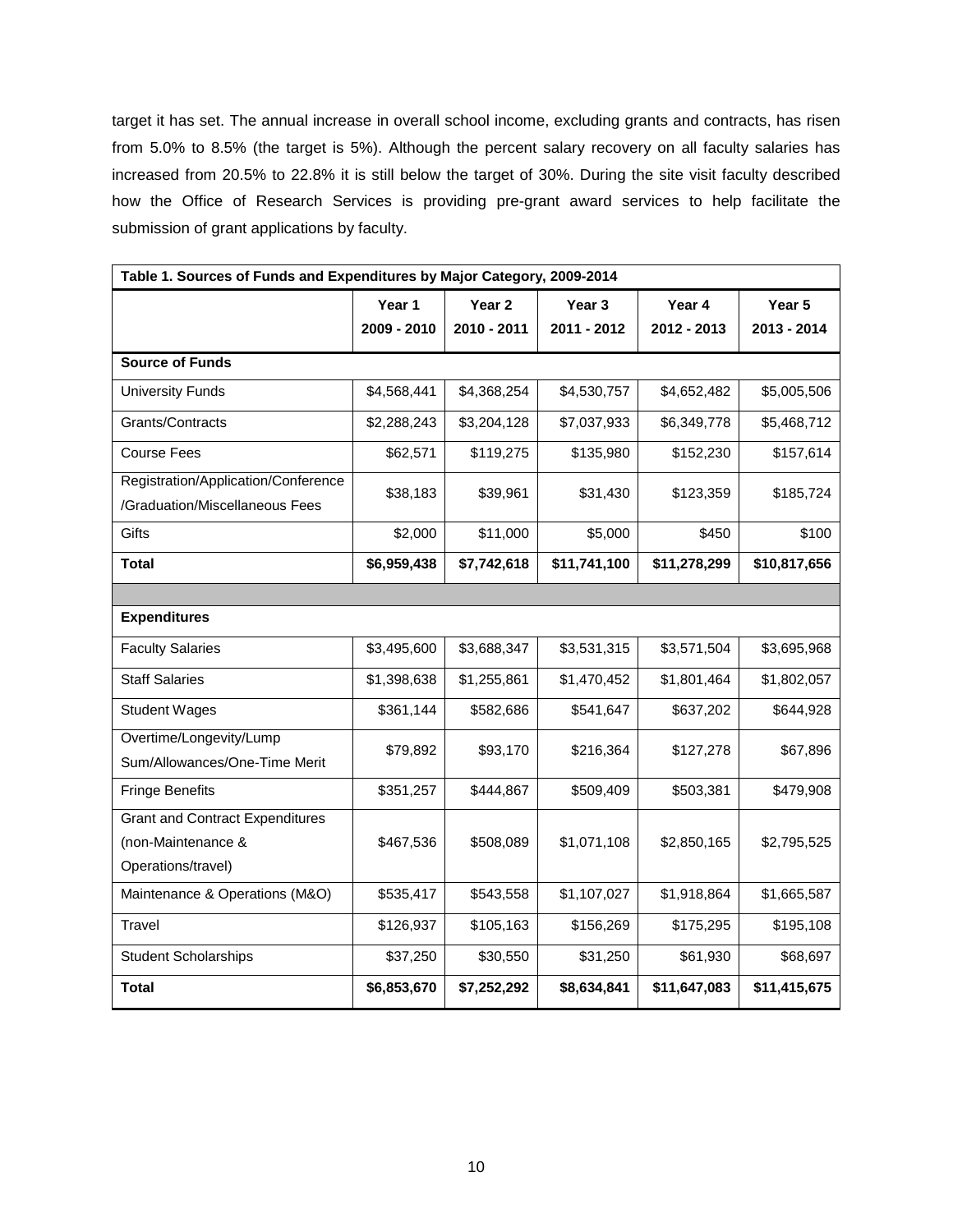#### **1.7 Faculty and Other Resources.**

#### <span id="page-12-0"></span>**The school shall have personnel and other resources adequate to fulfill its stated mission and goals, and its instructional, research and service objectives.**

This criterion is met. As of May 2015, the school has a total of 34 primary faculty members and 67 other faculty members. The school offers doctoral programs in each core area and has an adequate faculty complement for each. The social and behavioral sciences area has 11 primary faculty members, biostatistics has five, environmental and occupational health has five, epidemiology has six and health management and policy has eight; all primary faculty members contribute some of their time to the interdepartmental areas, which include the DrPH, public health education, professional MPH and online programs.

Student faculty ratios for all departments were under 10:1, except in epidemiology (13.3:1) and public health education (14.1:1). There are a total of 114 master-level students and one doctoral student in the epidemiology department. Although the SFRs are slightly above the required 10:1, the faculty and staff headcount appear to be sufficient for the daily operations of the educational, research and service efforts in epidemiology. The public health education department houses cross-disciplinary degrees, and faculty members allocated to other core areas participate in the functioning of this department so the true SFR is not as high as the school estimated for the purposes of the self-study.

Faculty members stated that although they have adequate resources, additional faculty and staff allocation would increase their capacity. Faculty members also stated that though there is a relatively small faculty complement, administrative duties are not a burden and committee meetings are held based on the necessity of the meeting. One committee began hosting meetings online so that it would be more convenient for faculty members to participate. Students stated that professors had an open-door policy and were available. One student stated that she liked that her program had small class sizes.

The school has 13.55 FTE staff members. The staff includes a communications manager who is responsible for dissemination of academic, research or service accomplishments by faculty and students to local, state and national media. Staff also include career services and student support personnel. Discussion with students and faculty members indicated that they perceive that the amount of staff support is adequate for the current operations of the school.

The SPH is housed in the Everett Education and Administration building. All faculty members have individual offices. The school has a 20-person conference room with projection capacity and two other conference rooms, one with projection capacity. Faculty and staff also have access to a fully equipped break room.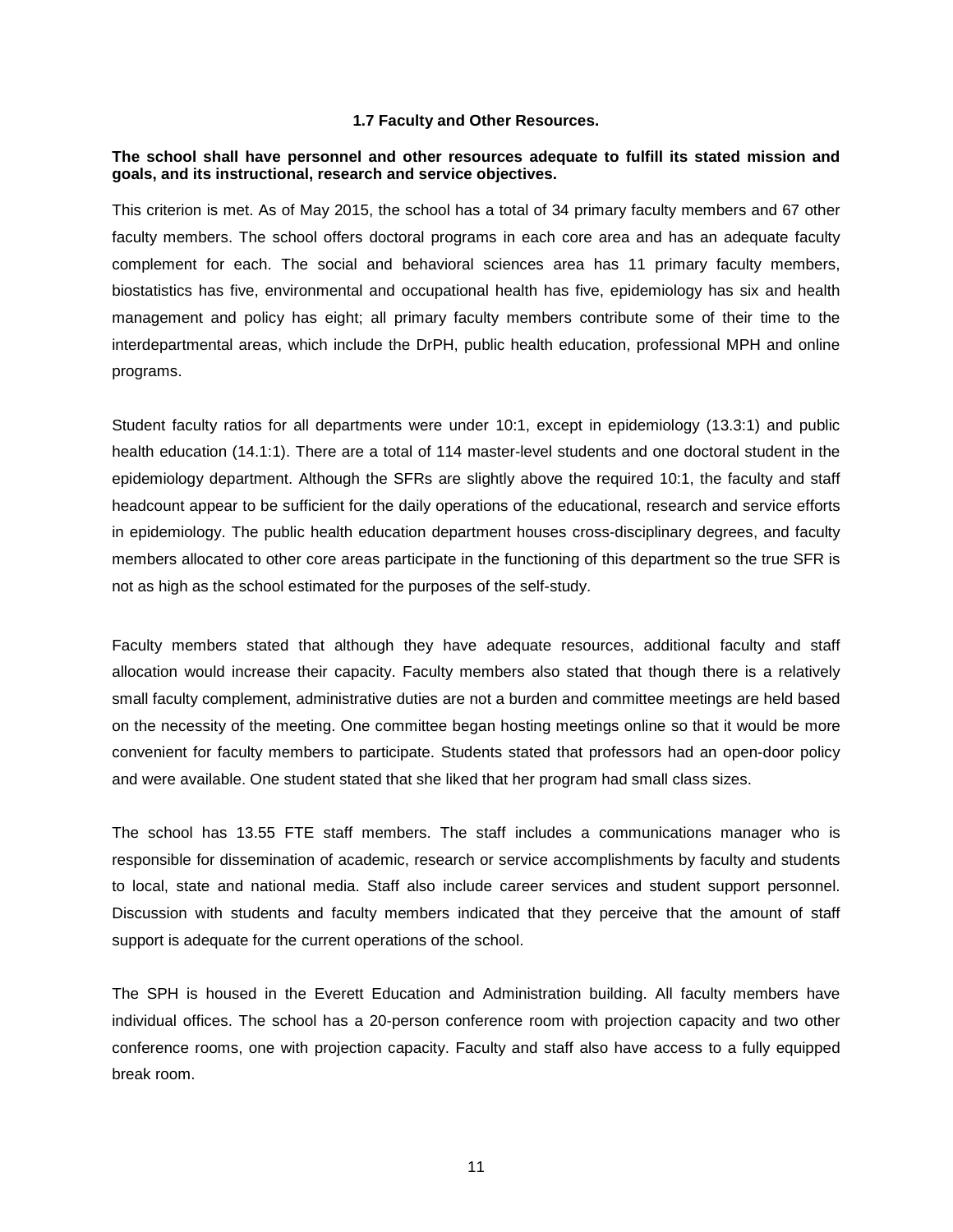The school has sufficient classroom space for all courses in the Everett Education and Administration building. Three classrooms seat a range of 48 to 36 students and are equipped with projection and computer equipment that allows access to the internet. The school has access to other classrooms at the HSC, if needed. There is also a common area designated for students and research space for faculty projects is also available.

All faculty members are provided with computers and printers and have access to a copier. Beginning in the fall of 2013, all students are required to have a laptop computer for classroom use. Students have access to campus-wide WiFi and printers in the common area and the Lewis Library. The school also has a web and IT support specialist who provides support for computer hardware and software installation and web site development and implementation. The library houses three networked computer labs, with MAC and Windows computers.

The Gibson D. Lewis Health Science Library is the primary library used by the faculty members and students for research purposes. The library's media resources center houses an audio-visual collection of over 5,800 titles, including 340 computer software programs and some 124 anatomical models and 16 viewing rooms equipped with video and slide-tape projectors.

### **1.8 Diversity.**

# <span id="page-13-0"></span>**The school shall demonstrate a commitment to diversity and shall evidence an ongoing practice of cultural competence in learning, research and service practices.**

This criterion is met with commentary. The school of public health has developed goals related to diversity and cultural competence that are consistent with the institution's mission, vision and values. According to 2013-2014 data provided in the self-study approximately 43% of students, 39% of faculty and 42% of staff are from racial and ethnic minority backgrounds.

The school follows institutional policies that support a climate free of harassment and discrimination and support a climate for working and learning in a diverse setting. The self-study discusses how diversity and cultural competence are incorporated into classes and the steps the school takes to recruit, develop, promote and retain a diverse faculty, staff and student body.

During the site visit faculty confirmed that all students receive content related to cultural competence and health disparities through required coursework, specifically through the course BACH 5300 Theoretical Foundations of Individual and Community Health. Faculty also provided examples of community-based participatory research that involves vulnerable populations, including homeless populations. During meetings with students, one of the strengths mentioned was the diversity of the student population, including minority and international students.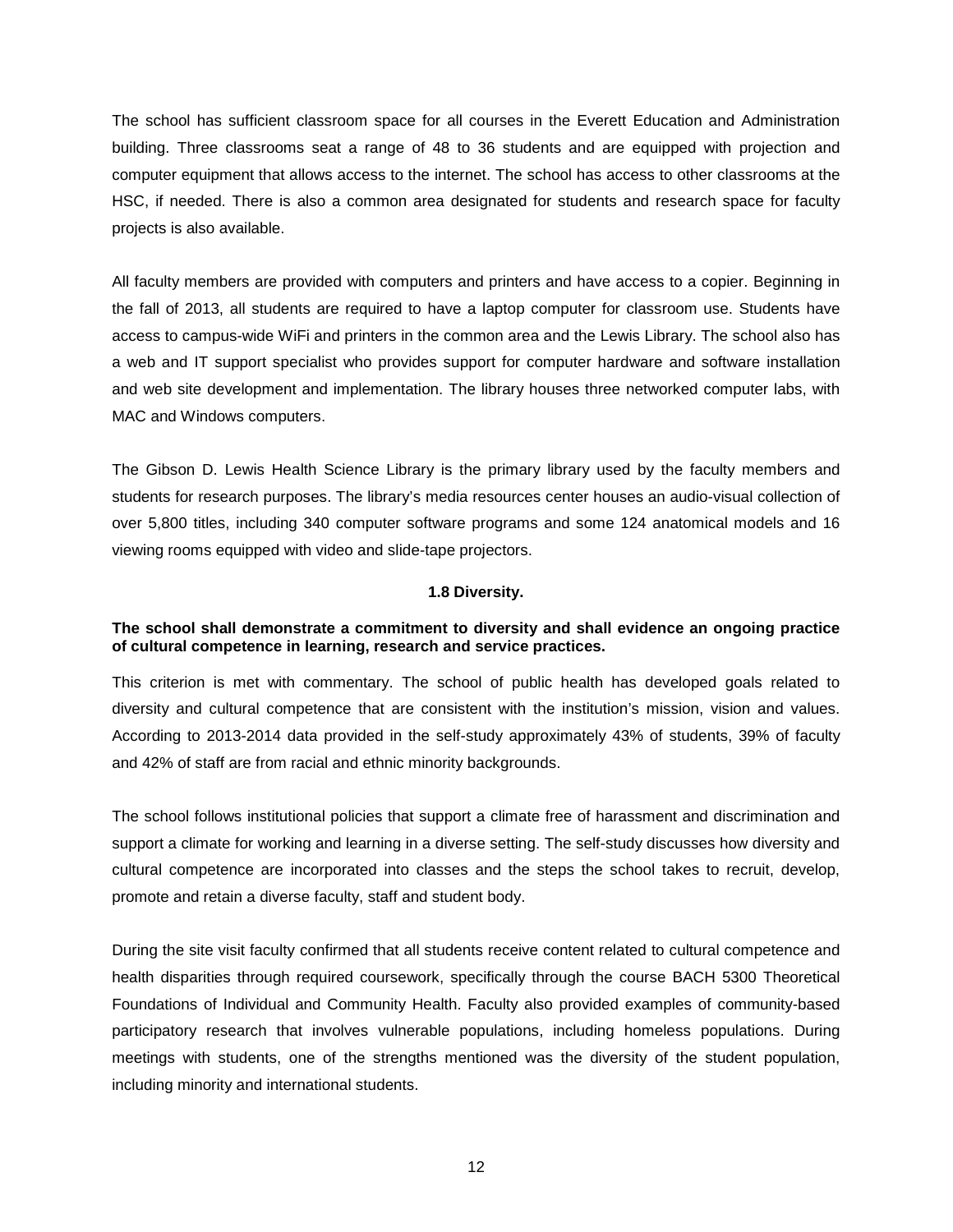The school's efforts to recruit minority faculty include specifying in all recruitment advertising that UNTHSC is an equal opportunity/affirmative action employer; advertising through websites and publications that are targeted to culturally diverse applicants; participating in national, regional and statewide meetings at which faculty, especially entry-level faculty, may be presenting posters or presentations; communicating with existing faculty who may be aware of candidates with diverse racial or ethnic backgrounds; and recruiting from schools and programs in south Texas where Hispanic students or faculty more frequently enroll or work.

Plans to recruit a diverse student body include distributing recruitment materials and going on campus visits with current students and faculty, so that prospective students become aware of the cultural diversity of the school; conducting recruitment activities directly with several traditionally black colleges and universities in the south; conducting recruitment at schools in south Texas at which Hispanic enrollment is highest, including campus or regional career fairs; providing a scholarship by the Hispanic Wellness Coalition of Tarrant County; and maintaining contact with programs at Tarrant County Community College.

The SPH defines diversity primarily by using the Dallas-Fort Worth, Texas and US populations as a reference. The school has identified African American/Black, Hispanic and Asian students and African American/Black and Hispanic faculty members as its underrepresented populations. In regard to faculty, the target is that 10% of faculty are African American or Hispanic; for staff the target is 30% are African American or Hispanic, and the targets for students are 15% African American, 10% Asian and 10% Hispanic. The school has met its targets for students and staff. However the percentage of faculty who are African American or Hispanic has been lower than the target for the past two fiscal years.

<span id="page-14-0"></span>The commentary relates to how the school assesses that it promotes a culture of diversity and inclusion, as mentioned in one of the goal statements. During the site visit it was confirmed that questions on diversity and inclusion are not included in student surveys. The new administration of the UNTHSC is in the process of creating a values-based culture to include an institution-wide diversity committee. The SPH is represented on this newly-formed committee that will engage faculty, staff and students in dialogue about diversity and inclusion. Over the next year, it is anticipated that an assessment will occur across the institution to assess perceptions and practices. The SPH will then have more information to plan and implement appropriate strategies to foster a diverse and inclusive culture among students, faculty and staff.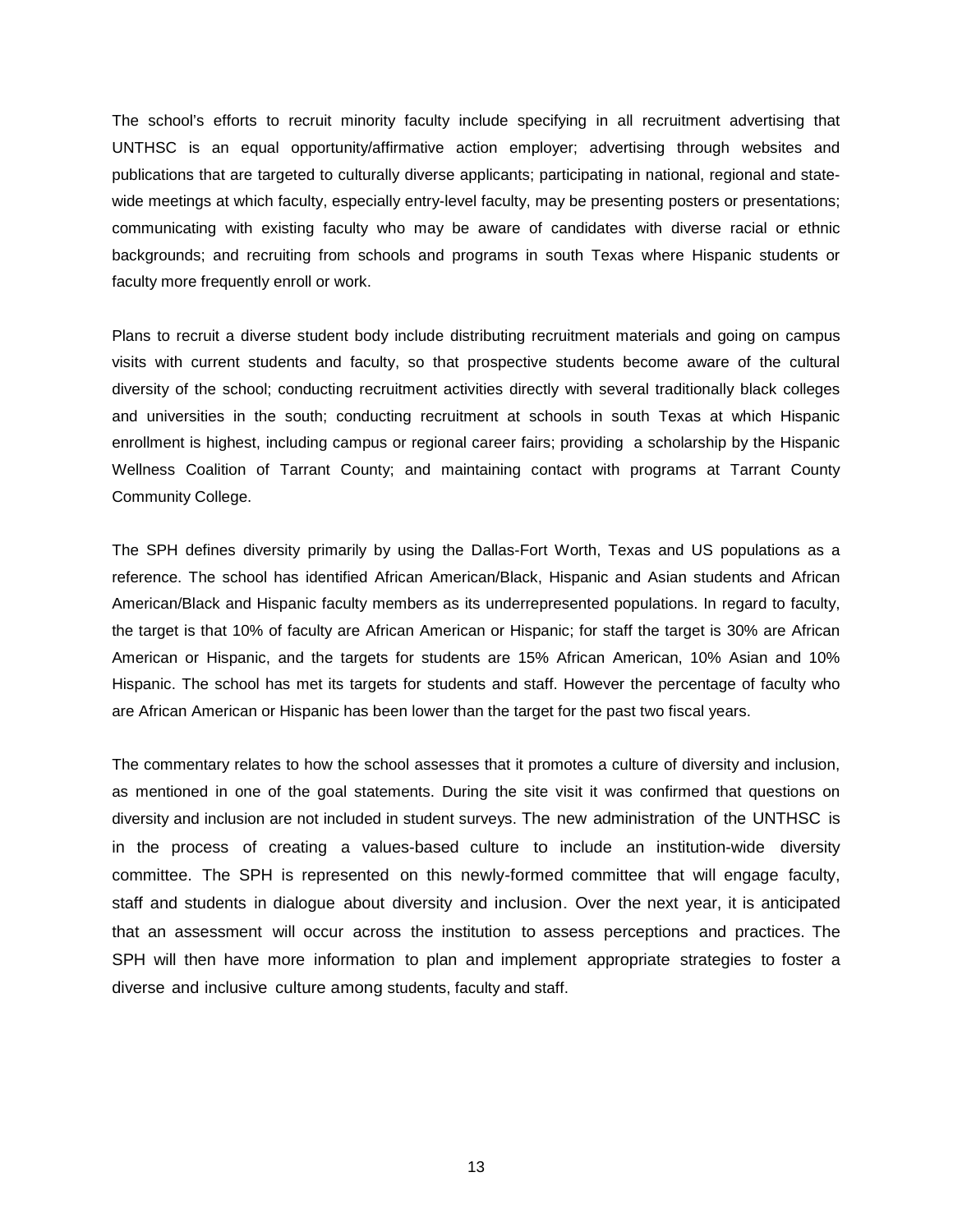### **2.0 INSTRUCTIONAL PROGRAMS.**

#### **2.1 Degree Offerings.**

<span id="page-15-0"></span>**The school shall offer instructional programs reflecting its stated mission and goals, leading to the Master of Public Health (MPH) or equivalent professional master's degree in at least the five areas of knowledge basic to public health. The school may offer other degrees, professional and academic, and other areas of specialization, if consistent with its mission and resources.**

This criterion is met. As illustrated in Table 2, the school offers an MPH in biostatistics, epidemiology, health management and policy, community health, environmental and occupational health sciences, maternal and child health, a professional MPH, an MHA degree, a PhD in behavioral and community health, biostatistics, environmental health sciences, epidemiology, health services and policy, a DrPH and three joint degree programs. Site visitors' reviews of MPH syllabi from the concentration areas show appropriate breadth and depth of content.

| <b>Table 2. Instructional Matrix</b>                                    |          |                |
|-------------------------------------------------------------------------|----------|----------------|
|                                                                         | Academic | Professional   |
| <b>Master's Degrees</b>                                                 |          |                |
| <b>Community Health</b>                                                 |          | <b>MPH</b>     |
| <b>Biostatistics</b>                                                    |          | <b>MPH</b>     |
| Environmental & Occupational Health Sciences                            |          | <b>MPH</b>     |
| Epidemiology                                                            |          | <b>MPH</b>     |
| Health Management and Policy                                            |          | <b>MPH</b>     |
| Maternal and Child Health                                               |          | <b>MPH</b>     |
| Professional Option (on campus and online)                              |          | <b>MPH</b>     |
| <b>Health Administration</b>                                            |          | <b>MHA</b>     |
| <b>Doctoral Degrees</b>                                                 |          |                |
| Behavioral and Community Health                                         | PhD      |                |
| <b>Biostatistics</b>                                                    | PhD      |                |
| <b>Environmental Health Sciences</b>                                    | PhD      |                |
| Epidemiology                                                            | PhD      |                |
| <b>Health Services and Policy</b>                                       | PhD      |                |
| <b>Public Health</b>                                                    |          | <b>DrPH</b>    |
| <b>Joint Concentrations</b>                                             |          |                |
| <b>Biostatistics and Epidemiology</b>                                   |          | <b>MPH</b>     |
| <b>Environmental and Occupational Health</b><br>Sciences & Epidemiology |          | <b>MPH</b>     |
| <b>Dual Degree</b>                                                      |          |                |
| Medicine                                                                |          | DO/MPH         |
| Community Health: Applied Anthropology                                  |          | MPH/MS         |
| Health Management and Policy: Nursing <sup>1</sup>                      |          | <b>MPH/MSN</b> |

1 The MPH/MSN is being phased out and no students were admitted in the 2014-2015 academic year. No changes will be made to the existing curriculum and students that are currently enrolled will continue to be advised and move toward degree completion under the same degree plans implemented at the time of matriculation. The program will continue to be active until all enrolled students graduate.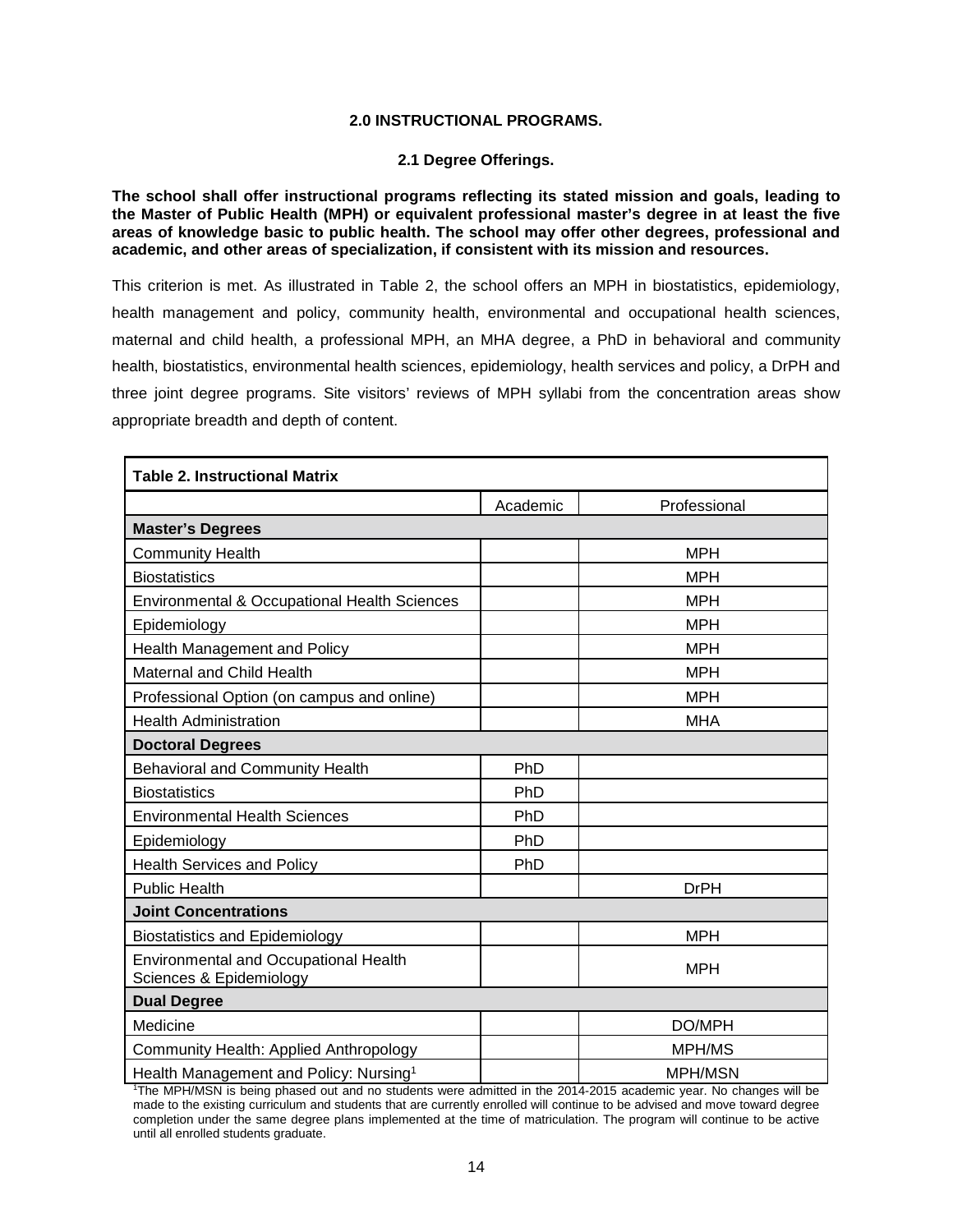In addition to coursework in the five core public health knowledge areas, concentration-specific required coursework include topics in public health law, environmental & occupational toxicology, applied data analysis, survival analysis, community assessment and program planning and human sexuality and health. Students complete the degree with advisor-approved electives, a practicum and a culminating experience.

### **2.2 Program Length.**

## <span id="page-16-0"></span>**An MPH degree program or equivalent professional public health master's degree must be at least 42 semester-credit units in length.**

This criterion is met. All MPH degrees offered by the school require a minimum of 42 semester credit hours, which includes one hour of practicum preparation seminar and one hour of practicum. The professional MPH program requires 48 semester credit hours.

Fifteen contact hours equals one semester credit for didactic courses. Laboratory-based courses require 30 contact hours for one semester credit. Three semester credit hour courses should contain 15 weeks of instruction and 45 to 48 contact hours.

No MPH degrees have been awarded for fewer than 42 semester credit hours in the past three years.

### **2.3 Public Health Core Knowledge.**

### <span id="page-16-1"></span>**All graduate professional degree public health students must complete sufficient coursework to attain depth and breadth in the five core areas of public health knowledge.**

This criterion is met. All graduate professional degree programs require that students take at least one course in each of the five core areas of public health as displayed in Table 3. The learning objectives for these required courses stem from the MPH core competencies and provide students with a strong foundation of public health core knowledge.

Students are allowed to waive core courses if they have taken core courses at another accredited program of public health and the department chair or program director assesses all syllabi from the student's previous MPH program for content equivalency. For courses that were not taken at a CEPHaccredited school or program, the department chair conducts a more detailed review. Site visitors' review of MPH course syllabi from the core and concentration areas show appropriate breadth and depth of content.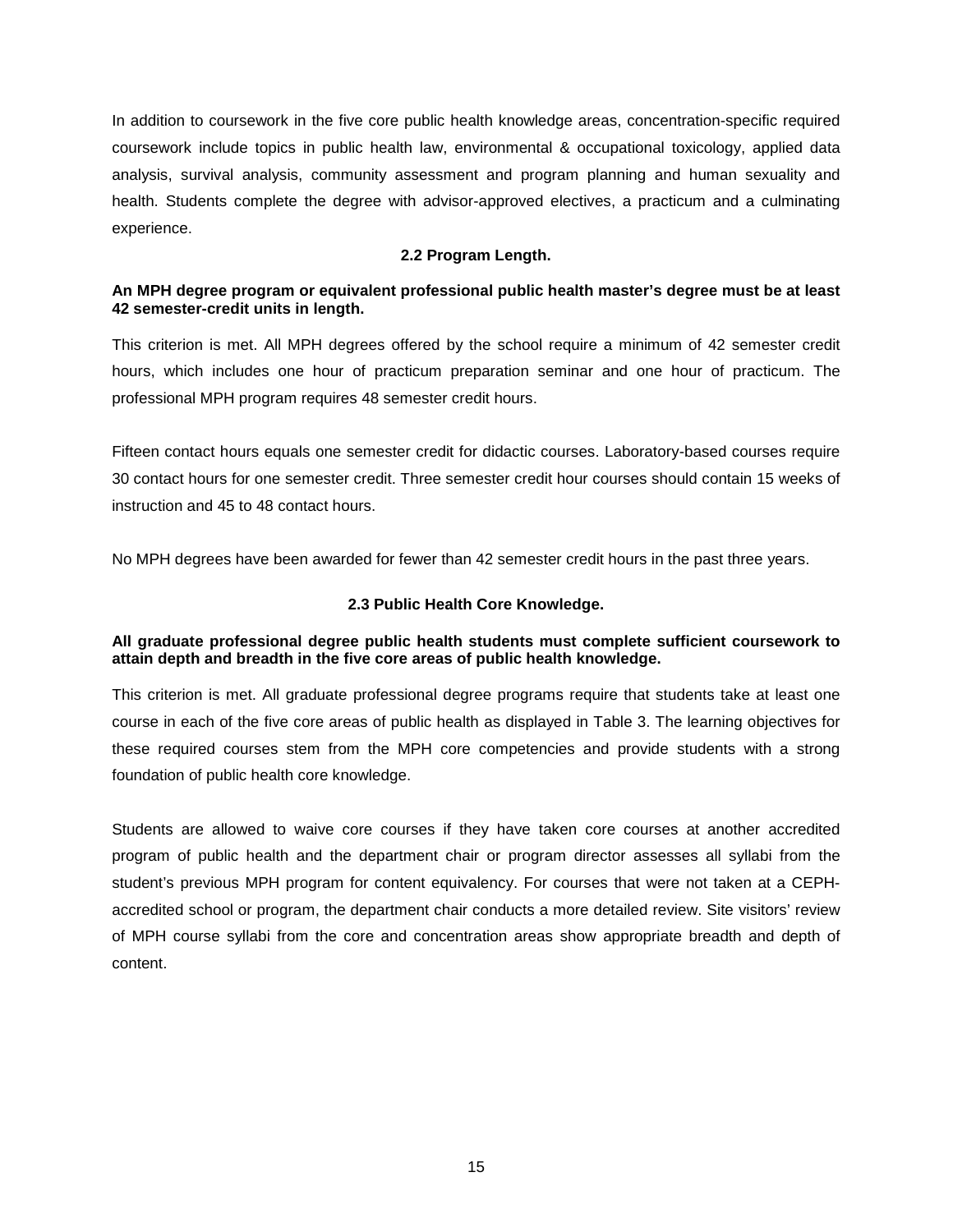| Table 3. Required Courses Addressing Public Health Core Knowledge Areas for the<br><b>Professional MPH Degrees</b> |                                                                                                                                  |                |
|--------------------------------------------------------------------------------------------------------------------|----------------------------------------------------------------------------------------------------------------------------------|----------------|
| <b>Core Area of Knowledge</b>                                                                                      | <b>Course Number and Title</b>                                                                                                   | <b>Credits</b> |
| Social & Behavioral Sciences                                                                                       | BACH 5300 Theoretical Foundations of Individual &<br><b>Community Health</b>                                                     | 3              |
| <b>Biostatistics</b>                                                                                               | BIOS 5300 Principles of Biostatistics or BIOS 5301<br>Foundations of Biostatistics (for Biostatistics concentration<br>students) | з              |
| Epidemiology                                                                                                       | EPID 5300 Principles of Epidemiology                                                                                             | 3              |
| Environmental Health<br><b>Sciences</b>                                                                            | <b>EOHS 5300 Environmental Determinants of Health I</b>                                                                          | з              |
| <b>Health Services Administration</b>                                                                              | HMAP 5300 Introduction to Health Management & Policy                                                                             | 3              |

Students are allowed to waive core courses if they have taken core courses at another accredited program of public health and the department chair or program director assesses all syllabi from the student's previous MPH program for content equivalency. For courses that were not taken at a CEPHaccredited school or program, the department chair conducts a more detailed review. Site visitors' review of MPH course syllabi from the core and concentration areas show appropriate breadth and depth of content.

## **2.4 Practical Skills.**

## <span id="page-17-0"></span>**All graduate professional public health degree students must develop skills in basic public health concepts and demonstrate the application of these concepts through a practice experience that is relevant to students' areas of specialization.**

This criterion is met. The MPH and DrPH require a practice experience that provides opportunities to apply public health concepts relevant to an area or areas of specialization.

The MPH practice experience occurs after students have completed 21 semester credits, including the MPH core and a professional and academic development course. The practice experience requires a minimum of 200 hours, and students are required to complete a final project, which includes an oral presentation and poster.

MPH practicum sites must be able to place a student with a project that aligns with core and concentration competencies. Site selection involves the student, practice experience liaison (a staff position) and the academic advisor (concentration-specific faculty), who review a list of potential projects and sites to determine the best fit. The academic advisor works with the student to develop the project agreement and any IRB approvals.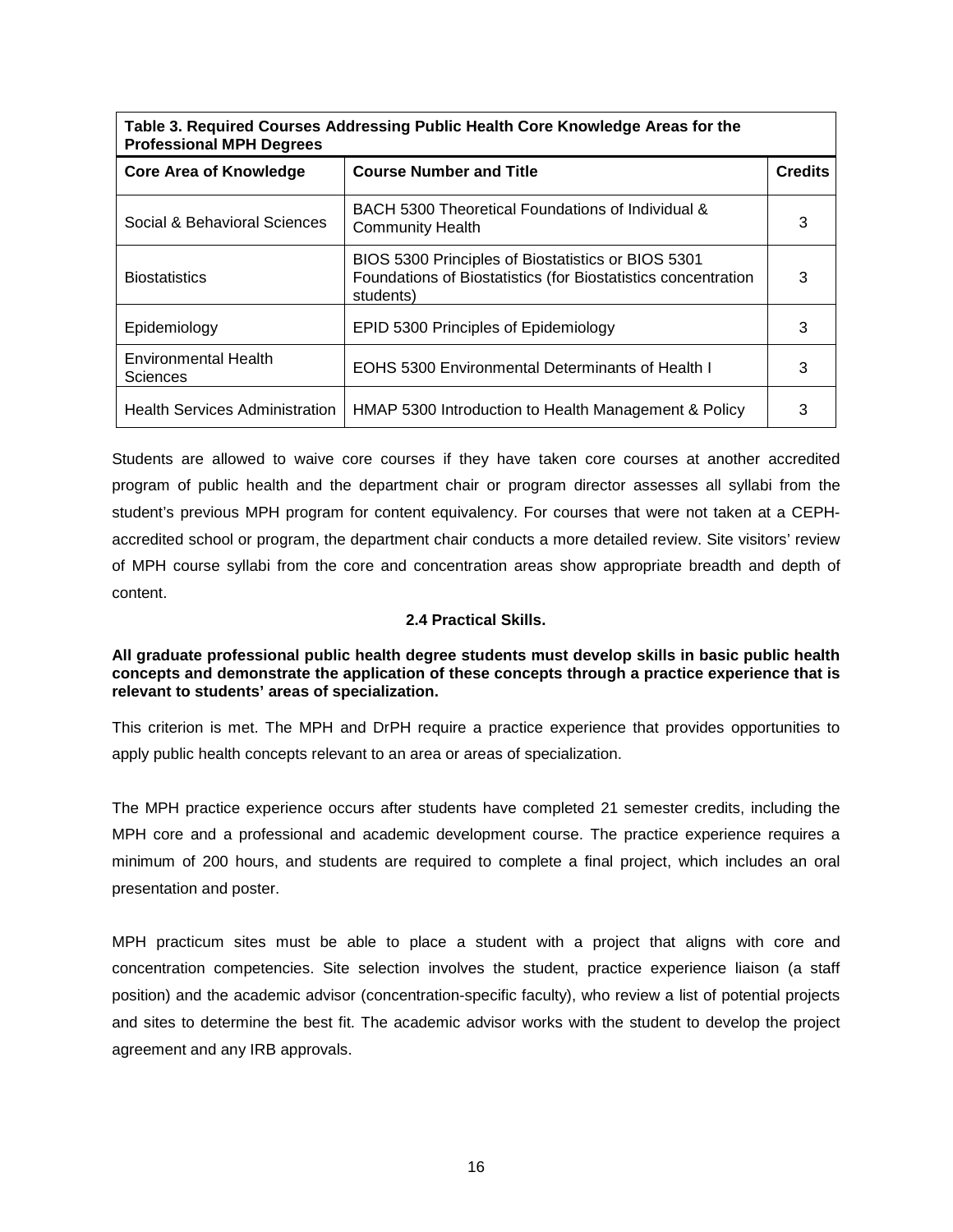MPH site supervisors are approved through a formal process. They are required to have an advanced degree in public health or related field and/or a minimum of five years of related experience in the department where the intern is assigned. Site supervisors receive an orientation packet defining their role and the role of the student, practice experience liaison and the academic advisor, a timeline and a list of expectations for the student. The assistant director for student and academic services, who oversees student conduct and performance on site, contacts the site supervisor at least four times to obtain feedback.

The DrPH residency provides applied experience in a health service organization and allows for students to develop leadership skills through interaction and collaboration with senior public health practitioners in pre-approved sites. The residency (PHED 6397) consists of a minimum of 720 contact hours, to be completed within 18-36 calendar weeks. The practicum is based on a learning contract between the student, site supervisor, faculty mentor and the DrPH program director.

For the DrPH residency, the student, program director and faculty mentor are involved in selecting an appropriate match. The student and the site supervisor complete a Residency Learning Contract and agree on a major project. This is approved by the program director and the DrPH Committee.

Site supervisors are preferred to have a DrPH degree, but the DrPH Committee may consider other factors (academic training, years of field experience and expertise of the candidate) when considering site supervisor. The program director is responsible for providing orientation to the site supervisor and is usually conducted as an onsite visit and follow up communications as needed.

There are five major components of the residency: supervision by a senior-level executive; organizational orientation and rotation; leadership and management responsibilities; a major project (to be presented at residency defense); and sufficient exposure to internal and external environment of the organization. After the residency, the student prepares a residency binder and presents his or her work to the DrPH Committee. Final evaluation is based on a learning contract, work log, major project report, site supervisor evaluation, reflection and self-evaluation, residency defense performance and binder quality.

A review of the DrPH Integrated Competency Evaluation (final program cumulative document) and individual MPH practicum binders, as well as discussions with students and preceptors, verified the strength of the school's process for practice experience and confirmed the substantive nature of the experiences and appropriate competency mapping.

The school does not accept or permit waivers, alterations or reductions to the practice experience for either the MPH practice experience or the DrPH residency.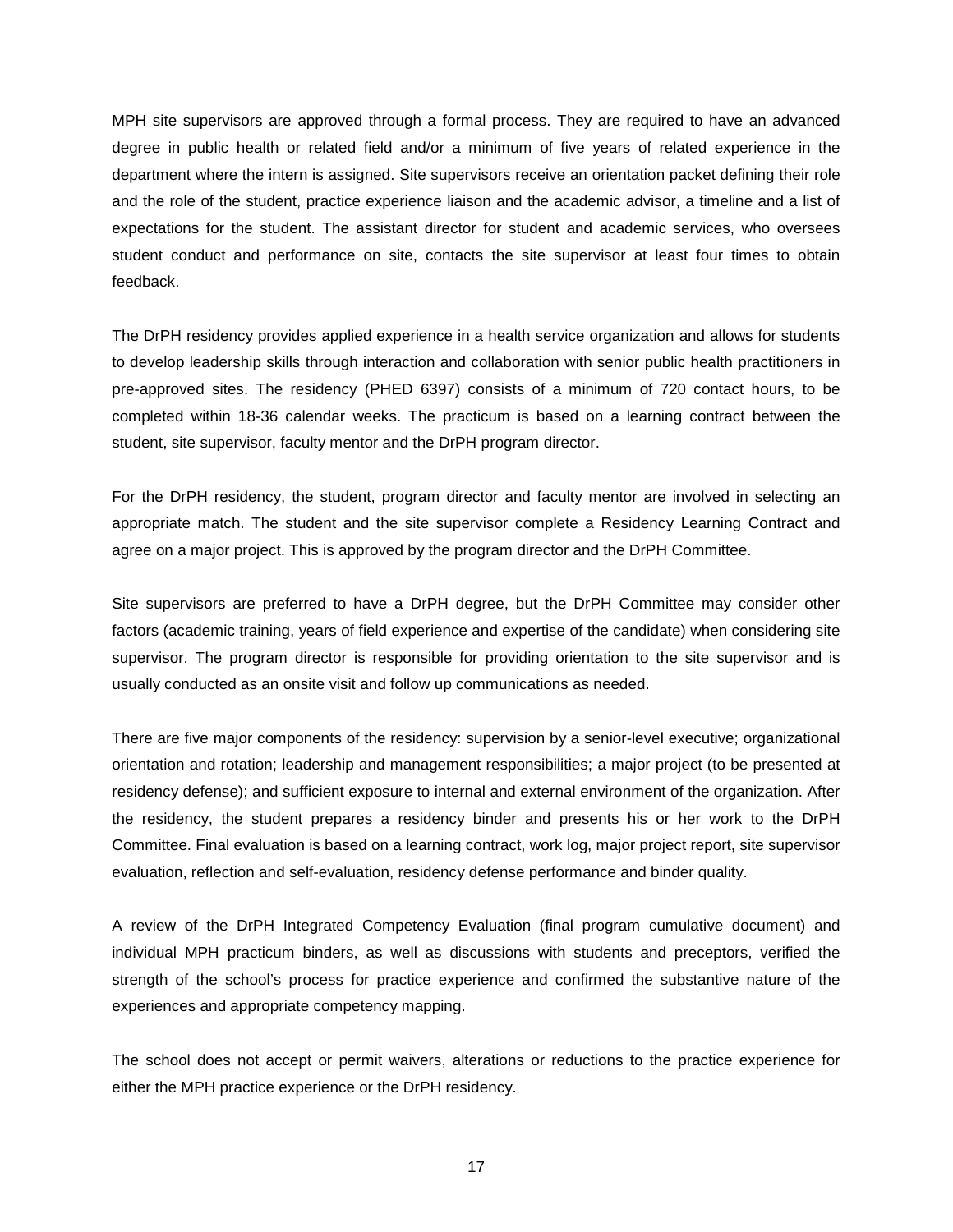Based on conversations with students, the site visit team noted that there is a high level of commitment by the faculty, staff and community partners to make the practice experience relevant for the students and ensuring that the experience provides an opportunity to develop and demonstrate competency in core technical and professional skills.

### **2.5 Culminating Experience**.

### <span id="page-19-0"></span>**All graduate professional degree programs, both professional public health and other professional degree programs, identified in the instructional matrix shall assure that each student demonstrates skills and integration of knowledge through a culminating experience.**

This criterion is met. All students seeking a graduate professional degree are required to complete a culminating experience that is designed to demonstrate the ability to synthesize and integrate knowledge obtained through course work and the practicum.

The culminating experience for the MPH degree has two components: 1) passing the Certified in Public Health Examination (CPH) and 2) passing a concentration-specific comprehensive examination. Students in all MPH concentration areas are required to take and pass the CPH. The concentration specific comprehensive exam is required for all concentrations except the MPH professional option which has a capstone course requirement.

The school uses the CPH as a direct assessment of competency mastery in the core area of public health and related core competencies. Students in each concentration are encouraged to sit for the examination approximately mid-way through their degree program and after they have taken all five core courses. MPH students are allowed to retake the CPH exam multiple times until they pass within the maximum allowable time to graduate (six years). If a student does not pass the exam within the maximum allowable time they are dismissed from the MPH degree program.

The comprehensive examination and capstone addresses the competencies and learning outcomes specific to each concentration. Although departments have the flexibility to choose the format of the exam, all questions must map back to identified concentration competencies. In all concentrations, exams are created and graded by faculty. During the site visit, faculty provided several examples of how they have reviewed student learning outcomes after the completion of the comprehensive exam and made changes to the exam structure and content covered as a result. In the self-study it was noted that in certain circumstances, students opt for a thesis option in lieu of the comprehensive examination. During the site visit faculty shared that the thesis option is mostly chosen by students interested in pursuing a doctoral degree. Students are expected to demonstrate skills and the integration of knowledge as part of their thesis.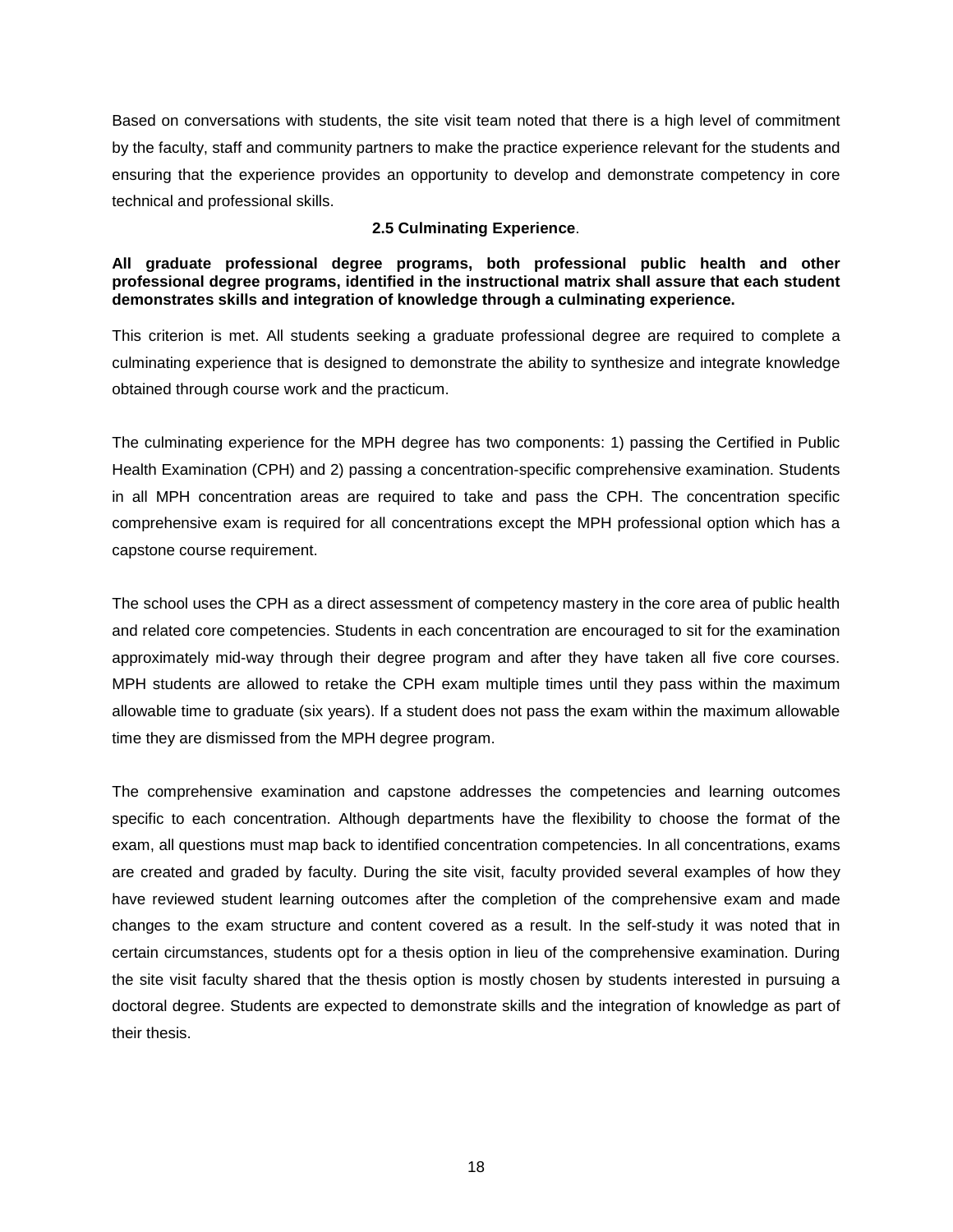The culminating experience for the DrPH students has three components: 1) passing the CPH, 2) passing the Integrated Competency Evaluation (ICE) examination and 3) the doctoral residency, which includes the major project. If a DrPH student has not received the CPH certification upon admission to the program he/she must take and pass the CPH, which is used as a direct assessment of competency mastery in the core area of public health and related core competencies. To be advanced to candidacy, the DrPH student must pass the ICE comprehensive exam. The ICE is a self-assessment that requires a portfolio of the student's work based on mastery of each of the 54 competencies defined under seven domains. The student defends their ICE written work in an oral presentation before the DrPH Committee.

The DrPH residency, discussed in Criterion 2.4, provides students with leadership experience in public health practice through directed work in practice settings. Site visitors reviewed several ICE exams and doctoral residency project examples that showed academic rigor, creativity, professionalism and integration of field experience with classroom knowledge.

The culminating experience for the MHA program is the completion of HMAP 5302, the MHA Capstone course. As a part of the course, students complete a capstone project, which requires them to identify a new service product or innovative process to integrate into the current healthcare environment. Students working in teams of two to three are then asked to create a business plan to implement their product. Students are evaluated on the development of their project plan and their business plan, which includes interim reports and presentations as well as the final written business plan and presentation. The capstone course allows the MHA program to assess students' application and integration of key knowledge, skills and competencies gained throughout the program, including the MHA internship.

### **2.6 Required Competencies**.

<span id="page-20-0"></span>**For each degree program and area of specialization within each program identified in the instructional matrix, there shall be clearly stated competencies that guide the development of degree programs. The school must identify competencies for graduate professional public health, other professional and academic degree programs and specializations at all levels (bachelor's, master's and doctoral).**

This criterion is met. The school has identified competencies that guide the development of each degree program. The school has developed five core MPH competencies, seven DrPH competencies, 18 MHA competencies, six PhD core competencies and competencies specific to each concentration and program. The MPH core competencies were established based on source materials from the ASPPH MPH Core Competency Project. The school reviewed the ASPPH DrPH Core Competency Model to determine the appropriate competencies for the DrPH program.

The school has developed competency matrices for each set of core and concentration competencies and implemented a competency alignment process, which assesses competency achievement through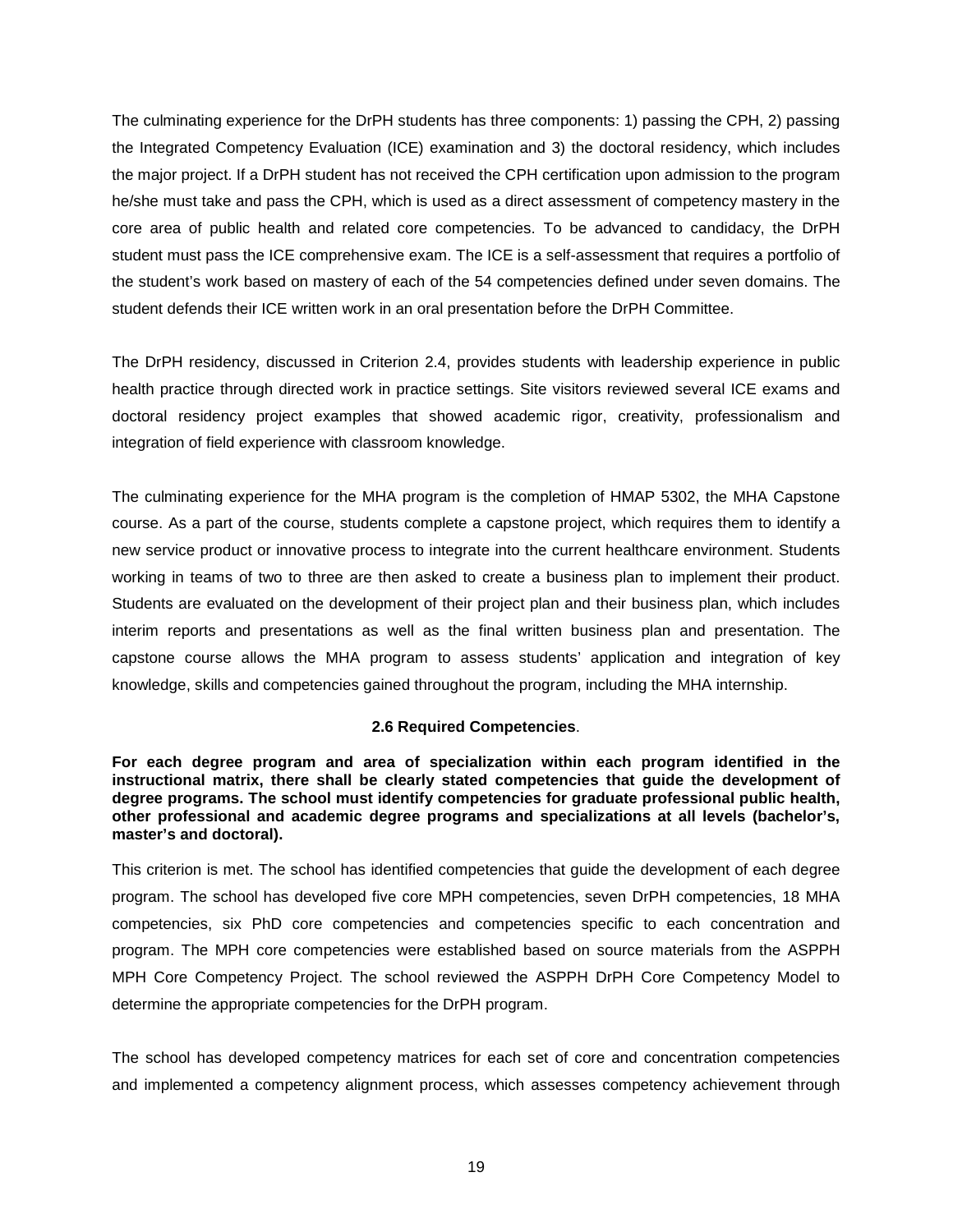course activities. This process requires all departments to develop measurable learning outcomes for competencies in each program and to use a five point scale as a way of measuring competency achievement across all programs. Each matrix identifies the relationship between courses, competencies and learning outcomes and identifies primary assessment methods used in each course. The MPH concentrations each have a range of one to six competencies, and each set of competencies have a range of two to five learning objectives. The DrPH has a range of six to nine learning objectives for each competency. The PhD concentrations have a range of three to six competencies; each set of competencies have a range of one to four learning objectives. The MHA has a range of three to seven learning objectives for each competency.

During a meeting with faculty, one faculty member praised the level of engagement of the school's faculty in competency mapping and assessment, noting the widespread commitment to a competency-based curriculum.

All faculty members and external constituents were involved in the development of all competencies. The department chairs oversee and are responsible for the development of the MPH and the PhD concentration competencies. The DrPH Program Committee, which includes faculty members from each department, is responsible for the development and management of the competencies for the DrPH degree. The Program Directors Committee (formerly the Curriculum Committee) is responsible for ensuring that all competencies are integrated in their respective courses and that the curriculum effectively reflects the integration.

Concentration-specific competency reviews occur annually. The feedback that is obtained from all constituents on each student's mastery of the competencies is discussed in departmental faculty meetings and during retreats. Examples of school-wide changes that have resulted revision of the competencies include the development of the Professional and Academic Development course for all programs, implementation of MPH competency self-assessments and addition of an introductory seminar on MPH core and concentration competencies.

Competencies for all degree programs are posted on the SPH website and are outlined in the "Program Profile" documents that are utilized in the SPHAAR orientation sessions and by Academic Advisors in their counseling and advising sessions. In addition, the course syllabi list all relevant competencies. The school has developed a standard syllabus template that includes a section in which faculty are required to display competencies, learning outcomes and assessment methods.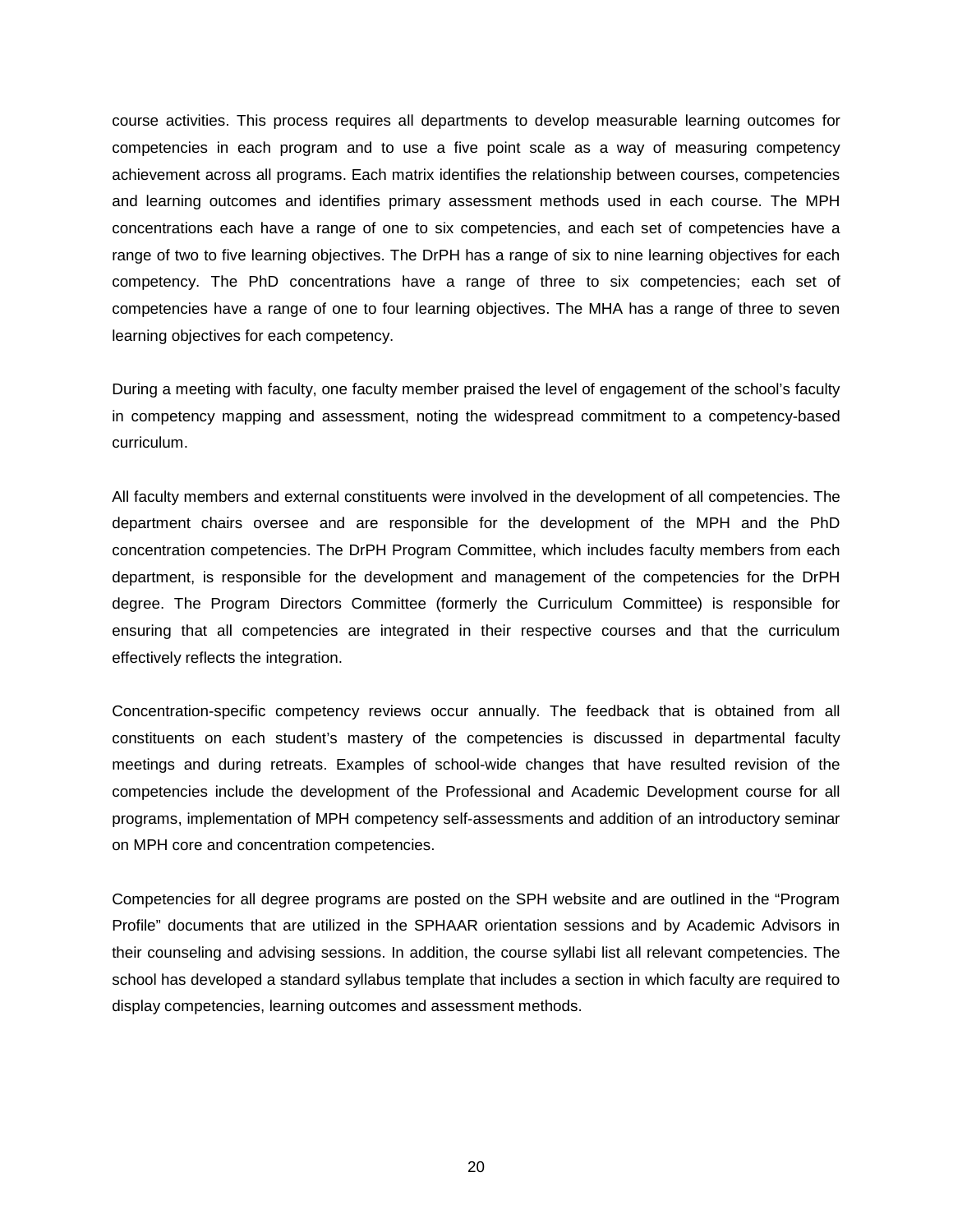After careful review of syllabi and the competency matrix, site visitors found that both core and concentration competencies were effectively mapped to learning objectives for each course and were integrated throughout the practicum and culminating experience.

During a meeting with students, some students observed that the competencies were not emphasized and they were not efficiently mapped to the courses until recently (within the last year and a half). Students noted that the competencies are now on each of the course syllabi, faculty members make it a point to explain how competencies are mapped to each course and students are now required to complete self-assessments. Students stated that this is beneficial because they are able to track the development of their skill set and their preparedness as they progress through the program. One DrPH student stated that the competency self-assessment highlighted the areas that she needed to improve in.

### **2.7 Assessment Procedures.**

<span id="page-22-0"></span>**There shall be procedures for assessing and documenting the extent to which each professional public health, other professional and academic degree student has demonstrated achievement of the competencies defined for his or her degree program and area of concentration.**

This criterion is met. The school has established procedures beyond course grades to assess students' mastery of competencies for each degree program and concentration. The school has also identified outcome measures to evaluate student achievement in each program.

The school uses the TracDat system to collect student performance data on the CPH exam, comprehensive exams in each department for each program, preceptor evaluations, the professional and academic development (PAD) course and the graduating student survey, along with each student's successful completion of coursework to assess mastery of the competencies. Both masters and doctoral students are required to complete a PAD course. During this course, students in the MPH program take pre- and post-competency assessments that help establish a foundation for the core courses. Doctoral students do not take an actual course, but undergo a variety of research and practice experiences that faculty use to monitor their progress in mastering the competencies and their preparedness for the field.

The school uses Canvas, the learning management system adopted by the institution, to link course assessments to the learning outcomes and competencies and to track competency attainment across students.

Upon completion of the five cores courses, MPH students are required to take the CPH exam. The school uses the CPH as a direct assessment of competency mastery in the core area of public health and the related core competencies. Students are also required to take the concentration-specific comprehensive exam to assess student mastery in the concentration competencies.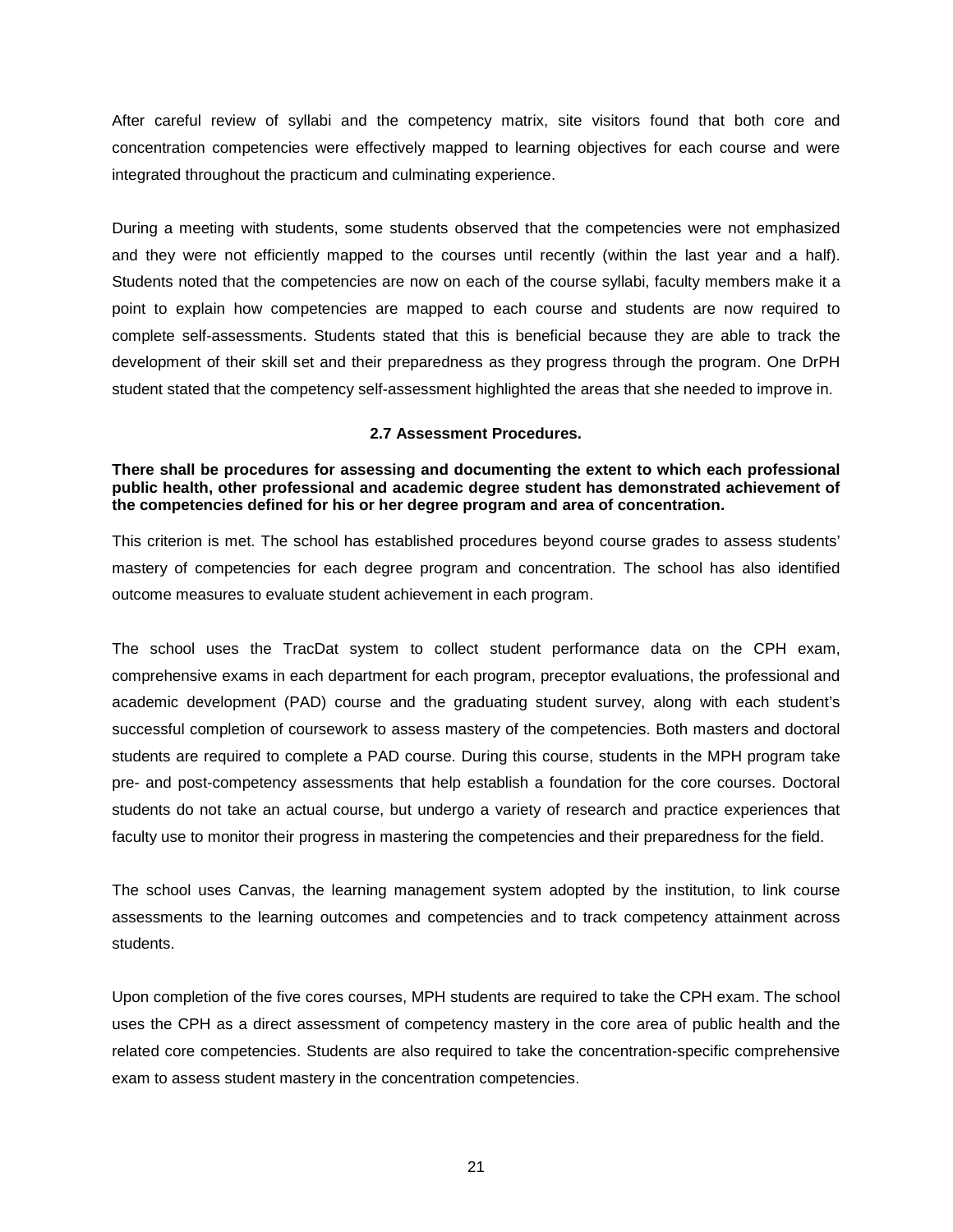Students in the DrPH program are assessed through the preliminary exam that they take after completion of the first year. The exam helps to determine the competency areas that students need to reinforce in preparation for the Integrated Competency Evaluation (ICE) and the doctoral residency. During residency, students' mastery of the competencies are assessed by the site supervisor. If there are areas of competency deficiency, the DrPH director, with input from the DrPH Committee, works with the student to develop an action plan to improve their weak areas.

Students in the PhD programs are assessed in a similar way. Each course is mapped to competencies and learning objectives. Each PhD student is required to perform a minimum number of activities associated with PAD. Each student's performance on the dissertation proposal and defense and the comprehensive examine is evaluated by the advisor/mentor, department chair and PhD Committee. The department chair prepares a progress report which evaluates the level of performance using each evaluation tool. The student and department chair develops a remediation plan if his or her progress is deemed to be unsatisfactory.

All masters-level students have a maximum allowable time of six years to graduate. PhD and DrPH students have seven years. The graduation rate for the 2008-2009 cohort in the MPH programs is 73.4%. For the most recent academic year (2013-2014) there are a total of 153 continuing students in the MPH programs, four students withdrew, one student transferred to the MHA program and one student has graduated. With very low attrition rates and a large cohort the school is poised to continue to meet the required 70% graduation rate. The 2008-2009 cohort in the MHA program has achieved a graduation rate of 90%. For the most recent academic year (2013-2014) there are a total of 13 continuing students and one student transferred from the MPH program. With low attrition rates students in this cohort are expected to reach the required minimum of 70% for graduation rates.

The PhD program began in the fall of 2011, with a total of 22 students entering the program. Six students have graduated, creating a graduation rate of 27.3%. A total of four students withdrew from the program. With 12 students continuing through the program, this cohort is expected to reach the required graduation rate of 60%.

DrPH students in the 2007-2008 cohort achieved a graduation rate of 38.5%. Although the following cohort reached the minimum required graduation rate of 60% for doctoral programs, the 2007-2008 cohort will not, due to the high attrition rate. In fall 2009, the SPH made the decision to shift the program from concentration-specific areas to a focus in public health practice. The first DrPH in public health practice student graduated in academic year 2011-2012; a total of 22 students have graduated to date. Although there are five students continuing through the program, the school has recently suspended admission to the DrPH program.

22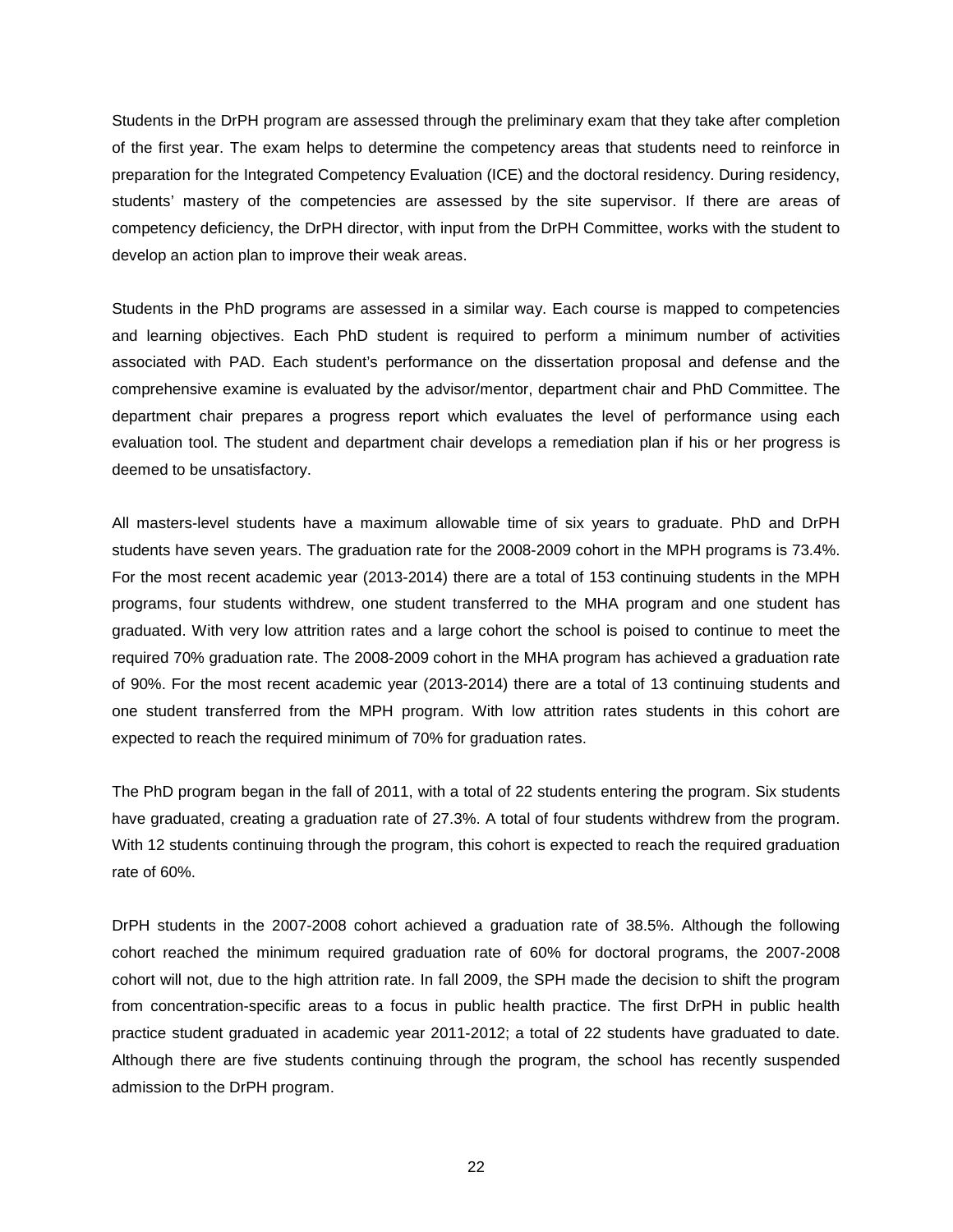The school collects job placement data for all programs through graduation surveys and is also supplemented by information gathered by the Office of Admission and Academic Services through contact with alumni within 12 months of graduation. There were a total of 96 MPH students who graduated in the academic year 2013-2014; 91% were employed; 8% were continuing education; and 1% was not seeking employment. MHA students who graduated during this same academic year had a 100% employment rate. The PhD and DrPH students had 100% employment rates.

The school conducts assessments of its graduates' ability to perform competencies through an employer survey. In fall 2014, the SPH interviewed and surveyed 20 employers and asked them to provide feedback on the ability of graduates to perform competencies on the job. A total of seven employers responded. Employers stated that students were well prepared to work after graduation and recommended that the school strengthen the program planning, management and evaluation and epidemiology curriculum. The school has taken steps to improve employer responses by developing a database of employer contact information that can be used to solicit feedback on a regular basis. Employer information will also be collected using the graduating student survey.

A total of 35 alumni from all MPH concentrations responded to the alumni survey. Overall MPH alumni felt that all concentration competencies were adequately addressed in coursework in their respective concentrations, and they were able to perform them at their jobs. A few students did not feel that the health management and policy competencies were adequately addressed nor could they perform them at their jobs. Out of the 35 alumni that responded 31 felt that the competencies prepared them for their jobs. Only six DrPH students responded to the alumni survey and only one student responded to the question about preparedness and indicated that the competencies did prepare him/her for the workforce.

During a meeting with employers and community stakeholders, employers stated that graduates from the school tend to be creative thinkers, problem solvers, innovative and proactive. They are always bringing different ideas to the table. Employers also stated that graduates from the SPH have a broader skill set and do not require as much training as some other employees.

#### **2.8 Other Graduate Professional Degrees.**

#### <span id="page-24-0"></span>**If the school offers curricula for graduate professional degrees other than the MPH or equivalent public health degrees, students pursing them must be grounded in basic public health knowledge.**

This criterion is met with commentary. The school offers a master's of health administration degree. It is a 60-credit residential program that requires an internship and a final integrative experience. The MHA program has a set of competencies specific to the field of health care administration.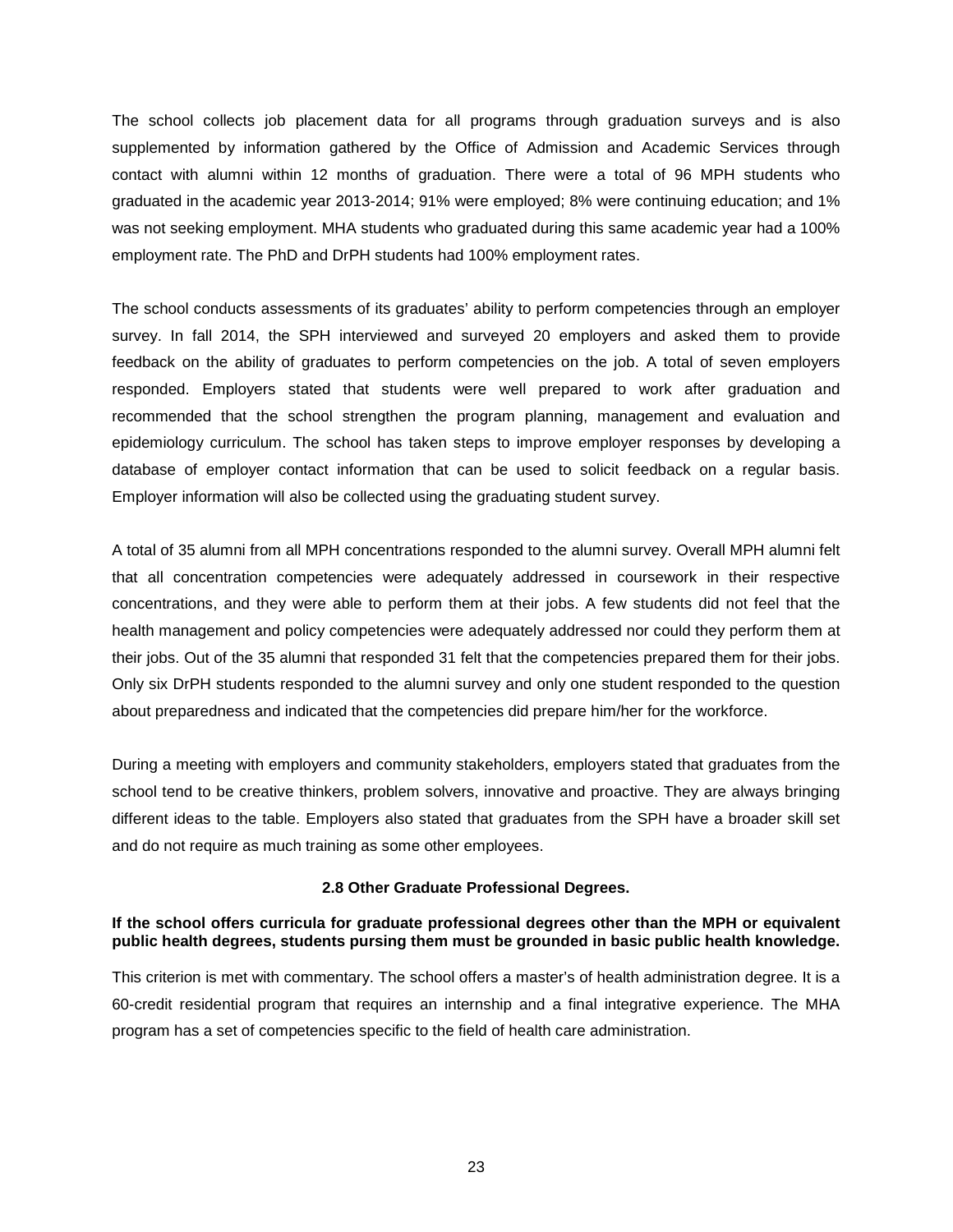The commentary relates to the depth of the introduction to public health provided to MHA students. The criterion states that students should receive a broad introduction to the core public health knowledge areas in a manner that is equivalent to at least three semester credit hours. Faculty members stated that they have made it a point to briefly introduce the idea of public health in relation to health administration to the students in an introductory seminar, and students are required to take epidemiology and biostatistics courses and several courses with social and behavioral science content (HMAP5350 Health Economics, HMAP 5320 Health Services Management and HMAP 6224 Healthcare Management and Quality). While students receive sufficient content in core public health areas for social and behavioral sciences, biostatistics and epidemiology, after reviewing syllabi, site visitors determined that there was limited if any evidence of content relating to environmental health sufficient to meeting this criterion.

For the current academic year, with the limited time available to make formal curricular changes, the MHA program has worked with the chair of EOHS to add a session on environmental health concepts to HMAP 5050: Professional and Academic Development (PAD), a course that is required for all MHA students. The PAD course is designed to enhance the professional development skills and opportunities of MHA students through workshops, expert lectures, academic sessions, and co-curricular activities. The PAD schedule provides the MHA program with the flexibility to add required content to supplement concepts addressed in the MHA curriculum. Dedicating a full session to the discussion of environmental health concepts directed by faculty in the EOHS Department, has proved to be the most functional way to provide additional environmental health content in the immediate future.

As the MHA program prepares for a re-accreditation site visit in fall 2016, meetings with the Department of Environmental and Occupational Health (EOHS) are being scheduled to discuss curricular changes aimed at enhancing environmental health content in the 2016-2017 academic year.

### **2.9 Bachelor's Degrees in Public Health.**

<span id="page-25-0"></span>**If the school offers baccalaureate public health degrees, they shall include the following elements:**

**Required Coursework in Public Health Core Knowledge: students must complete courses that provide a basic understanding of the five core public health knowledge areas defined in Criterion 2.1, including one course that focuses on epidemiology. Collectively, this coursework should be at least the equivalent of 12 semester-credit hours.**

**Elective Public Health Coursework: in addition to the required public health core knowledge courses, students must complete additional public health-related courses. Public health-related courses may include those addressing social, economic, quantitative, geographic, educational and other issues that impact the health of populations and health disparities within and across populations.**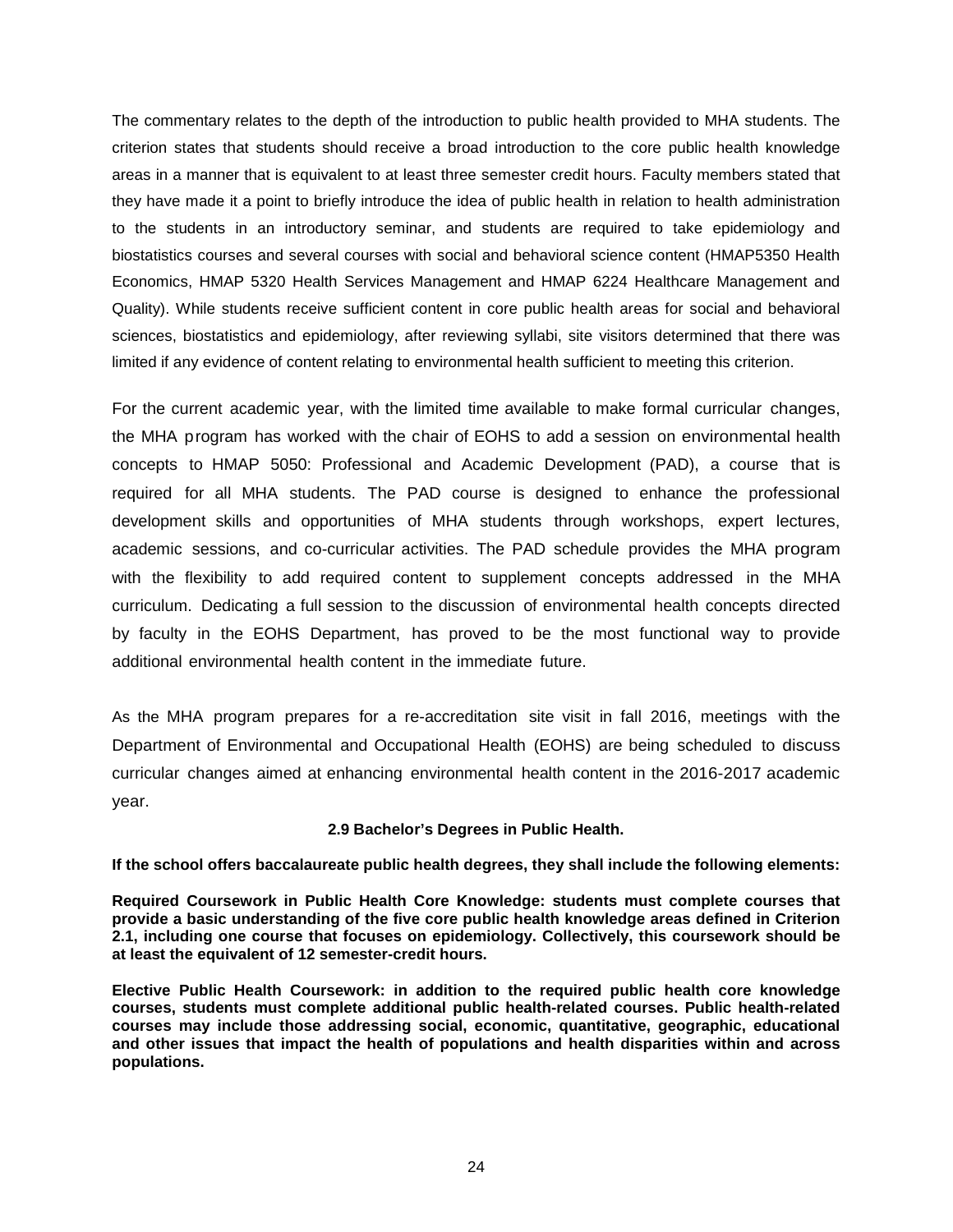**Capstone Experience: students must complete an experience that provides opportunities to apply public health principles outside of a typical classroom setting and builds on public health coursework. This experience should be at least equivalent to three semester-credit hours or sufficient to satisfy the typical capstone requirement for a bachelor's degree at the parent university. The experience may be tailored to students' expected post-baccalaureate goals (eg, graduate and/or professional school, entry-level employment), and a variety of experiences that meet university requirements may be appropriate. Acceptable capstone experiences might include one or more of the following: internship, service-learning project, senior seminar, portfolio project, research paper or honors thesis.**

**The required public health core coursework and capstone experience must be taught (in the case of coursework) and supervised (in the case of capstone experiences) by faculty documented in Criteria 4.1.a and 4.1.b.**

<span id="page-26-0"></span>This criterion is not applicable.

**2.10 Other Bachelor's Degrees.**

**If the school offers baccalaureate degrees in fields other than public health, students pursuing them must be grounded in basic public health knowledge.**

<span id="page-26-1"></span>This criterion is not applicable.

**2.11 Academic Degrees.**

**If the school also offers curricula for graduate academic degrees, students pursuing them shall obtain a broad introduction to public health, as well as an understanding about how their discipline-based specialization contributes to achieving the goals of public health.**

This criterion is met. The school offers one academic degree, the PhD in public health sciences, with concentrations in the five areas (1) epidemiology, (2) biostatistics, (3) behavioral and community health, (4) environmental health sciences and (5) health services and policy. PhD candidates complete a minimum of 90 semester hours. The credit hours are divided between public health core courses (33 SCH), the dissertation (12) and (45 SCH) concentration courses.

All PhD students obtain a public health orientation through required courses in the five core knowledge areas and in other required courses in research methods, ethics and pedagogy. For example, PhD students participate in a required professional and academic course that includes journal club, engagement in public health research, community service, professional development and teaching. There are numerous opportunities to learn more about public health through seminars with national, regional and local speakers discussing prevention-oriented topics. Students may participate in the annual North Texas Health Forum and Conference on Disparities. The monthly "works in progress" series of the school's Research Committee is another forum for interdisciplinary dialog on public health issues.

The culminating experience for PhD has three components: (1) PhD comprehensive examination (2) submission of a written dissertation proposal and oral defense and (3) a final dissertation defense. There are minor variations in the examination methods used to assess comprehensive knowledge in each of the concentration areas which were reviewed on site and assessed as appropriate for the discipline.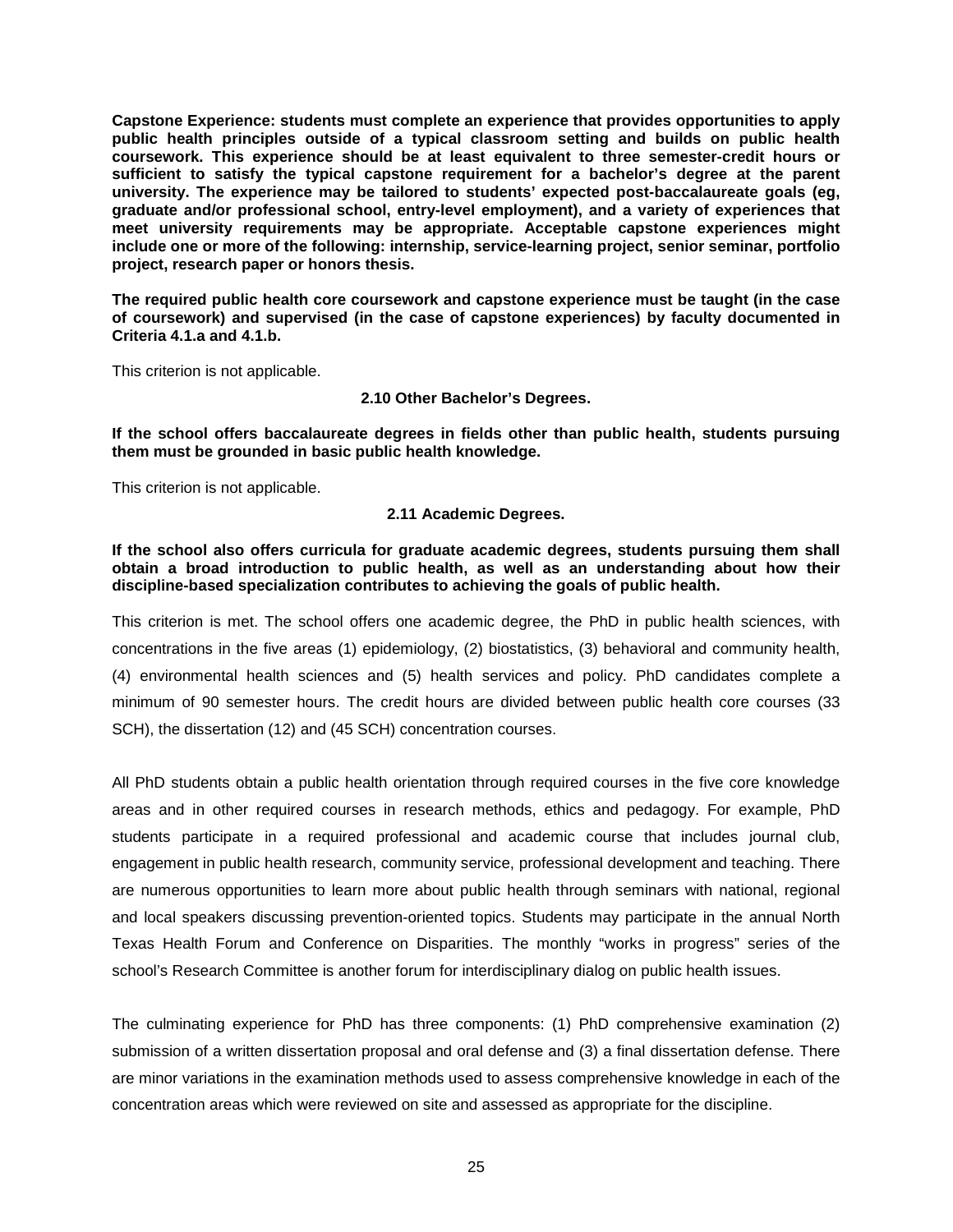The PhD offerings of the school demonstrate sufficient exposure to core public health concepts, depth of experience in concentration areas and a variety of opportunities for students to learn about application of research to practice in public health and the unique contributions made by each core area to population health.

#### **2.12 Doctoral Degrees.**

### <span id="page-27-0"></span>**The school shall offer at least three doctoral degree programs that are relevant to three of the five areas of basic public health knowledge.**

This criterion is met. The school offers a DrPH in public health practice and PhD in public health sciences with five concentrations. Each program is supported by faculty qualified in the appropriate disciplines. Site visitors determined that the coursework available to doctoral students is at an appropriate level of depth and rigor.

The DrPH in public health practice emphasizes application of public health sciences to practice and is focused on leadership skills. This degree was offered since 2012 and replaced prior offerings that permitted concentrations in the public health sciences. Prior to starting a DrPH, students must complete pre-requisites or equivalents for the five core public health sciences if they do not have an MPH.

At the time of the site visit, there were 18 enrolled DrPH students and 25 students in the PhD in public health sciences program. One student is completing the DrPH concentration specific curriculum requirements. The other 17 are completing the current DrPH in public health practice, focused on leadership. One student in the PhD program completed coursework, two students advanced to candidacy, and two students have graduated in the past three years.

For the DrPH, students are required to complete 48 semester credits of concentration-specific course work and 12 semester credits of electives. The DrPH offers limited electives and advanced classes. Because the DrPH program focuses on leadership and management, many required courses are from the MHA program and are not advanced doctoral level courses. The school has decided to close admissions to the DrPH program until fiscal year 2017 or later. This will allow the school to determine faculty and program needs required to recruit high quality doctoral-level students. Faculty members also stated with the temporary closing of the program, they will be able to focus on the students currently enrolled.

The PhD program requires students to complete a minimum of 90-semester credit hours, which includes 33 credits of required public health coursework, the dissertation (12 credits) and concentration area courses (45 credits). Students in the PhD in biostatistics program are required to complete 33 concentration-specific semester credits and 12 semester credits of electives. Students in the behavioral and community health concentration are required to complete 24 concentration-specific credits and 21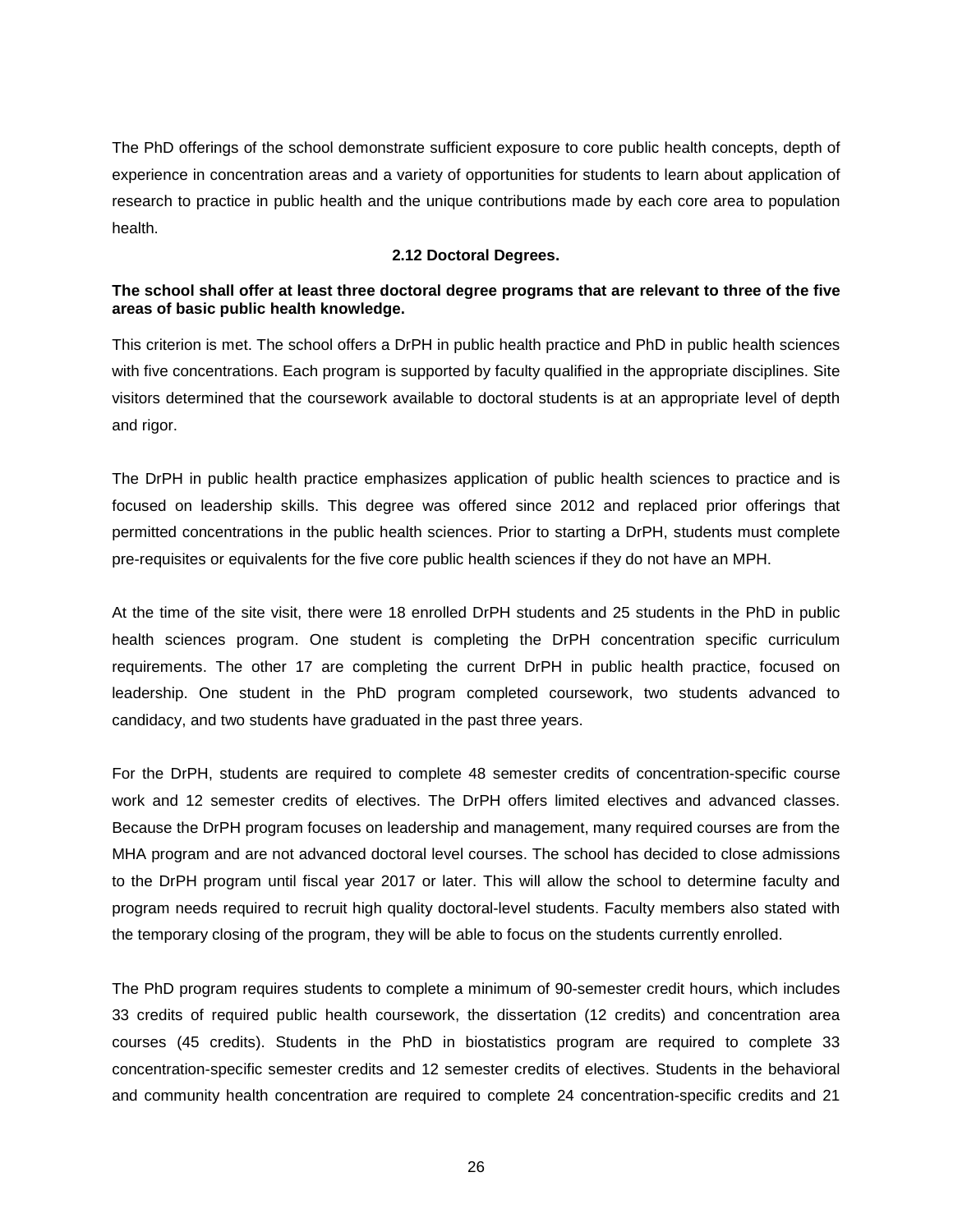credits of electives. Students in the environmental health sciences concentration are required to complete 21 concentration specific credits and 24 credits of electives. Students in the epidemiology concentration are required to complete 39 concentration specific credits and six semester credits of elective courses. Students in the health services and policy concentration are required to complete 27 concentrationspecific credits and 18 credits of electives.

#### **2.13 Joint Degrees.**

### <span id="page-28-0"></span>**If the school offers joint degree programs, the required curriculum for the professional public health degree shall be equivalent to that required for a separate public health degree.**

This criterion is met. The school offers three joint degree programs, an MPH/MS in anthropology, an MPH/MSN and an MPH/DO. Each joint degree has a detailed program of study that indicates when courses are taken and how credits are shared. Site visitors reviewed the syllabi for shared coursework and determined that the learning objectives are appropriate for the MPH competencies that are to be addressed.

The MPH/MS in anthropology program is offered in collaboration with the Department of Anthropology at the University of North Texas-Denton and prepares students for careers in research, public health and public policy planning relating to health and health care in the US or in an international setting. Students are required to take 36 credit hours in public health and 27 credit hours in applied anthropology. Within the 27 credit hours, 18 hours are shared by the school and the department of applied anthropology. A total of 12 of these credit hours from four specific courses in applied anthropology are transferred to the students' MPH degree program. With the exception of BACH 5314 Quantitative Research Methods and BACH 6310 Qualitative Methods, students complete all required coursework in the MPH-Community Health concentration including all MPH core courses. Students are required to pass the CPH as part of their culminating experience. Students complete BACH 5297 Public Health Practice Experience and ANTH 5950 Applied Thesis concurrently. The applied thesis includes a field experience that focuses on some aspect of public health. The courses transferred from anthropology (anthropology in public health, medical anthropology, ethnographic and qualitative methods and quantitative methods) to the MPH all include appropriate public health-related content.

The MPH/MSN is a 57 credit hour degree program offered in collaboration with the School of Nursing at the University of Texas-Arlington. The school is not currently accepting applications for the MPH/MSN degree program due to the restructuring of the MSN program. Currently enrolled students are completing the plan of study that was in place upon their admission. As of May 2015, there were only two MPH/MSN students enrolled in the program. The courses transferred to the MPH (N5327 health policy, financial management, management of nursing operations) all include appropriate public health-related content.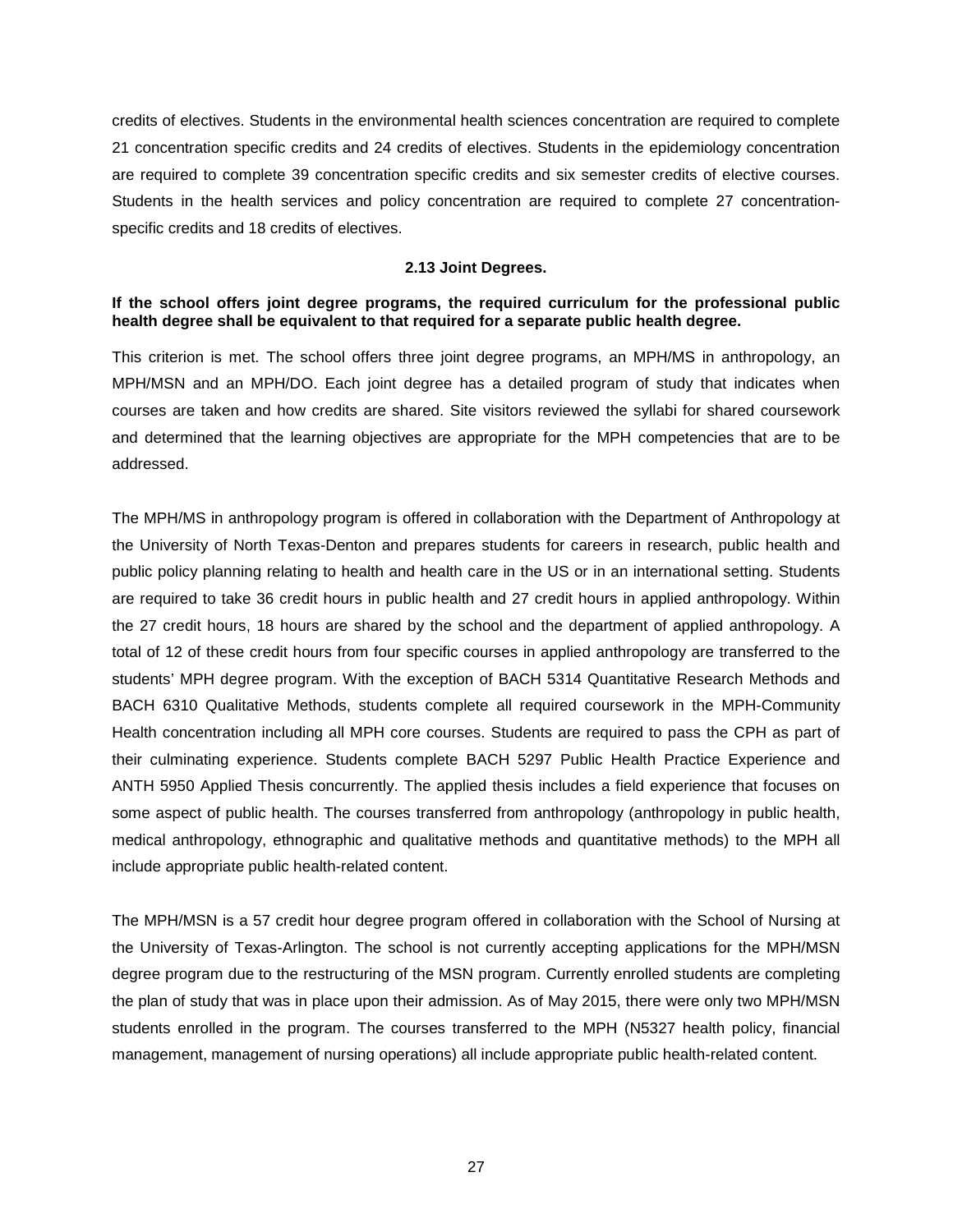The MPH/DO program provides clinical professionals with specialized public health training to develop, integrate and apply culturally competent social, psychological and biomedical approaches to the promotion and preservation of health. Students complete the 42 credit hour professional option program which consists of 30 credits from public health and 12 credits from four courses (Fundamentals of Rural Medicine Practice I, Applied Principles of Rural Medicine I, Fundamentals of Rural Medicine Practice II and Applied Principles of Rural Medicine II) that are transferred from the DO rural medicine program as elective credit. Students complete PHED 5297 Public Health Practice Experience and PHED 5302 MPH-PO (professional option). Capstone to meet culminating experience requirements. During the site visit it was determined that the school reviewed DO courses to determine which ones contained content appropriate to meet the MPH core competencies and would be approved for elective credit. A review of the syllabi for the four courses transferred from the DO program confirmed all contained appropriate public health related content.

### **2.14 Distance Education or Executive Degree Programs.**

<span id="page-29-0"></span>**If the school offers degree programs using formats or methods other than students attending regular on-site course sessions spread over a standard term, these programs must a) be consistent with the mission of the school and within the school's established areas of expertise; b) be guided by clearly articulated student learning outcomes that are rigorously evaluated; c) be subject to the same quality control processes that other degree programs in the school and university are; and d) provide planned and evaluated learning experiences that take into consideration and are responsive to the characteristics and needs of adult learners. If the school offers distance education or executive degree programs, it must provide needed support for these programs, including administrative, travel, communication and student services. The school must have an ongoing program to evaluate the academic effectiveness of the format, to assess learning methods and to systematically use this information to stimulate program improvements. The school must have processes in place through which it establishes that the student who registers in a distance education or correspondence education course or degree is the same student who participates in and completes the course and degree and receives academic credit.**

This criterion is met. The school offers the MPH Professional Option (MPH PO) in an online distance learning format. The MPH PO requires 42 credit hours and can be completed in two years. The first cohort was admitted in AY 2010-11. To date, 15 students have graduated.

All online format courses were converted from original classroom versions. The online courses are offered in an eight-week format, which is different from the typical sixteen week semester format. The eight-week format allows students to focus on one course at a time. There are five offerings per academic year in the fall, spring and summer. The first full online offering was in fall 2012. The entire curriculum was available on line as of spring 2014.

The school uses Canvas as the learning management system to deliver courses in a variety of ways, including recorded lectures with Power Point using Camtasia Relay software and screen capture technology, required readings, case study evaluations and discussion groups. Faculty can record live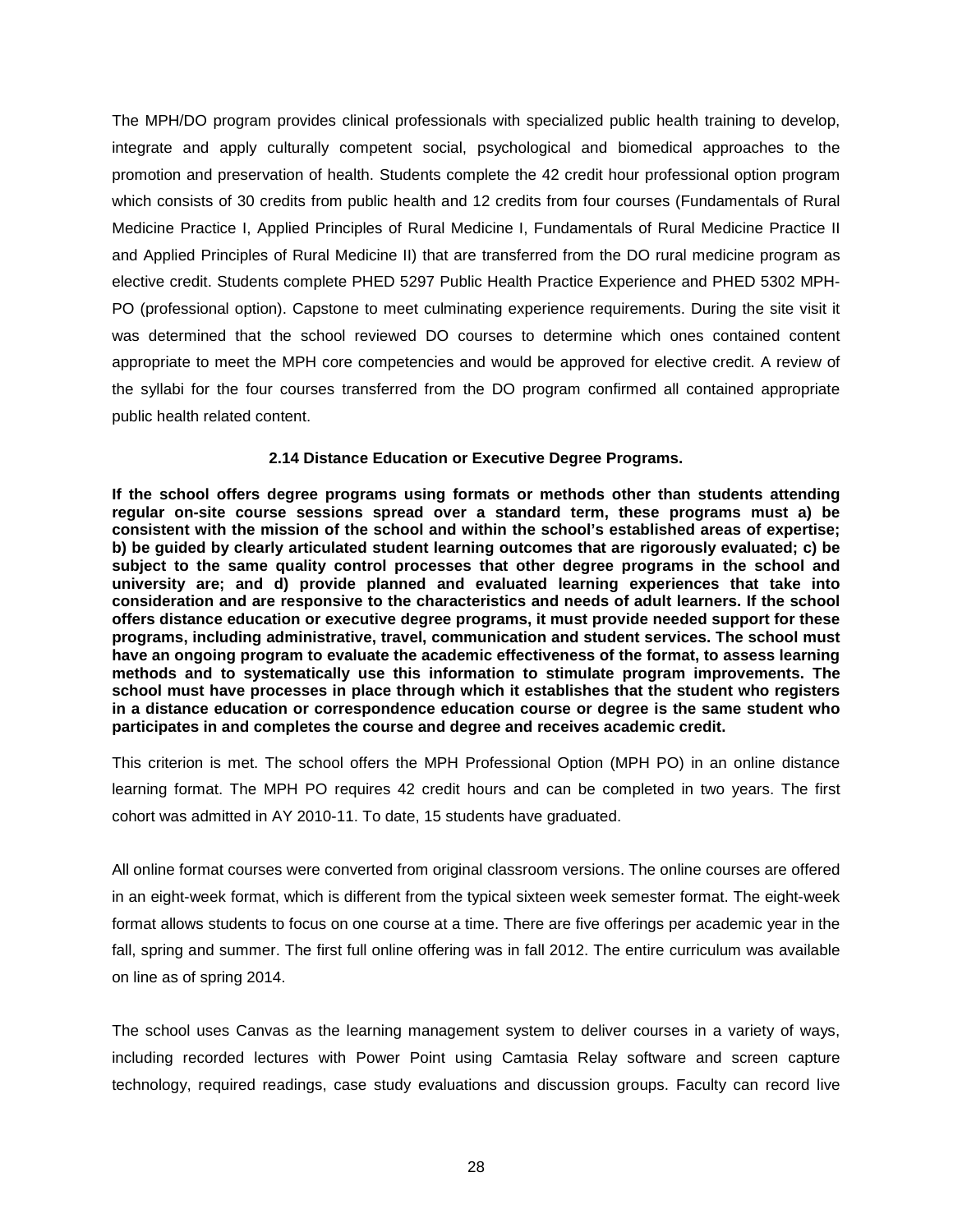lectures and meetings and upload them to Canvas. This allows students to access course content at their leisure. Each class requires three to four hours of asynchronous lectures per week. Students are expected to participate in an additional six hours per week of discussions. There are required readings, group or individual projects and submitted written or recorded work.

The development of online courses was a result of feedback on the annual Student Satisfaction Survey to provide more options than classroom-based learning and is also convenient for working professionals who are unable to attend classes on campus. Students in the campus-based MPH program have the option of taking online courses also.

The Center for Innovative Learning, formerly the Center for Online Education, provides support services for faculty and students which includes training on technology applications, assistance on course development and tutoring for students to get acclimated with online courses.

The MPH online program director serves as the faculty advisor to all students who are in the MPH professional program and the certificate programs. Students who take online courses associated with other programs all have designated advisors.

Distance learning classes use the same course learning outcomes, competencies and evaluation methods as campus classes. The course syllabi are the same, however the online course syllabi includes additional information on etiquette and standardized week start/stop times. Students evaluate the courses through the IDEA System, which is the same for campus classes. The quality of teaching evaluation metrics are the same for online and campus courses. All student papers are submitted to Turn-It-In, a service which evaluates materials for potential plagiarism.

The school uses the Quality Matters Program to assist with continuous improvement and quality assurance for online courses. One of the courses (BIOS 5300) was certified by Quality Matters in January 2014. Plans are underway to for all online classes to be certified by the program.

Course evaluations and assessment of student competencies did not indicate that there are any significant differences between the two modalities in achieving intended program outcomes. However, samples for true comparisons are small, and there is a perception of faculty members that some qualities and intrinsic values of onsite/face to face vs. online cannot be measured or compared.

To ensure academic integrity, all incoming students sign an "Academic Integrity Agreement" at orientation. Each student signs an "Honor Statement for Examinations" for each exam that they take, which states that no unauthorized assistance was given or received on the exam. After a recent

29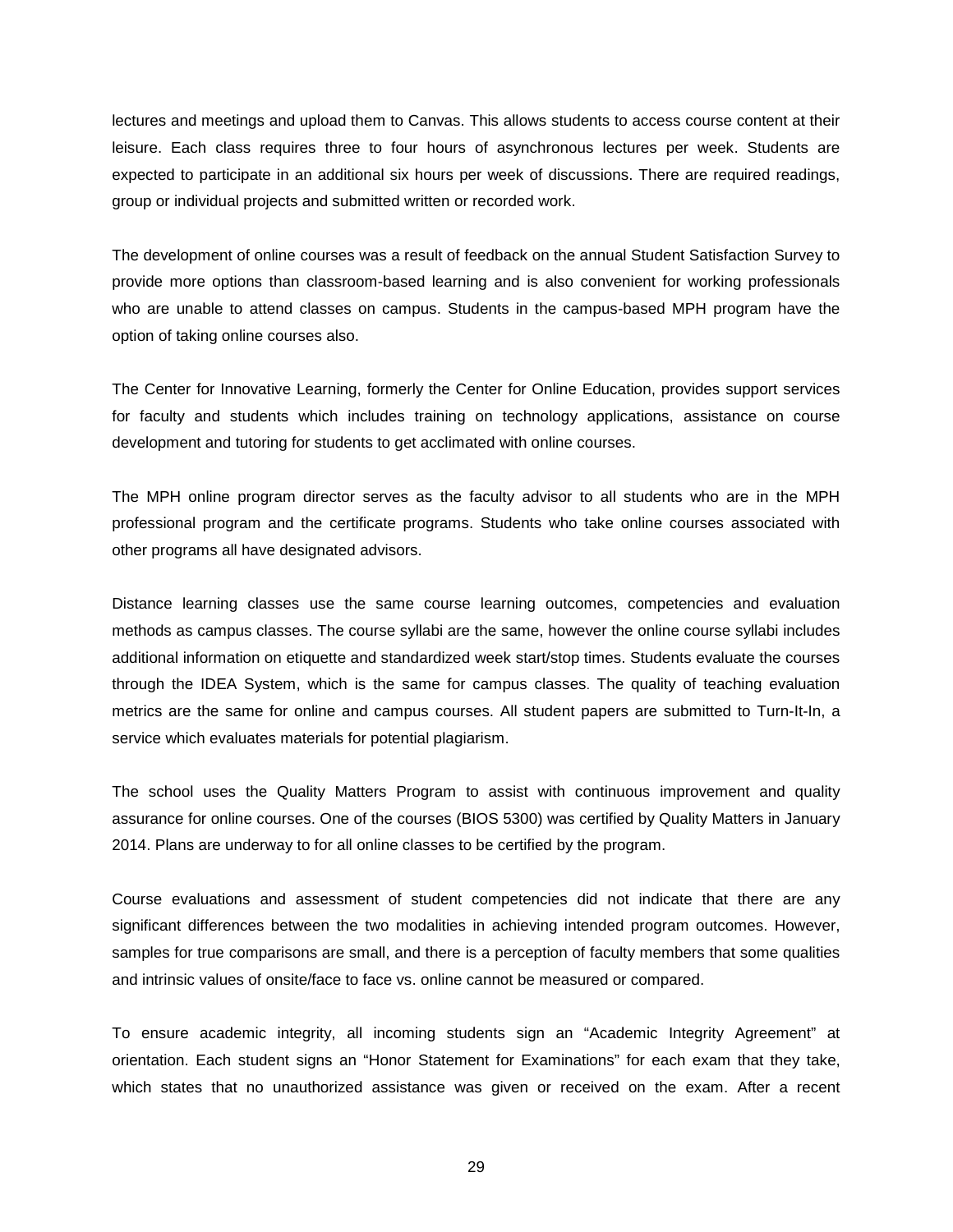<span id="page-31-0"></span>successful pilot test of a tool called ProctorTrack in the fall 2014, the school will implement this for all online courses effective in the spring of 2015.

### **3.0 CREATION, APPLICATION AND ADVANCEMENT OF KNOWLEDGE.**

### **3.1 Research.**

<span id="page-31-1"></span>**The school shall pursue an active research program, consistent with its mission, through which its faculty and students contribute to the knowledge base of the public health disciplines, including research directed at improving the practice of public health.**

This criterion is met. The school has developed a research program consistent with its mission and directed at improving the practice of public health.

In 2013-2014 the school received \$6.7 million in extramural funding, which is significantly higher than the \$3.5 million target set by the school in conjunction with the provost. In FY 2011-2014, 36.5% of research involved community-based projects, and 45.3% of research projects involved students.

The school has established partnerships with faculty throughout the institution and with community partners. The institution-level Health Institutes of Texas (HIT) includes nine centers and institutes. Although faculty may work with any of the nine HIT centers and institutes, school faculty are primarily engaged with the Texas Prevention Institute (TPI) and the Texas Center for Health Disparities. Faculty have been involved in research in areas such as pulmonary disease, prevention of substance abuse, cancer prevention and economic evaluation. Research projects include: Safe Sleep, which aims to reduce African American infant mortality in Tarrant County; Reaching Teens, which is web-based resiliency training that is evaluated for the Mental Health Connection of Tarrant County; MAPIT, a web-based intervention targeting substance abuse treatment in the criminal justice system; Telehealth-Monitoring System for chronically-ill Medicaid patients; and Asthma 411, a pilot implementation of an evidencebased school-focused approach for the management of asthma.

In AY2013 the school's Research Committee, with input from the faculty as a whole, developed and began implementation of a research strategic plan. Included in the plan was creation of the Office of Research Services (ORS), which supports the TPI and school. The ORS includes a research manager who oversees staff trained in the areas of pre-award, post-award and compliance administration. Faculty discussed the Works in Progress seminars (WIPS), which provide a venue for faculty and specifically junior faculty, to share works in progress with others in the school, across the institution and external constituents. It also provides a venue for networking and meeting potential collaborators.

There are policies to support faculty development in research as well as financial incentives. The F&A Costs Recovery and Distribution Policy reallocates F&A recovered monthly on grant accounts to an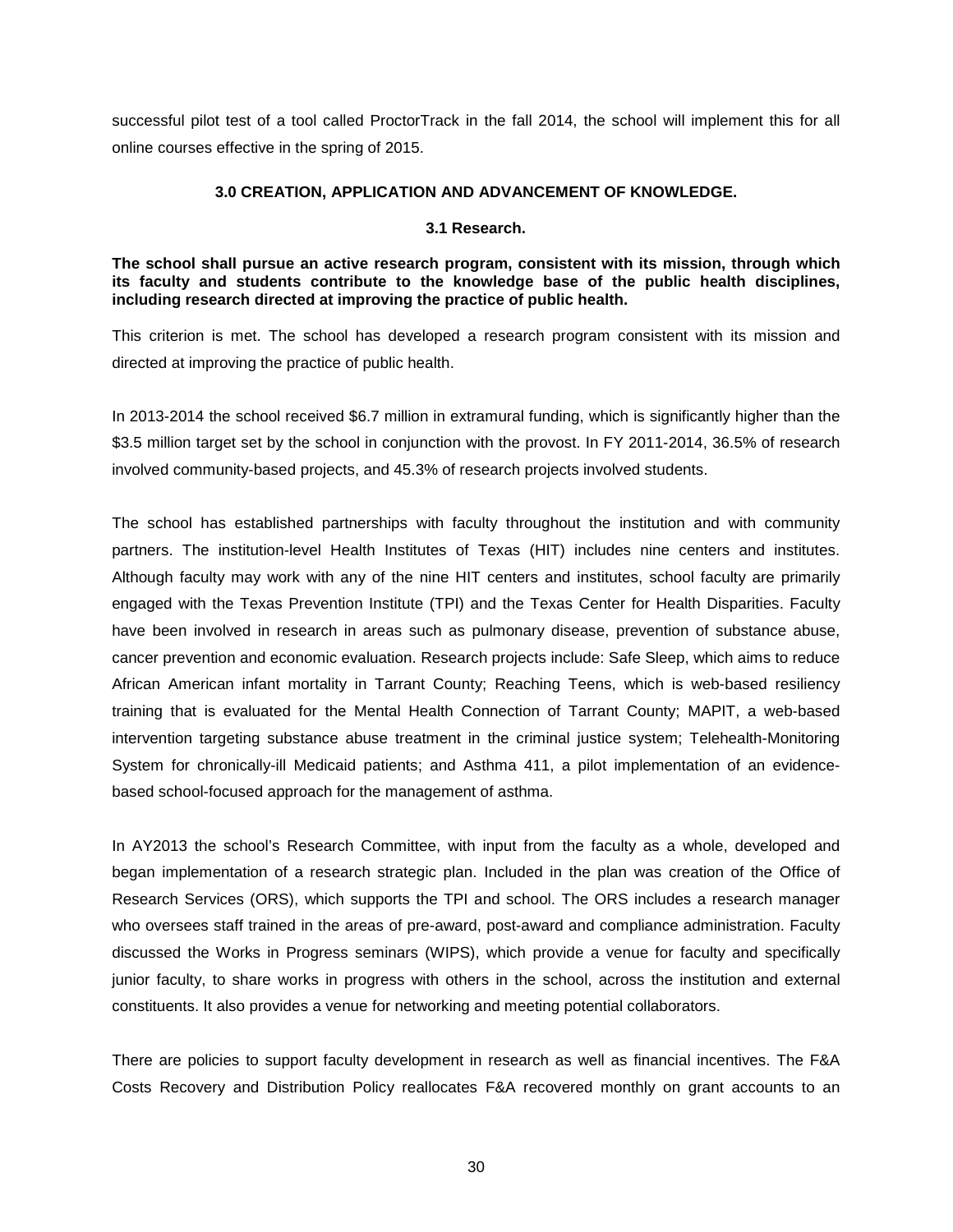institutional "local F&A recovery account" of which 10% of recovered funds are allocated to the PI. Additionally, the institution's faculty compensation plan establishes guidelines for compensating faculty for achieving consistent research-funded salary support at a 30% level or higher.

As confirmed by both students and faculty, student involvement in research is actively promoted through faculty research projects, course-based research activity and student research posters and presentations. Although students work with individual faculty on research, the BEST (Biostatistics and Evaluation Services and Training) program is a competitive mechanism through which students apply to participate in funded research experiences. The school has also developed a website through which faculty can post research opportunities and students can apply for them. During the site visit, faculty also stressed the school and department's commitment to funding students to present their research at local, state and national meetings.

#### **3.2 Service.**

### <span id="page-32-0"></span>**The school shall pursue active service activities, consistent with its mission, through which faculty and students contribute to the advancement of public health practice.**

This criterion is met. The school formally supports service involvement through its policies, procedures and practices, which include promotion and tenure guidelines that emphasize service, an annual "Service Award" to recognize the faculty member who contributed most to service and recognition in faculty workload expectations by both the HSC and the school that faculty members will spend a percentage of their time in service activities.

Promotion and tenure guidelines emphasize service to the institution, the profession and the community. There are nine categories of service that can be documented for promotion from assistant to associate professor and an additional five categories for associate to full professor promotion. The institution recognizes that a percentage of faculty time will be spent on service.

During academic years 2012-2014, faculty participated in over 200 CEPH-qualifying service activities. Faculty are affiliated with 84 professional organizations and provide professional consulting and or training for 46 organizations. They provide service to 69 journals and more than 50 community-based organizations. Categories of service reported by the faculty include; editorial and review activities for journals and agencies (77%), professional consulting and training (30%), participation in professional organizations (97%) and participation in community service activities (67%).

OrgSync, an institution-wide program managed by the HSC, matches students based on skills, interests and time to a variety of service activities. The Public Health Student Government Association volunteer subgroup and the health sciences student chapter of the Medicine/Public Health Initiative are involved in the Hispanic Wellness Fair, other community health fairs with local public health departments and public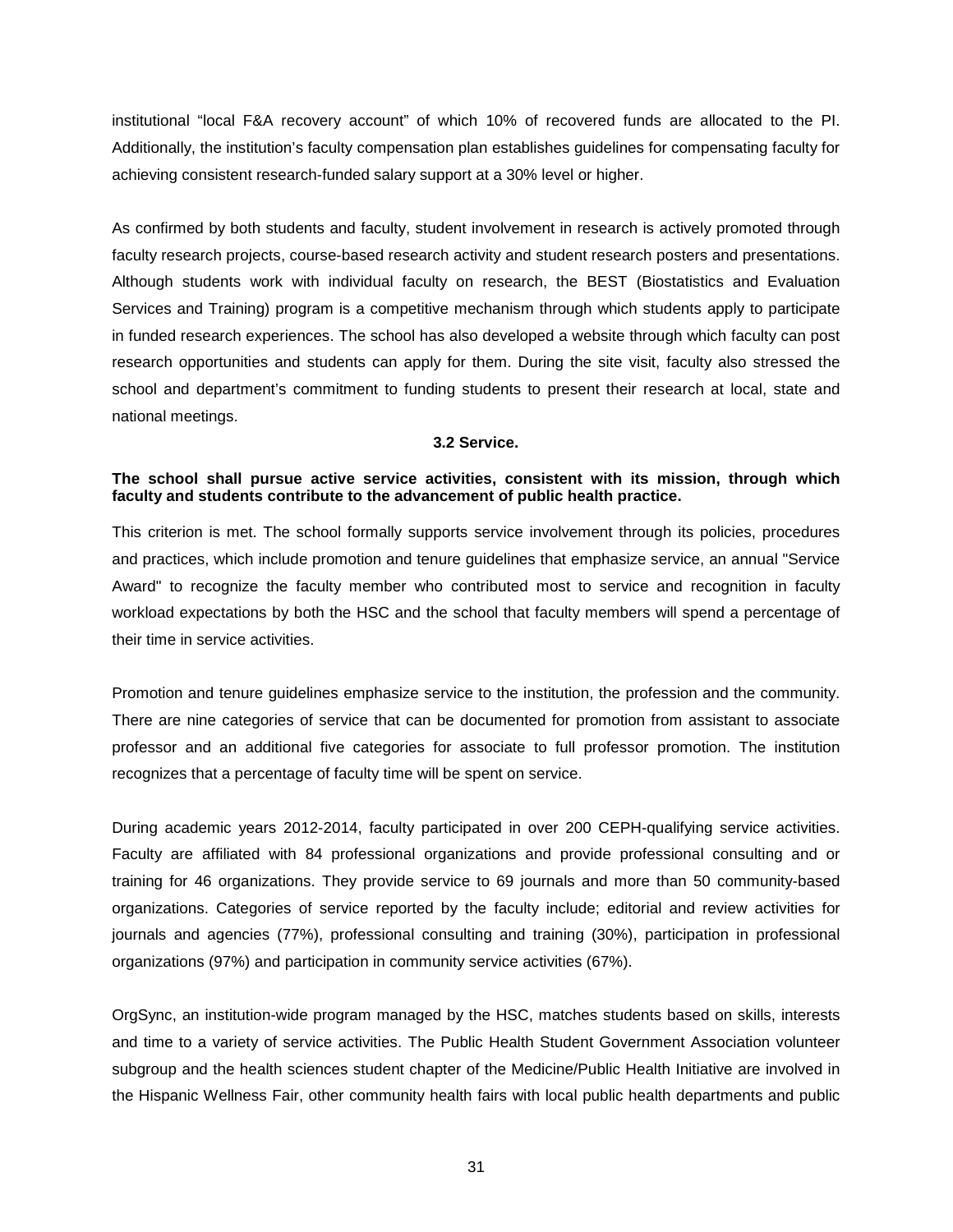health week. They also serve as science mentors for middle school students. Students are also involved in a surveillance team for West Nile in Fort Worth, by transporting the elderly and working at dispensing stations for vaccinations.

Service learning is a component of several classes. For example, the community health program evaluation class requires 15 service hours with a non-profit partner. Because of limited funding in the nonprofit sector, the school encourages pro bono assistance with evaluation efforts in the community. The commitment to service in the community is evident in conversations with all leadership, faculty, staff and students.

### **3.3 Workforce Development**.

## <span id="page-33-0"></span>**The school shall engage in activities other than its offering of degree programs that support the professional development of the public health workforce.**

This criterion is met. The school, in conjunction with many other local, state and national organizations, has provided training through continuing education and certificate programs to the public health workforce in areas of need as defined by the public health community.

The school has contributed most effectively over the past three years to fostering local public health department accreditation through annual accreditation workshops with other organizations and funders.

The school provides continuing education through partnerships with the HRSA-funded Texas Public Health Training Center, Texas A&M University School of Public Health and the University of North Texas School of Public Health. In addition, CDC funded the school's Training Collaborative as a Preparedness and Emergency Response Learning Center. Currently, the collaborative is able to support UNTHC as a site to train the medical reserve corps for the Denton County health department. The Biostatistics and Evaluation Service and Training Center (BEST) provides technical training in biostatistics and epidemiology to community members and HSC staff. This group sponsored the North Texas Health Forum, providing data to the community on local public health concerns.

The school has not conducted a formal needs assessment but relies on feedback about needs of the workforce from three community advisory groups: the Center for Community Health Community Advisory Board; the Public Health and Prevention Council and the MHA Advisory Council. The dean and faculty are actively involved in formal efforts such as the Mobilizing for Action through Planning and Partnerships (MAPP) process sponsored by Tarrant County Public Health. Historically, with the exception of the BEST center, workforce development programs have resulted from external funding from CDC or HRSA or as part of state funds.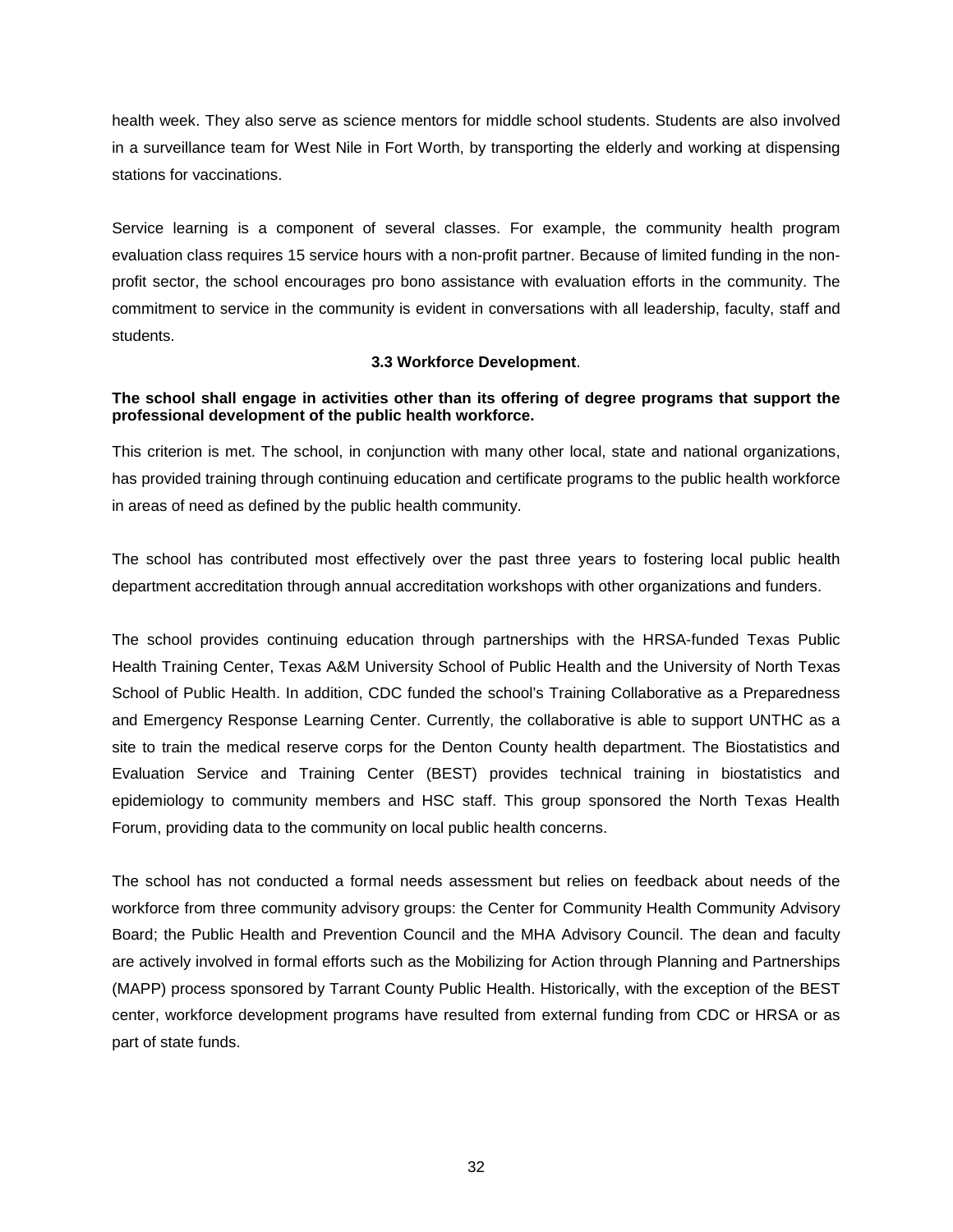The most successful continuing education offerings have been accreditation workshops, which have included 60-80 participants; the North Texas Health Forums, with more than 250 participants; and health literacy symposium with 151 attendants.

The institution provides the services of its Professional Development and Continuing Education Office in the HSC. This center provides a breadth of services to launch and sustain certificate programs and workforce development efforts.

The school has established several certificate programs: public health practice, geographic information systems, biostatistics for clinicians and health professionals, food security and public health and global health. Courses are available on campus or online. More than 70 people per year pursue the practice certificate. The other certificate programs are still in the early stages and have only one to two enrollees.

The active involvement of the community stakeholders during the site visit suggested that commitment, innovation and creative problem solving are a strength for the school in dealing with challenges from diminished federal funding for workforce development efforts.

# **4.0 FACULTY, STAFF AND STUDENTS.**

### **4.1 Faculty Qualifications.**

## <span id="page-34-1"></span><span id="page-34-0"></span>**The school shall have a clearly defined faculty which, by virtue of its distribution, multidisciplinary nature, educational preparation, practice experience and research and instructional competence, is able to fully support the school's mission, goals and objectives.**

This criterion is met. The school has a qualified faculty complement to carry out its teaching, research and service mission. Faculty members are individually well-qualified and collectively offer a wealth of experience in relevant sub-disciplines of the field. These qualifications are augmented by a wide array of peer-reviewed publications, presentations and professional and community service activities.

The school has a total of 34 primary faculty members. This includes seven full professors, nine associate professors, 16 assistant professors and two instructors; 12 faculty members are tenured, 14 are on the tenure-track, and eight are non-tenured. The majority of the faculty are trained at the doctoral level in a discipline relevant to their assigned field. Of the 34 individuals listed as primary faculty associated with the MPH, 31 are listed with a doctoral or terminal professional degree. The training of faculty reflects the school's stated broad interpretation of public health, including public policy, economics, exercise physiology and nutrition, sociology, tropical medicine, statistics, child development, communication and psychology.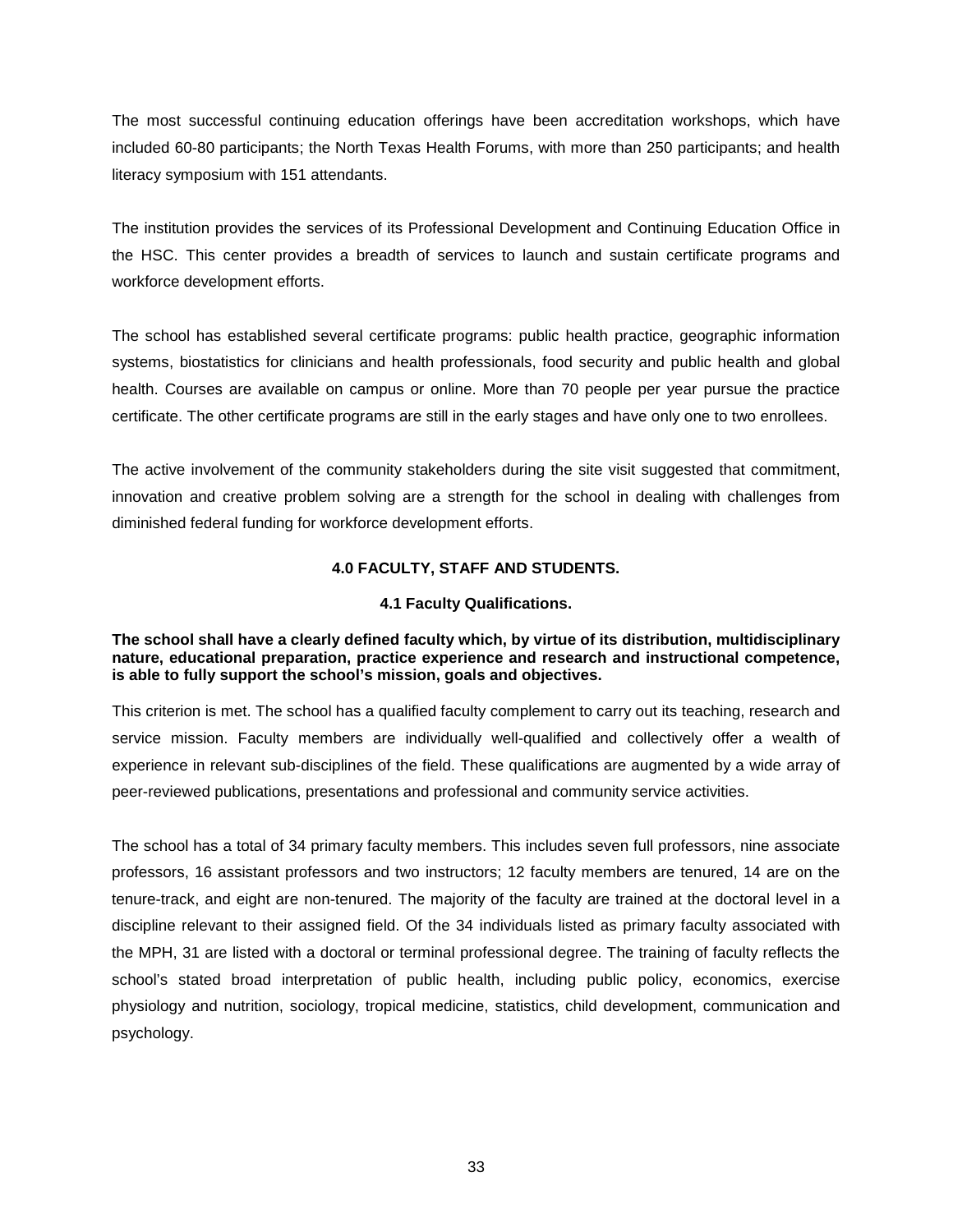The school has 67 adjunct faculty members who contribute time to the school and its programs. All joint, cross, or adjunct faculty are appointed to the department most aligned with their expertise, which allows them to interact with faculty on research, teaching and service projects. Most adjunct faculty members (55) have terminal degrees in areas including medicine, atmospheric sciences, health economics, law and refugee health.

Faculty members are involved with many community-based projects that include the public and private sectors. Information from these projects is used by faculty members to provide current examples of public health practice for the classroom and cases for student analysis and discussion. Practitioners also have adjunct appointments in the school and integrate their real world experience in their courses. In addition, the SPH has a number of academic professionals who do not hold faculty appointments but have expertise in specific areas of public health and contribute significantly to the mission of the SPH. These individuals serve in key administrative positions; play significant roles in research and community service programs; and contribute to the instruction of students by leading courses, providing guest lectures and supporting internships through their network of community partners.

The school has identified three performance objective measures to assess faculty qualifications, which are as follow: 90% of faculty should have doctoral degrees, 80% of faculty should have funded research and 80% of students should be satisfied with the quality of teaching. For the most recent academic year (2013-2014), the school has exceed its first target, did not meet the second target and met the third target for all programs except for the DrPH program; only 60% of faculty members had funded research and 50% of students were satisfied with the quality of teaching in the DrPH program. Faculty were aware of the cause for low student satisfaction in the DrPH program, primarily the lack of doctoral-level courses, which led to the temporary suspension of the program.

Both students and alumni stated that faculty members are the greatest resource at the school because of their experience and their commitment to and passion for teaching and mentoring students. Students also stated that faculty members provide a different perspective in the classroom about certain topics.

### **4.2 Faculty Policies and Procedures**.

### <span id="page-35-0"></span>**The school shall have well-defined policies and procedures to recruit, appoint and promote qualified faculty, to evaluate competence and performance of faculty, and to support the professional development and advancement of faculty.**

This criterion is met. The school follows well-defined policies for faculty appointment, evaluation, reappointment and promotion and tenure in institutional faculty bylaws. The school also has a workload expectation document that identifies annual expectations of faculty in the areas of teaching, research and service.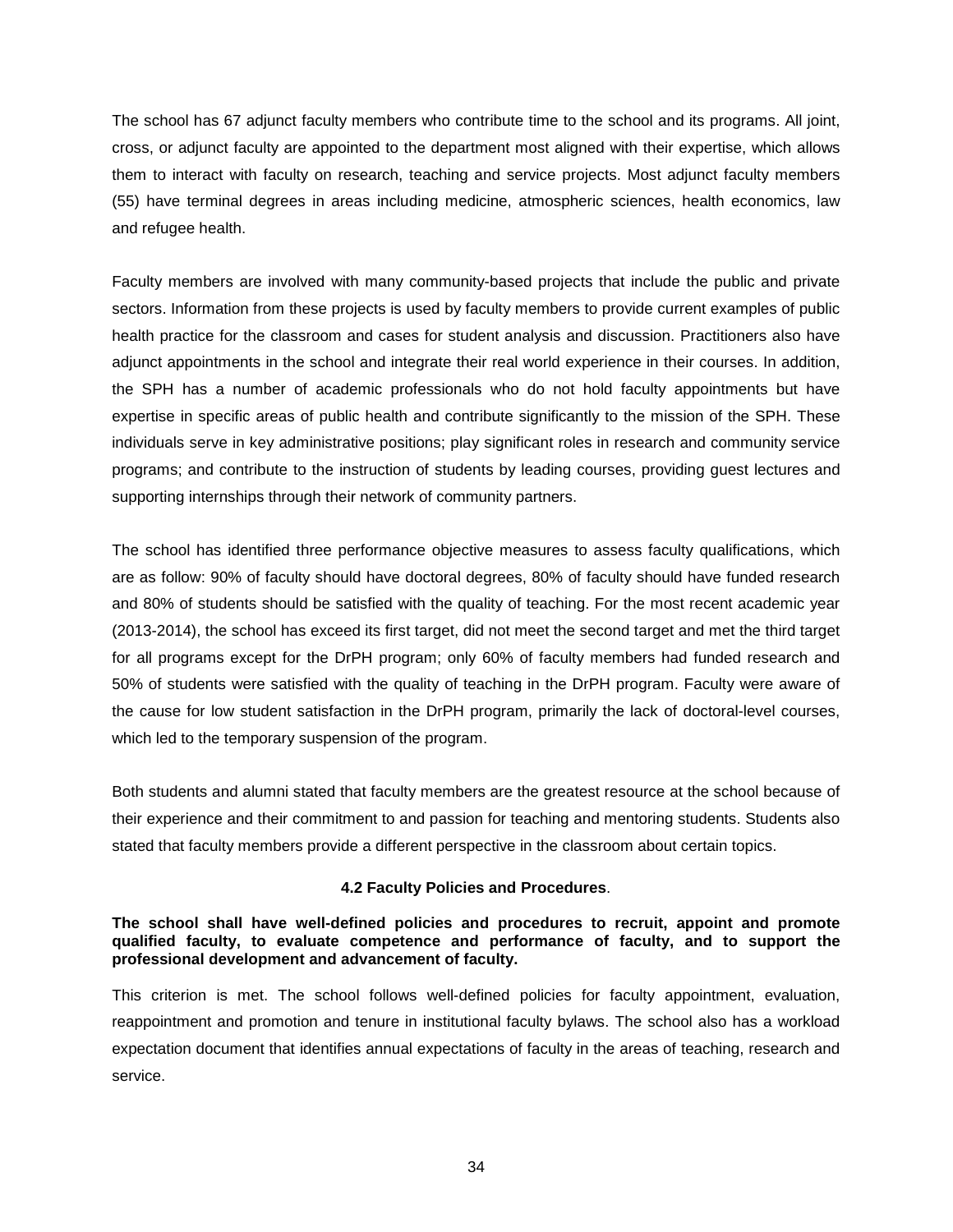The school measures faculty performance through an annual performance review process. Evaluation areas include teaching, research, service and administration (where applicable). Faculty goals are based on the school's faculty workload expectations, promotion and tenure requirements, school and department strategic plans and individual faculty goals. Faculty members evaluate their attainment of goals set for the previous year. This information is then reviewed by the department chair, who assigns a rating of exceeds expectations, meets expectations, not meeting expectations or unsatisfactory. The annual performance review includes a face-to-face meeting between the faculty member and department chair. The Promotion and Tenure Committee review the tenure track, non-tenured faculty every third and sixth academic year. Tenured faculty who are not considered to be administrators are required to undergo post-tenure reviews at a minimum of every six years. The process is similar to that of the tenure track three-year reviews.

Non-tenure eligible faculty requirements for appointment to rank are identical to those for tenure eligible, except for their responsibilities in one to two of the three evaluated areas (research/scholarship, teaching, service). Non-tenure eligible faculty appointments and promotions follow the same review process as for tenure-track faculty. During the site visit, junior faculty reported that guidelines for promotion and tenure are clearly communicated, as are workload expectations.

Faculty development occurs both formally and informally. The institution provides some centralized activities including support for teaching through the Center for Innovative Learning which offers a range of services and workshops for faculty. The institution's Division of Research and Innovation offers support of research activities and the school's Office of Research Services (ORS) provides pre-award, post-award and compliance assistance. Mentoring of junior faculty is performed through the department chair and Research Committee. Department chairs identify potential collaborators and mentors and include these activities as part of annual reviews. The Research Committee sponsors activities to enhance knowledge of and contact with other research in the school and across the institution.

### **4.3 Student Recruitment and Admissions**.

<span id="page-36-0"></span>**The school shall have student recruitment and admissions policies and procedures designed to locate and select qualified individuals capable of taking advantage of the school's various learning activities, which will enable each of them to develop competence for a career in public health.**

This criterion is met. The school has student recruitment and admissions policies and procedures designed to locate and select qualified students with the appropriate academic background and experience needed for successful completion of its degree programs.

Recruitment activities are coordinated through the Office of Admission and Academic Services. The school's website is structured with a single-page portal that simplifies access to information on admission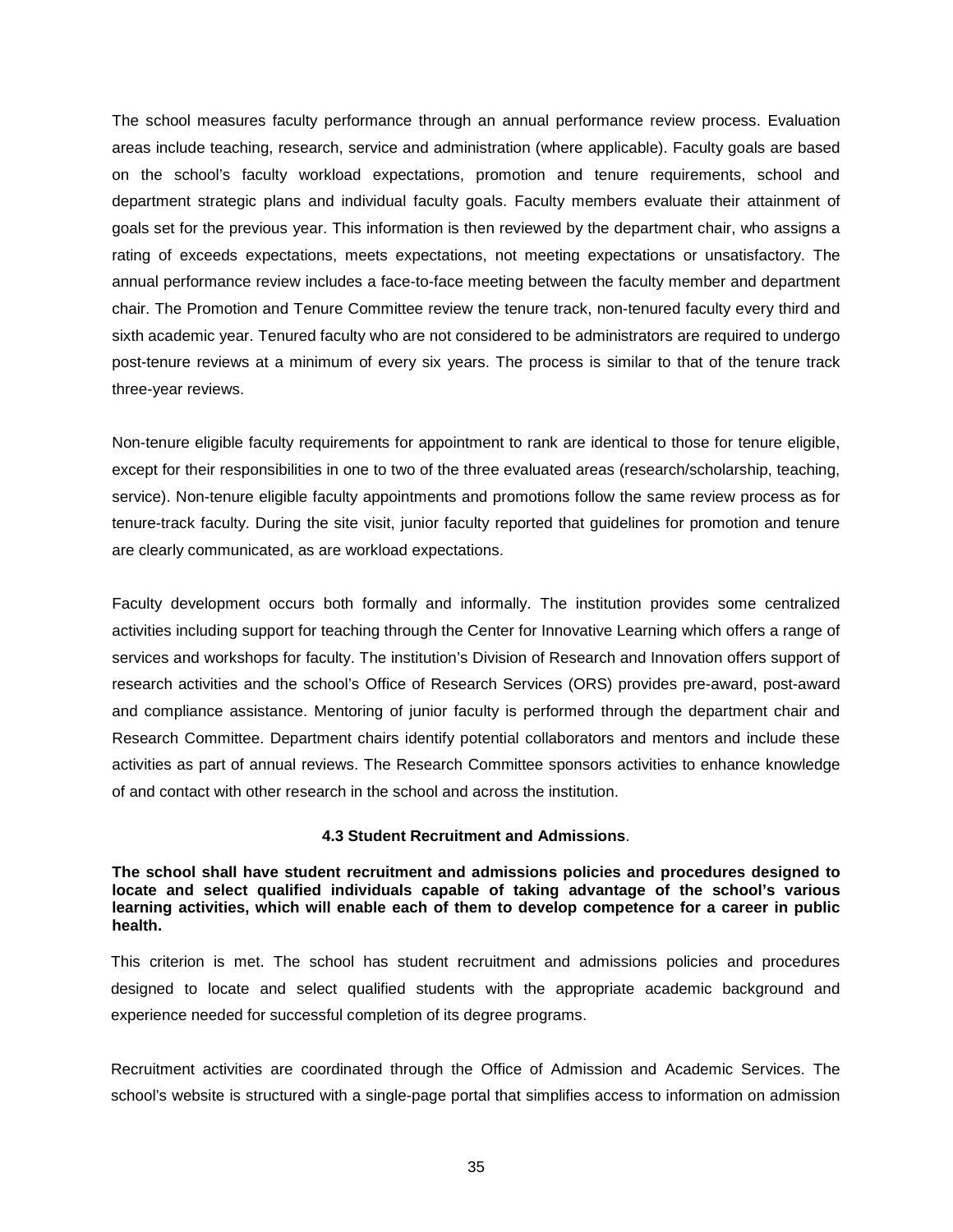requirements and procedures, student life and faculty research. Prospective students can also register to visit campus, attend a prospective student event or participate in the Schools of Public Health Application Service (SOPHAS) Virtual Fair.

Recruitment processes and materials include a recruitment plan that the school revises annually; the School of Public Health Academic Advising and Registration (SPHAAR) sessions, which bring admitted applicants to the campus for orientation and registration prior to the beginning of the semester of their matriculation; admissions representatives, faculty, and current students attending select graduate fairs, classroom presentations, student organizational meetings and professional conferences across the nation to help recruit students; and scholarships that are available to help recruit student such as teaching assistantships and graduate research assistantships.

The school participates in SOPHAS and the Healthcare Administration, Management & Policy Centralized Application Service (HAMPCAS), which serve as both a recruitment tool and an admissions portal. The school does not require a supplemental application. MPH, DrPH and PhD prospective students apply through SOPHAS. MHA students may apply either through SOPHAS or HAMPCAS.

For the master's degrees, the Office of Admission & Academic Services (OAAS) compiles all application materials and prepares them for the Masters Admission Committee, which reviews MPH and MHA applications. Students are required to submit official transcripts, a statement of purpose, three letters of recommendation, a resume and official scores from one of several graduate admissions examinations. The examination is waived for applicants possessing a professional doctoral degree with a license to practice in the United States. During academic year 2014-2015 the MPH program had a total of 443 applicants; 354 applicants were accepted and 140 enrolled.

DrPH applicants must hold an MPH or related master's degree, submit official transcripts, three letters of recommendation, a statement of purpose, a resume and official scores from one of several graduate admissions examinations. Applicants must meet a 3.2 minimum graduate GPA requirement, and three years of public health or other appropriate work experience is strongly recommended. OAAS compiles all application materials and prepares them for the DrPH Admission Committee. During academic year 2014- 2015 the DrPH program had a total of 14 applicants; six applicants were accepted and three enrolled.

PhD applicants must hold a minimum of a bachelor's degree, although completion of a master's degree is preferred*.* Requirements and expectations are identical to those associated with the DrPH, and the PhD Admission Committee reviews all applications. During academic year 2014-2015 the PhD program had a total of 58 applicants with the majority of students applying to the epidemiology and health policy and services concentrations. A total of 14 applicants were accepted and six enrolled.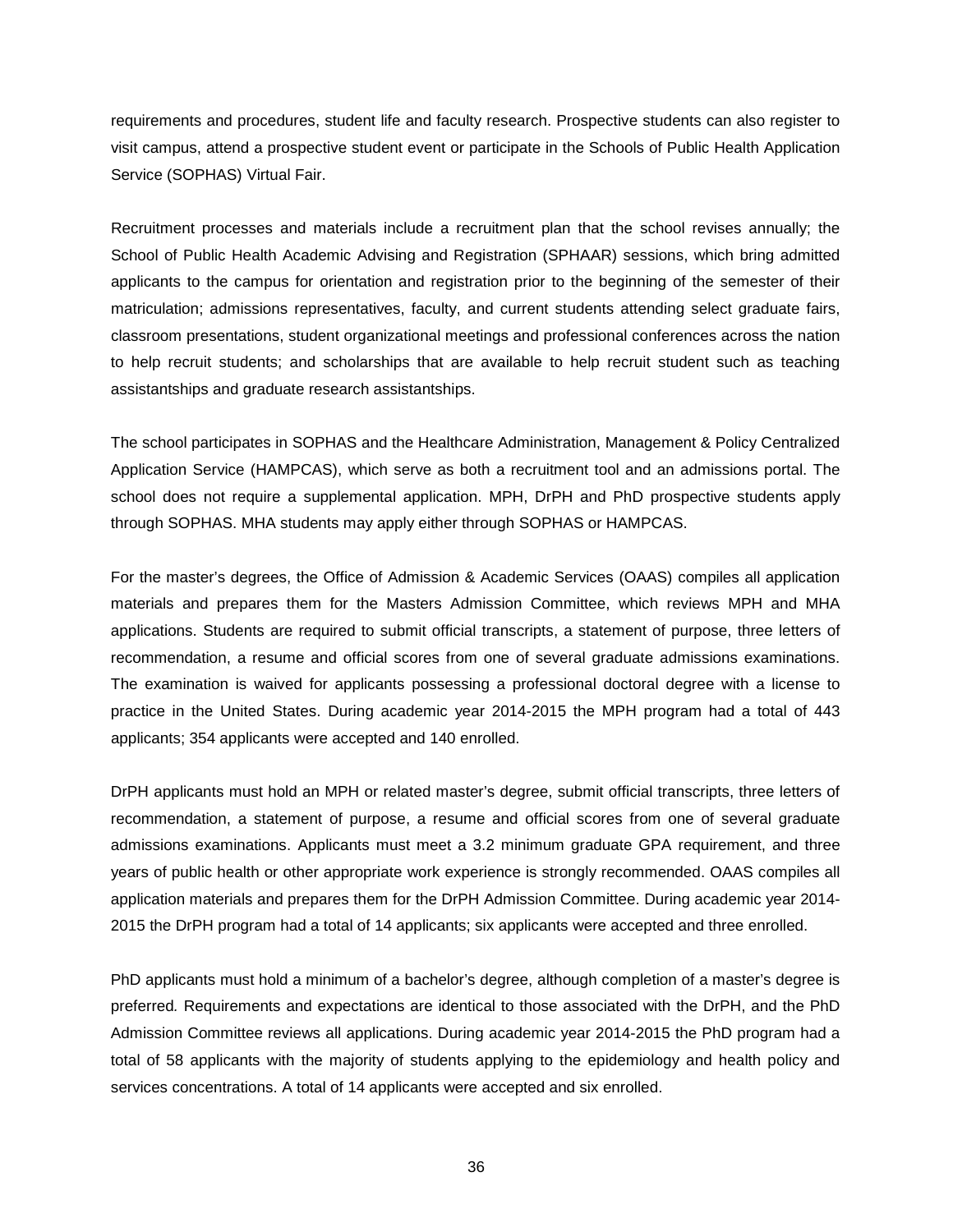The school has identified several measures to reflect the recruitment and enrollment of a qualified student body, which include the following: 1) average academic index of new enrollees of >400 MHA and MPH, >450 DrPH and PhD; 2) number of enrolled students headcount and FTE (for 2013-14 the target was 425 HC and 310 FTE); 3) actively recruit a strong minority (African American, Asian & Hispanic) student body (30% of new enrollment); and 4) actively recruit a strong international student body (15% of new enrollment). Data presented in the self-study indicate the school has exceeded its targets for all measures.

#### **4.4 Advising and Career Counseling**.

### <span id="page-38-0"></span>**There shall be available a clearly explained and accessible academic advising system for students, as well as readily available career and placement advice.**

This criterion is met with commentary. All students are assigned an academic advisor. At the master's level, the majority of advising is provided by the director of the MPH program for the specific concentration. MHA students are advised by the MHA program director. At the doctoral level, DrPH students are advised by the director of the DrPH program and PhD students are advised by their major professor. Students can choose to change advisors.

The Office of Admission and Academic Services (OAAS) provides centralized basic advising services related to course sequencing, course registration, degree completion, professional development and academic policies, procedures and deadlines. Faculty advising is associated with the selection of electives, planning of coursework, career mentoring, preparation for and conduct of internship/research projects.

Students have access to campus-wide resources for career advising, including the Career Services Office, which provides information on professional development, and the Center for Academic Performance, which provides workshops in writing, presentations and learning styles. Career counseling services available within the school include: 1) OAAS, which provides networking opportunities, convenes alumni panels and publishes a weekly newsletter listing of available public health positions; 2) the Professional and Academic Development course taken by MPH and DrPH students, which covers a range of skills such as resume and cover letter written and mock interview workshops; and 3) individual faculty who assist students with academic guidance and networking.

The institution has a clear set of procedures that govern student grievances. These procedures are available on the school's website and include possible resolution at the informal level, formal level or appeal level. The school also has a specific policy related to grade appeals that is available online. Since the fall of 2011, fourteen complaints were filed with the Division of Students Affairs regarding issues related to academics, facilities and instructional curriculum.

37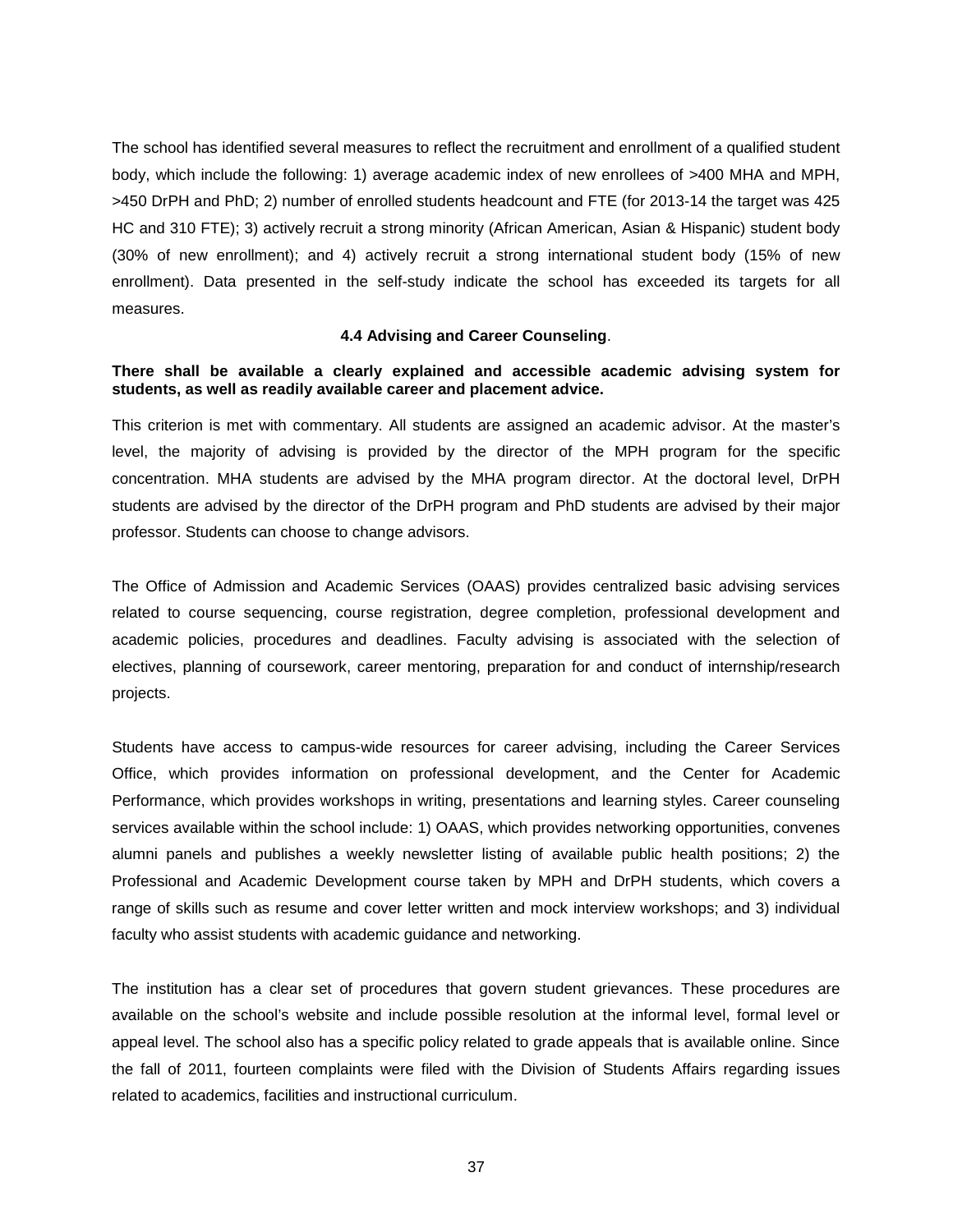Student satisfaction with advising and career counseling is primarily assessed through online student satisfaction surveys conducted by the institution as well as focus groups conducted by the dean that are program specific. The response rate to the student satisfaction survey is lower among some groups of students; the response rate by MPH students was especially low (36%). The school also conducts a graduating student survey. The response rate on this exit survey is 100%, as students are required to complete the survey in order to graduate.

The commentary relates to student satisfaction with advising and career counseling. The student satisfaction survey results indicate that, although most students were generally satisfied with the availability and quality of career counseling, the school's 80% target has not been met across years and groups of students, and scores declined over the reporting period for several indicators. Student satisfaction has decreased in regards to the quality and availability of courses (33%), administrative support (73%), and communication of academic deadlines and regulations (75%). The graduating student survey also indicates that the target of 80% of graduating students indicating satisfaction with advisor support for professional employment and continuing education and the overall quality of support and guidance provided by their advisor is not consistently being met and was lower in 2013-2014 than the previous years. During meetings with students the site visit team determined that although some departments require students to meet with their advisor, this expectation is not uniform across the school. Additionally, students who met with site visitors expressed some concentration-specific concerns. In epidemiology it was noted the student faculty ratio is very high, which makes it difficult for the program director to meet with all the students face-to-face. Students did note that the program director was responsive to e-mail and provided valuable input.

The SPH recognizes that increasing student satisfaction must be addressed from multiple perspectives. For the current academic year, a number of changes have been implemented to further address students concerns and create an environment where academic and career counseling is at the forefront. These changes include the following:

• To increase the response rate on the Student Satisfaction Survey which will be sent out in spring 2016, the SPH is planning to select a number of required courses in each program where students will be given the time to complete the survey as part of a class session. In addition, the SPH is requesting the Public Health Student Government Association (PHSGA) appoint program representatives to help further encourage students to complete the survey. It is anticipated that by adding additional ways to capture the student body, response rates will increase, providing more accurate information.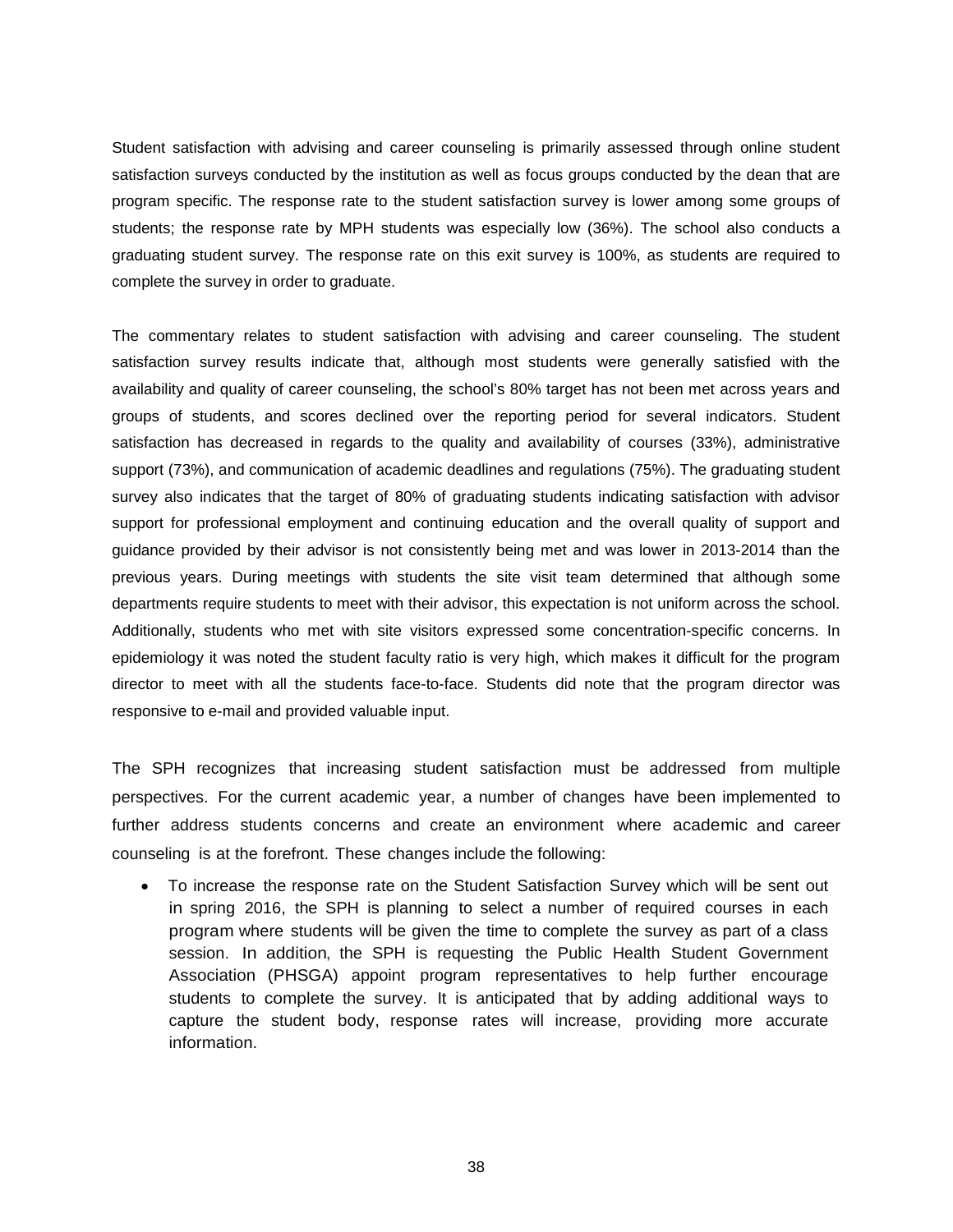- The MPH Professional and Academic Development (PAD) course (PHED 5197) is required for all MPH students and provides them with an introduction to basic public health concepts while enhancing the professional skills required for the field through workshops, sessions, and co-curricular activities. In this academic year (2015-2016), MPH Program Directors will be invited to participate in class activities and work with students to develop career plans leading up to the practice experience and to future employment. The SPH anticipates that this change will supplement the advising process and create a more uniform approach across concentrations. The inclusion of the Program Directors will further create an environment where the student satisfaction survey can be distributed and results addressed.
- The site visit team noted some concentration-specific advising concerns in Maternal and Child Health (MACH) and Epidemiology (EPID). Specifically in EPID, it was noted that the student-faculty ratio is very high. For the 2015-2016 academic year, in addition to the one- on-one advising sessions, the Department of Biostatistics and Epidemiology is developing a plan for block-advising where faculty will advise multiple students at one time. This will provide an opportunity for students to get general questions answered, allowing faculty to spend the one-on-one advising times focusing on individual student academic and career advising. To address advising concerns in MACH, the Program Director has increased communication to help students understand the advising process and to provide them with ongoing developments within the concentration. This communication has included a clear outline of MACH faculty available to students for mentorship and career advising.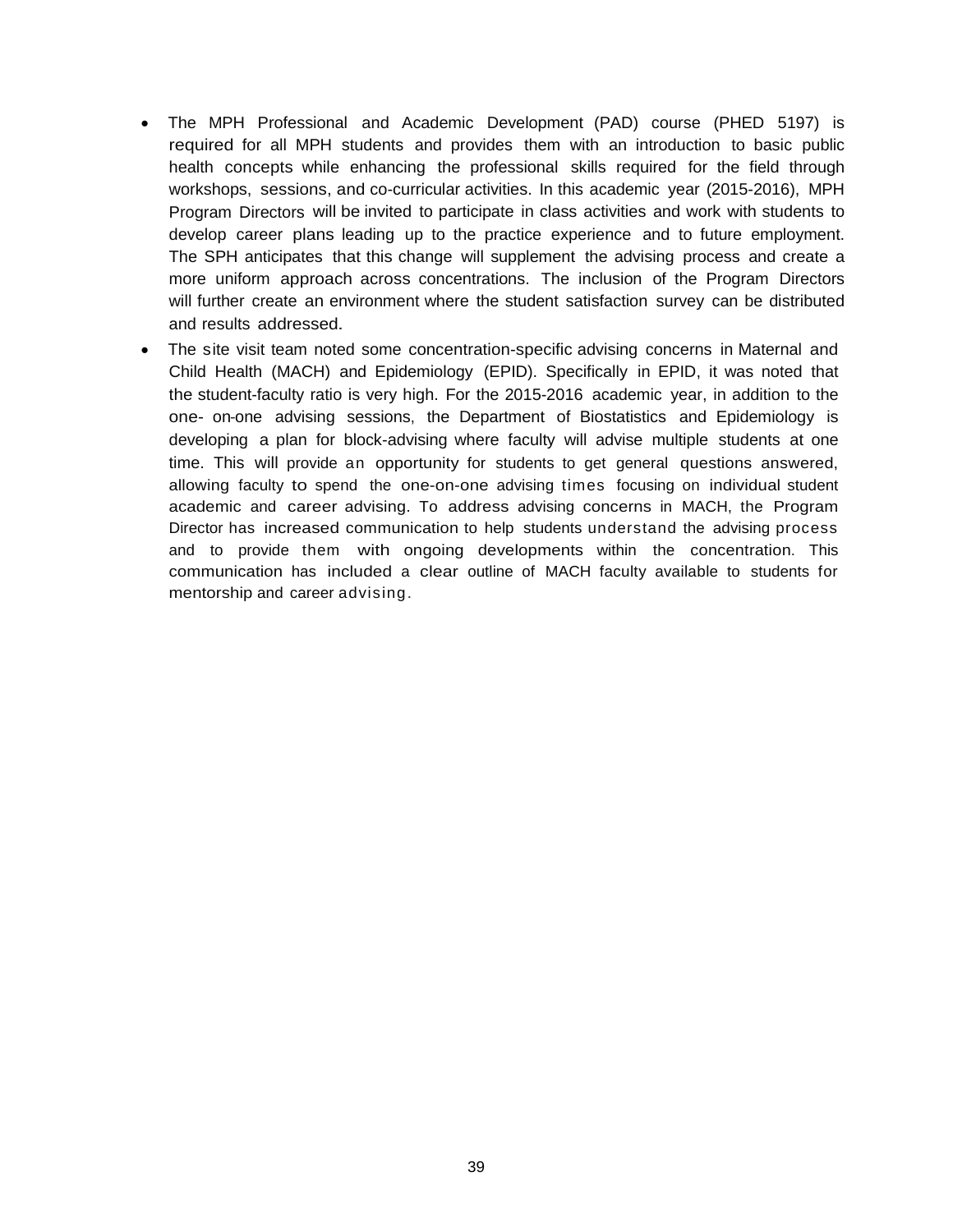# **Agenda**

# **COUNCIL ON EDUCATION FOR PUBLIC HEALTH ACCREDITATION SITE VISIT**

#### **University of North Texas Health Science Center School of Public Health**

### **June 3-5, 2015**

#### <span id="page-41-0"></span>**Wednesday, June 3, 2015**

| $9:00$ am  | <b>Request for Additional Documents</b><br>Catherine Sembajwe-Reeves                                                                                                                                                                                                                                                                                                                                                                                   |
|------------|--------------------------------------------------------------------------------------------------------------------------------------------------------------------------------------------------------------------------------------------------------------------------------------------------------------------------------------------------------------------------------------------------------------------------------------------------------|
| 9:20 am    | <b>Break</b>                                                                                                                                                                                                                                                                                                                                                                                                                                           |
| $9:30$ am  | Meeting with the CEPH Accreditation Committee<br>Christine A. Moranetz<br>Richard S. Kurz<br>Witold Migala<br>Liam O'Neill<br>David Sterling<br>Dennis Thombs<br>Liz Medders<br>Catherine Sembajwe-Reeves<br>Dr. Misty Smethers<br>Ginny Hickman<br>Libby Watson<br><b>Martin Ostensen</b>                                                                                                                                                             |
| 10:45 am   | <b>Break</b>                                                                                                                                                                                                                                                                                                                                                                                                                                           |
| $11:00$ am | Meeting with the Core Leadership Team<br>Richard S. Kurz<br>Christine A. Moranetz<br>Matt Nolan Adrignola<br>Sharon Homan<br><b>Thaddeus Miller</b><br>David Sterling<br>Dennis Thombs                                                                                                                                                                                                                                                                 |
| 12:15 pm   | Break                                                                                                                                                                                                                                                                                                                                                                                                                                                  |
| 12:30 pm   | Meeting with Master's Degree Program Committee, MPH Practice Committee and Interprofessional Education<br>Committee<br>Matt Adrignola<br>Katherine Fogelberg<br>Doug Livingston<br>Kristine Lykens<br>Witold Migala<br>Melissa Oden<br>Liam O'Neill<br>Candace Robledo<br><b>Emily Spence-Almaguer</b><br>Sumihiro Suzuki<br>Hyo Jung Tak<br>Subhash Aryal<br><b>Brad Cannell</b><br>Steve Jacob<br>Catherine Sembajwe-Reeves<br><b>Misty Smethers</b> |
| $1:45$ pm  | Break                                                                                                                                                                                                                                                                                                                                                                                                                                                  |
|            |                                                                                                                                                                                                                                                                                                                                                                                                                                                        |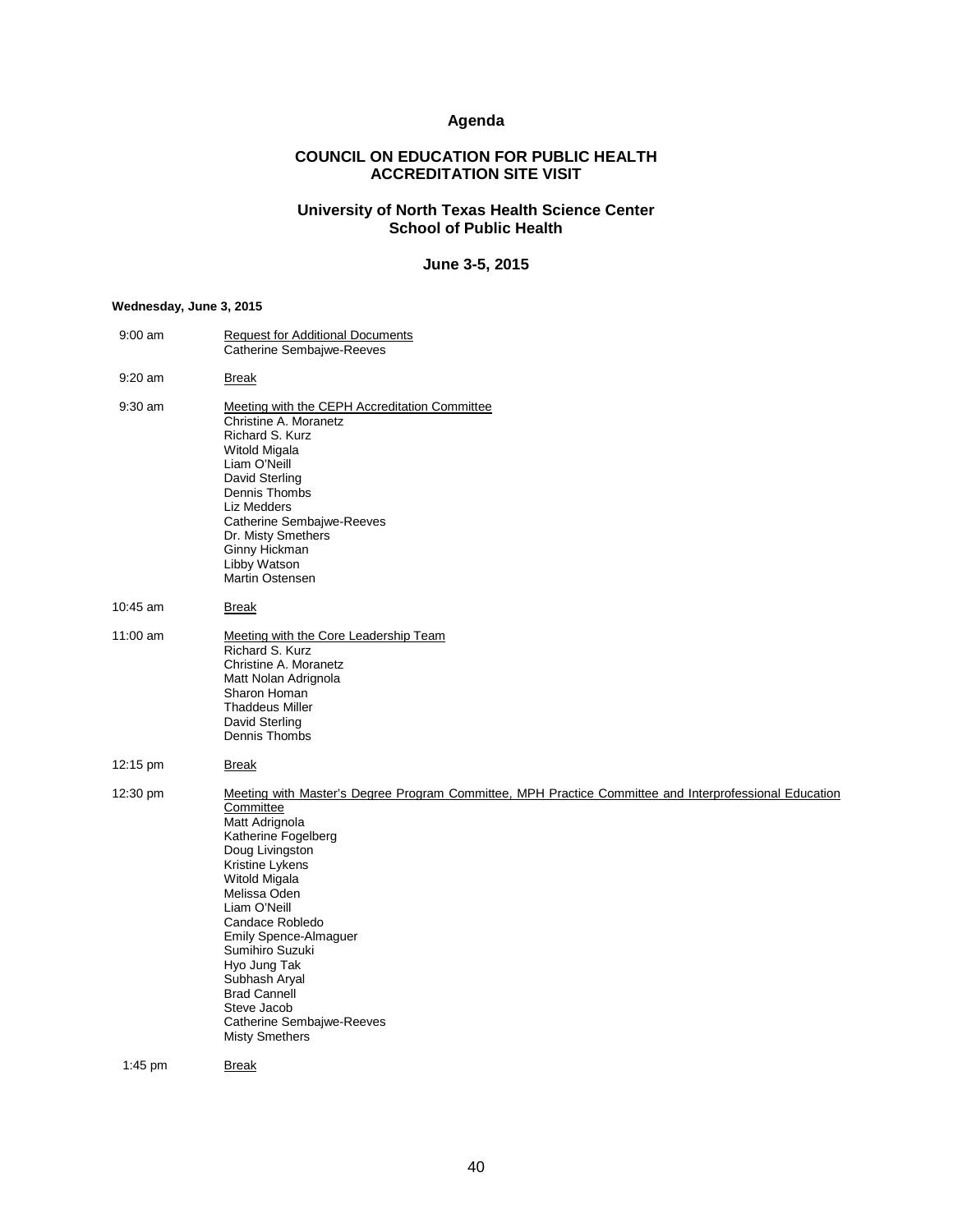| $2:00$ pm              | Meeting with Research Committee and Faculty and Staff related to Workforce Development and Service<br><b>Brad Cannell</b><br>Erin Carlson<br>Sharon Homan<br>Heather Kitzman-Ulrich<br>Youcheng Liu<br>Rajesh Nandy                            |
|------------------------|------------------------------------------------------------------------------------------------------------------------------------------------------------------------------------------------------------------------------------------------|
|                        | Liam O'Neill<br>Marcy Paul<br>Raheem Paxton<br>Candace Robledo<br>Emily Spence-Almaguer<br>Menghua Tao<br>Changshuai Wei<br>Robyn Remotigue                                                                                                    |
| $3:15$ pm              | <b>Break</b>                                                                                                                                                                                                                                   |
| $3:30 \text{ pm}$      | <b>Executive Session</b>                                                                                                                                                                                                                       |
| $4:00 \text{ pm}$      | <b>Adjourn</b>                                                                                                                                                                                                                                 |
| Thursday, June 4, 2015 |                                                                                                                                                                                                                                                |
| $8:10 \text{ am}$      | <b>Review of Electronic Resource and Onsite Files</b>                                                                                                                                                                                          |
| 8:30 am                | Meeting with DrPH Program Committee and Key Faculty<br>Dennis Thombs<br>Erin Carlson<br>Witold Migala<br>Christine A. Moranetz<br>Marcy Paul<br>David Sterling<br>Neda Moayad<br><b>Richard Kurz</b><br><b>Misty Smethers</b>                  |
| $9:45$ am              | <b>Break</b>                                                                                                                                                                                                                                   |
| $10:00$ am             | Meeting with PhD Program Committee and Key Faculty<br>David Sterling<br>Hsueh-Fen Chen<br><b>Christine Moranetz</b><br>Raheem Paxton<br>Sumihiro Suzuki<br><b>Scott Walters</b><br>Catherine Sembajwe-Reeves<br>Chelsea Derry                  |
| 11:15 am               | <b>Break</b>                                                                                                                                                                                                                                   |
| 11:30 am               | <b>Lunch with Students</b><br>Shlesma Chhetri<br>Amy Board<br><b>Becky Garner</b><br>Omobola Mudasiru<br>Yara William<br>Alita Andrews<br>Donald Blackwood<br>Katie Cantu<br>Ikponmwosa "IK" Enofe<br>Opeyemi Jegede<br><b>Martin Ostensen</b> |
| 1:00 pm                | <b>Break</b>                                                                                                                                                                                                                                   |
| $1:15$ pm              | Meeting with Institutional Leadership<br>Michael R. Williams<br>Thomas Yorio                                                                                                                                                                   |